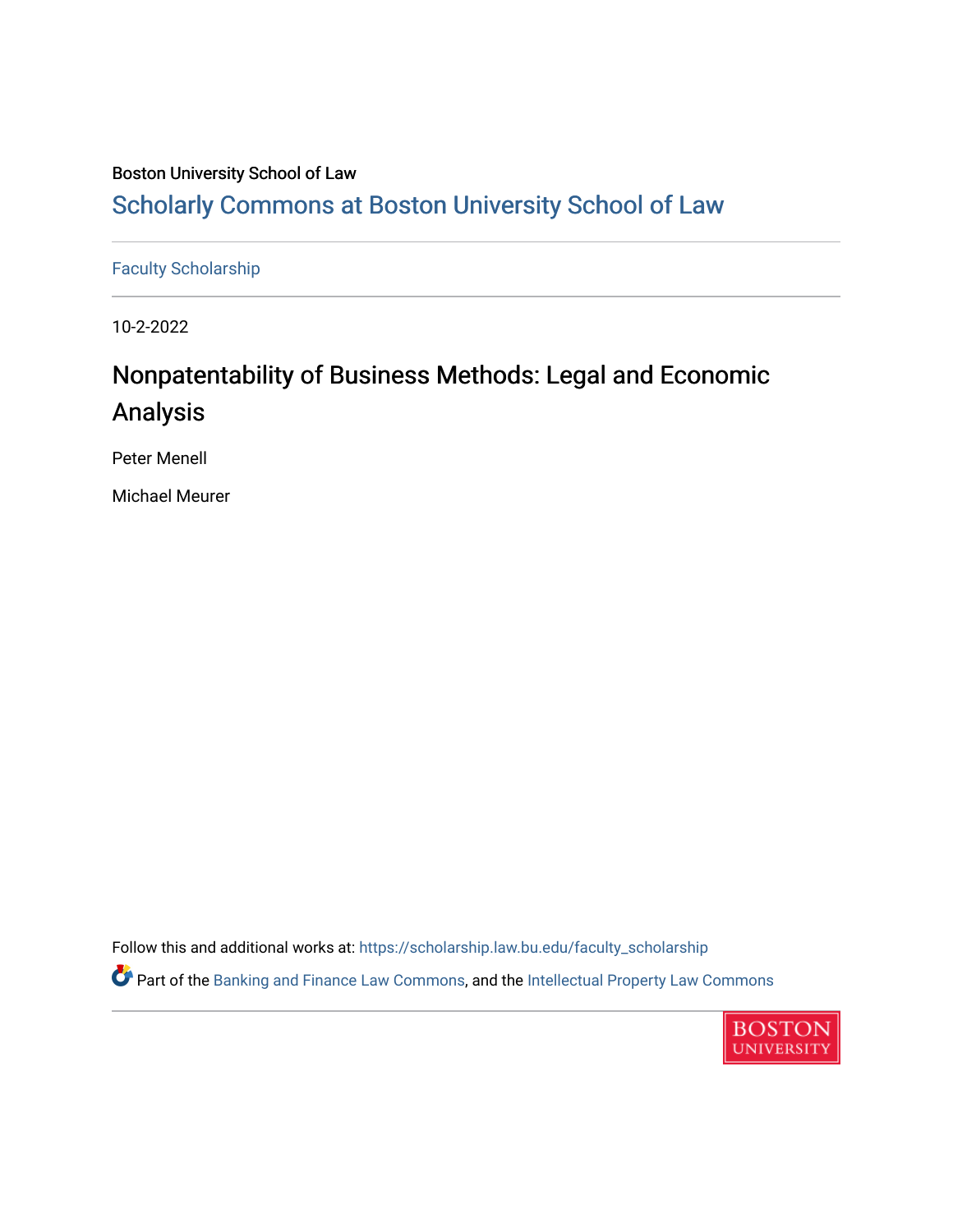**No. 08-964** 

## In The Supreme Court of the United States

--------------------------------- ♦ ---------------------------------

BERNARD L. BILSKI AND RAND A. WARSAW,

*Petitioners,* 

================================================================

v.

DAVID J. KAPPOS, UNDER SECRETARY OF COMMERCE FOR INTELLECTUAL PROPERTY AND DIRECTOR, PATENT AND TRADEMARK OFFICE,

*Respondent.* 

**On Writ Of Certiorari To The United States Court Of Appeals For The Federal Circuit** 

--------------------------------- ♦ ---------------------------------

**BRIEF** *AMICI CURIAE* **OF PROFESSORS PETER S. MENELL AND MICHAEL J. MEURER IN SUPPORT OF RESPONDENT** 

--------------------------------- ♦ ---------------------------------

--------------------------------- ♦ ---------------------------------

PETER S. MENELL *Counsel of Record*  UC BERKELEY SCHOOL OF LAW Boalt Hall Berkeley, CA 94720 (510) 642-5489

MICHAEL J. MEURER BOSTON UNIVERSITY SCHOOL OF LAW 765 Commonwealth Ave. Boston, MA 02215

================================================================ COCKLE LAW BRIEF PRINTING CO. (800) 225-6964 OR CALL COLLECT (402) 342-2831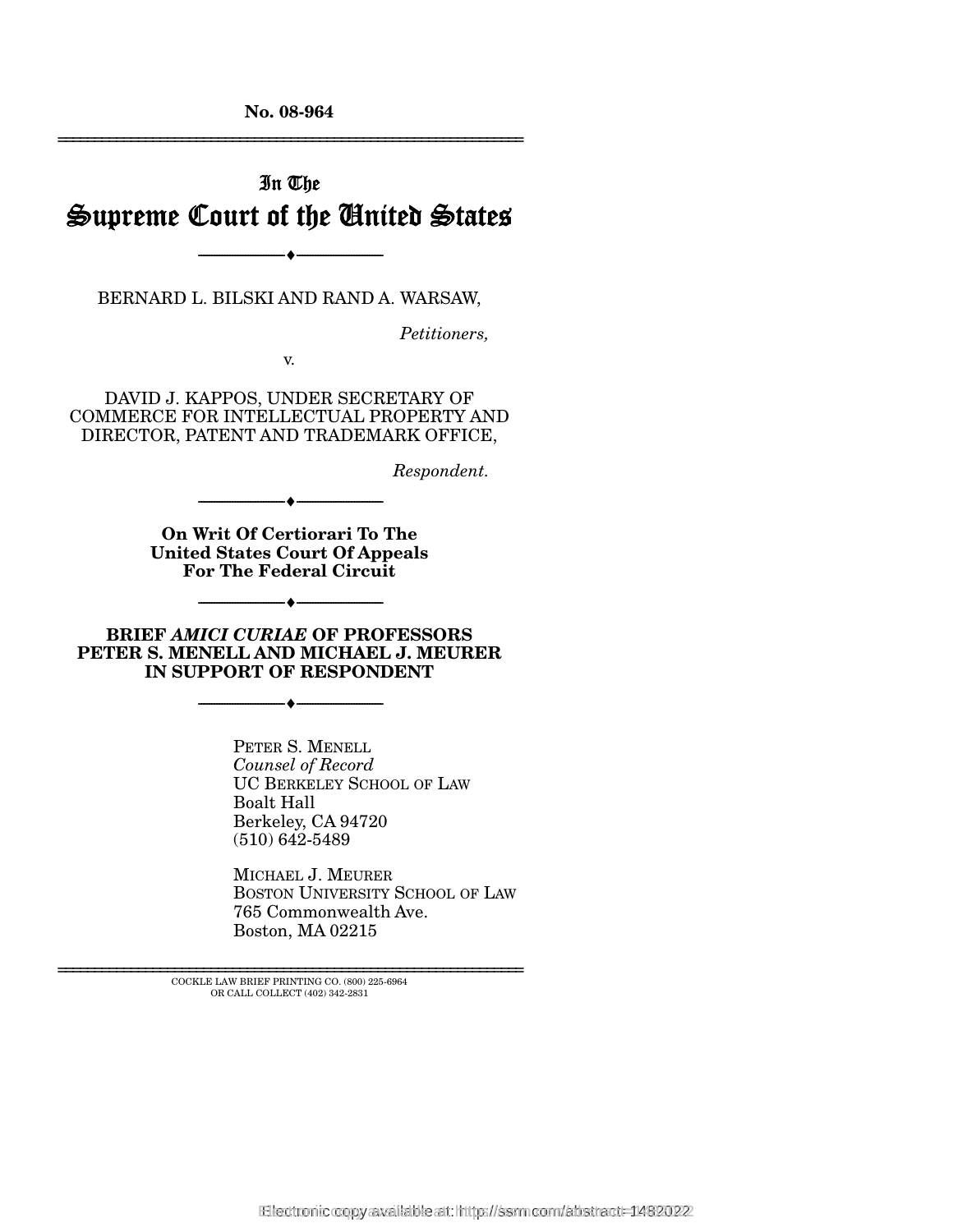#### TABLE OF CONTENTS

## Page

|                                                                                                                                                                                                               | $\mathbf{i}$   |
|---------------------------------------------------------------------------------------------------------------------------------------------------------------------------------------------------------------|----------------|
|                                                                                                                                                                                                               | iii            |
| INTEREST OF AMICI CURIAE                                                                                                                                                                                      | 1              |
| SUMMARY OF ARGUMENT                                                                                                                                                                                           | $\mathbf 1$    |
|                                                                                                                                                                                                               | $\overline{2}$ |
| The Intellectual Property Clause of the<br>Ι.<br>U.S. Constitution Precludes Congress<br>from Authorizing Patent Protection for<br>Business Methods and Other Subject<br>Matters Outside of the "useful Arts" | $\overline{2}$ |
| II.<br>Neither the 1952 Patent Act Nor the First<br>Inventor Defense Act of 1999 Extended the<br>Scope of Patent Protection to Business                                                                       | 9              |
| A. The 1952 Patent Act Perpetuated<br><b>Traditional Limitations on Patentable</b><br>Subject Matter, Including the Exclu-<br>sion of Business Methods                                                        | 10             |
| 1. Historical Context of the 1952                                                                                                                                                                             | 10             |
| 2. The Origins and Meaning of Section<br>101 of the 1952 Patent Act                                                                                                                                           | 11             |
| 3. As of 1952, Judicial Decisions<br><b>Considered Business Methods to Be</b><br>Beyond the Scope of Patentable                                                                                               | 14             |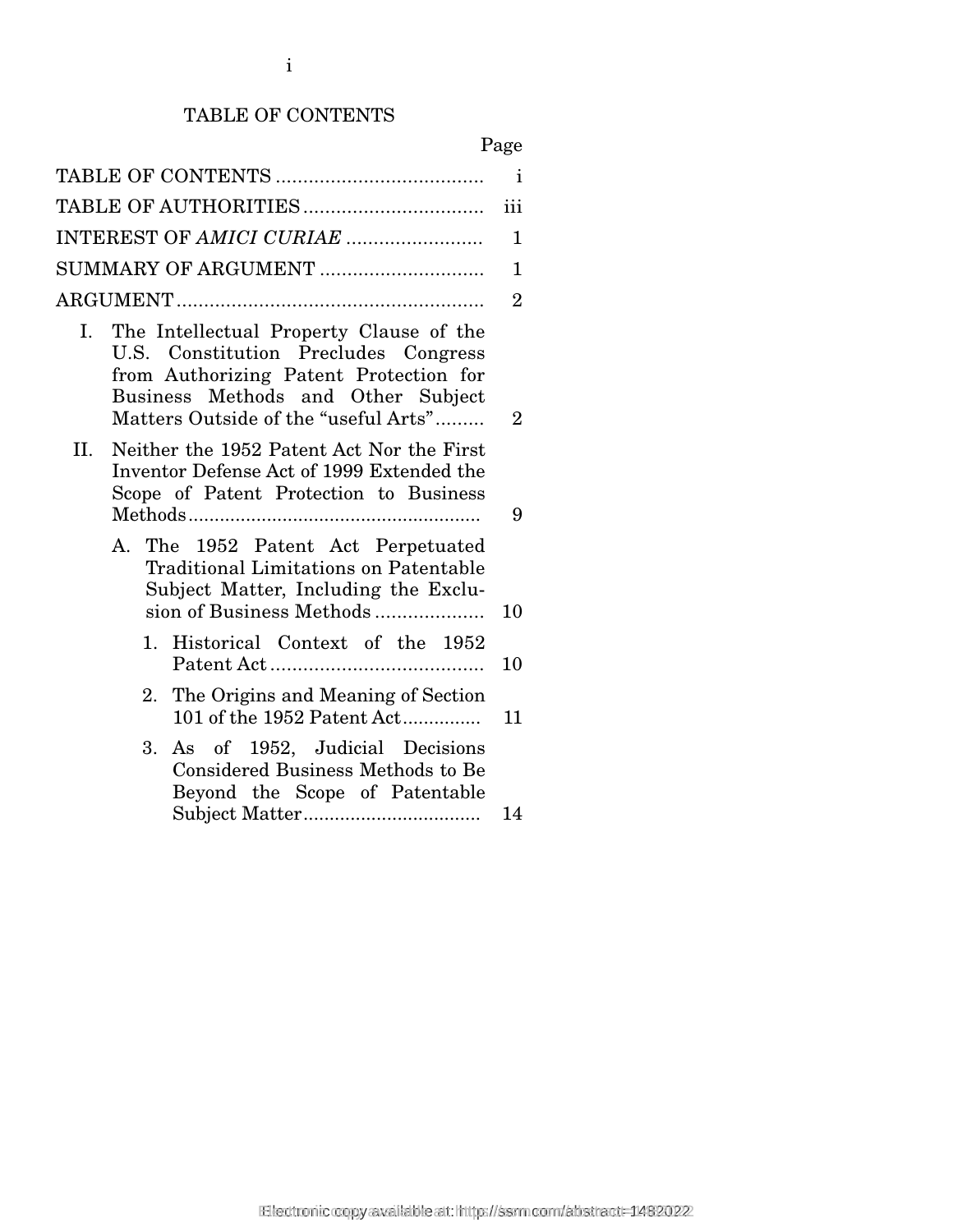### TABLE OF CONTENTS – Continued

Page

|              | B. The Phrase "Anything Under the Sun<br>Made by Man" from the 1952 Act's<br>Legislative History Does Not Indicate<br>Legislative Intent to Expand the<br>Scope of Patentable Subject Matter | -19 |
|--------------|----------------------------------------------------------------------------------------------------------------------------------------------------------------------------------------------|-----|
|              | C. The First Inventor Defense Act of 1999<br>Did Not Expand the Scope of Pat-                                                                                                                | 22  |
| $\mathbf{H}$ | Economic Research Cautions Against<br><b>Extending Patent Protection to Business</b>                                                                                                         | 29  |
|              | A. The Social Costs of Business Method                                                                                                                                                       | 31  |
|              | B. The Social Benefits of Business<br>Method Patents Are Small Compared                                                                                                                      | 36  |
|              |                                                                                                                                                                                              | 39  |

ii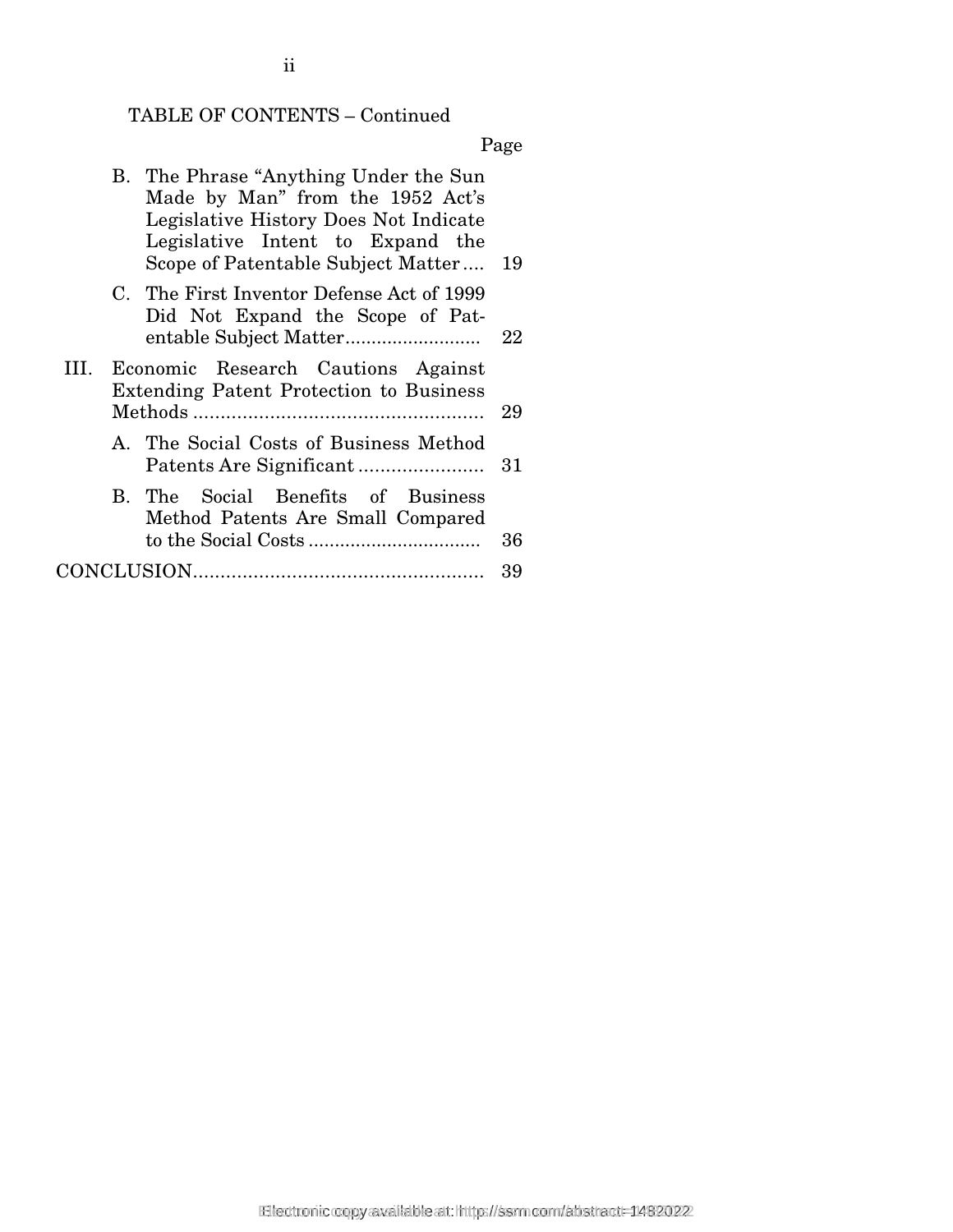#### TABLE OF AUTHORITIES

### Page

#### **CASES**

| Anderson v. Pacific Coast S.S. Co., 225 U.S.       |
|----------------------------------------------------|
| Application of Bergy, 596 F.2d 952 (CCPA 1979) 19  |
| Astoria Fed. Sav. & Loan Ass'n v. Solimino,        |
| Beck v. PACE Int'l Union, 551 U.S. 96 (2007) 24    |
| Branch v. Smith, 538 U.S. 254 (2003) 3             |
| Diamond v. Chakrabarty, 447 U.S. 303 (1980) 19     |
| Diamond v. Diehr, 450 U.S. 175 (1981) 14, 19       |
|                                                    |
|                                                    |
| Finley v. United States, 490 U.S. 545 (1989)18, 22 |
| Girouard v. United States, 328 U.S. 61 (1946)29    |
| Graham v. John Deere Co., 383 U.S. 1 (1966)3, 4, 8 |
| In re Alappat, 33 F.3d 1526 (Fed. Cir. 1994) 27    |
| In re Thuau, 135 F.2d 344 (CCPA 1943)13, 21        |
|                                                    |
| Isbrandtsen Co. v. Johnson, 343 U.S. 779           |
|                                                    |
| Morton v. Mancari, 417 U.S. 535 (1974)23           |
|                                                    |

iii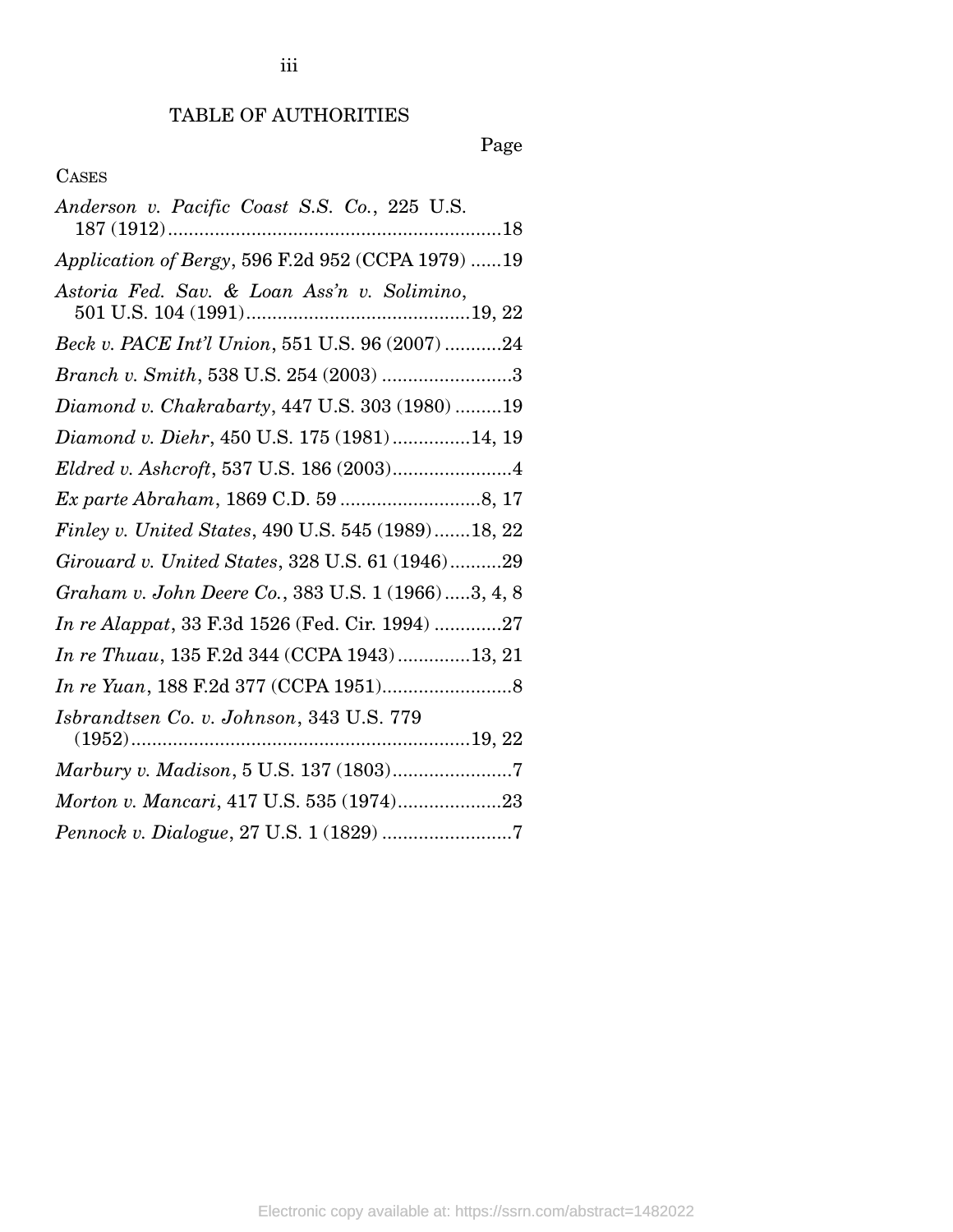iv

|                                                                                                 | rage |
|-------------------------------------------------------------------------------------------------|------|
| Performance Pricing, Inc. v. Google, Inc., Civil<br>Action No. 2-07cv432, 2009 WL 2497102       |      |
| Posadas v. National City Bank, 296 U.S. 497                                                     |      |
| State Street Bank & Trust Co. v. Signature Fin.<br>Group, 149 F.3d 1368 (Fed. Cir. 1998), cert. |      |
| Trade-Mark Cases, 100 U.S. 82 (1879) 4                                                          |      |
| Whitman v. Am. Trucking Ass'ns, 531 U.S. 457                                                    |      |
| <b>CONSTITUTION AND STATUTES</b>                                                                |      |
|                                                                                                 |      |
|                                                                                                 |      |
| Act of Feb. 21, 1793, Ch. 11, 1 Stat. 31811                                                     |      |
| First Inventor Defense Act of 1999, Pub. L. No.                                                 |      |
|                                                                                                 |      |
|                                                                                                 |      |
|                                                                                                 |      |
|                                                                                                 |      |
|                                                                                                 |      |
|                                                                                                 |      |
|                                                                                                 |      |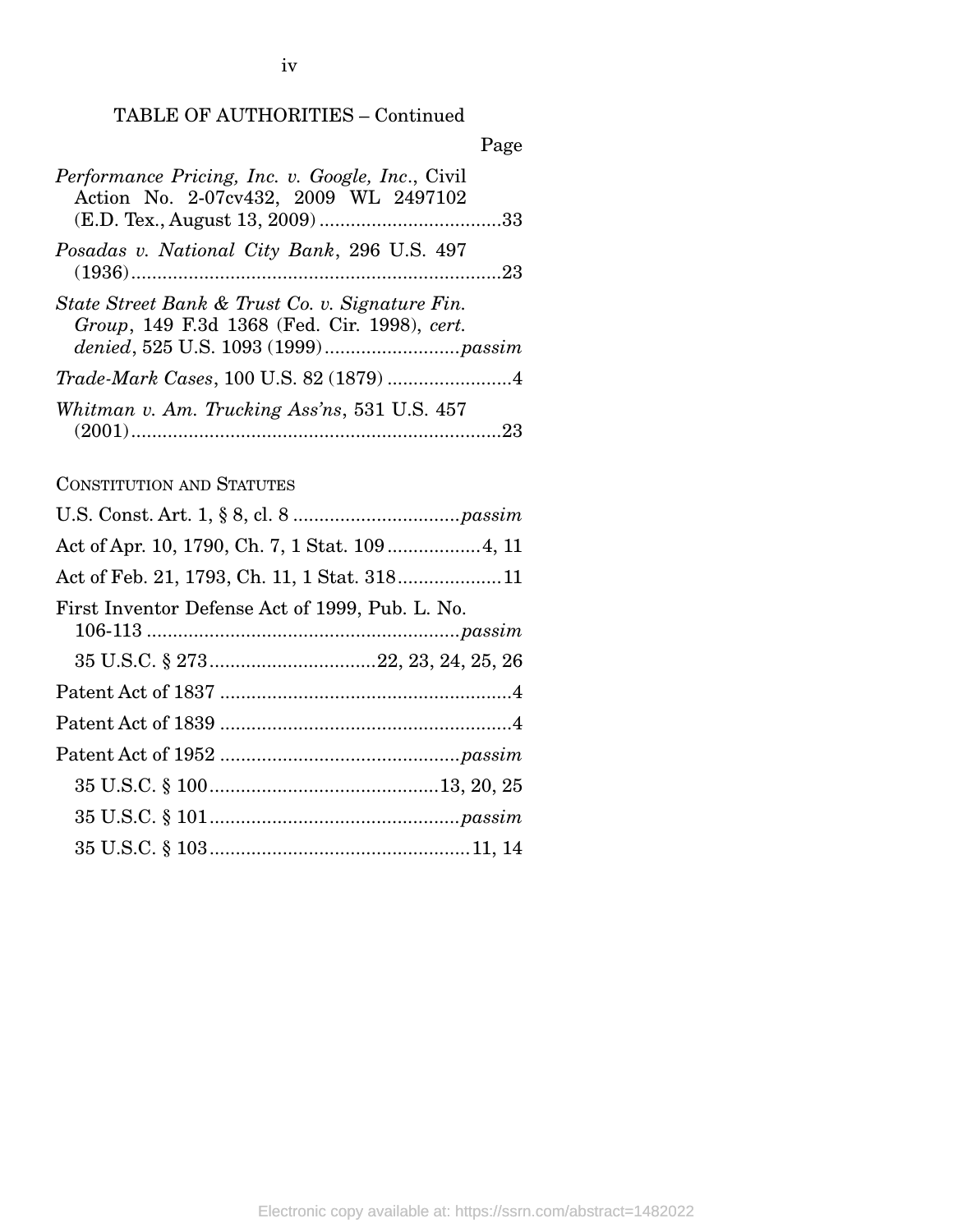| Page |
|------|
|      |
|      |
|      |

#### FOREIGN STATUTES

|  | English Statute of Monopolies of 1623, 21 Jac. |  |  |
|--|------------------------------------------------|--|--|
|  |                                                |  |  |

#### OTHER AUTHORITIES

| Phillipe Aghion, et al., Competition and Inno-<br>vation: An Inverted-U Relationship, 120 Q. J.                                                  |
|--------------------------------------------------------------------------------------------------------------------------------------------------|
| James Bessen & Robert M. Hunt, An Empirical<br>Look at Software Patents, 16 J. Econ. &                                                           |
| James Bessen & Eric S. Maskin, Sequential<br><i>Innovation, Patents, and Imitation, 40 RAND</i>                                                  |
| James Bessen & Michael J. Meurer, Patent<br>Failure: How Judges, Bureaucrats, and Law-<br>yers Put Innovators at Risk (2008)  31, 32, 34, 35, 38 |
| "Boom" in Business Method Patent Filings Has<br>Followed State Street Ruling, PTO Says, Pat.<br>Trademark & Copr. J. (BNA) 115 (Dec. 10,         |
| 27                                                                                                                                               |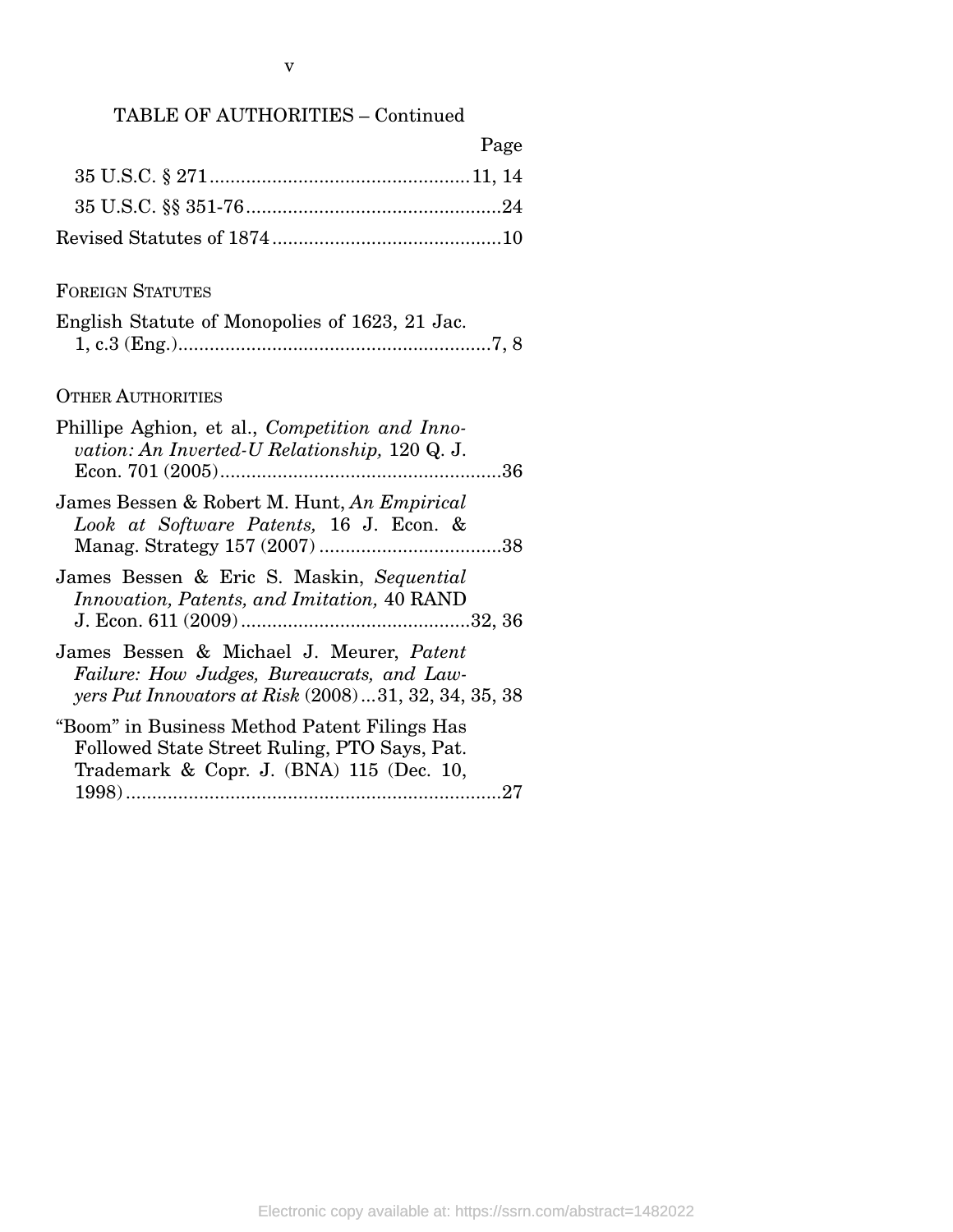### Page

| Iain M. Cockburn & Megan MacGarvie, <i>Entry</i> ,<br>Exit and Patenting in the Software Industry,<br>NBER Working Paper No. 12563 (2006)32, 33                                                                          |
|--------------------------------------------------------------------------------------------------------------------------------------------------------------------------------------------------------------------------|
| Iain M. Cockburn & Megan MacGarvie,<br>Patents, Thickets and the Financing of Early-<br>Stage Firms: Evidence from the Software<br><i>Industry</i> , 18 J. Econ. & Manag. Strategy 729<br>33                             |
| Wesley M. Cohen, Richard R. Nelson & John P.<br>Walsh, Protecting Their Intellectual Assets:<br>Appropriability Conditions and Why U.S.<br>Manufacturing Firms Patent (Or Not), NBER<br>Working Paper No. 7552 (2000) 37 |
| Christopher A. Cotropia & Mark A. Lemley,<br>Copying in Patent Law, 87 N.C. L. Rev. 1421                                                                                                                                 |
| Robert I. Coulter, The Field of the Statutory<br>Useful Arts, 34 J. Pat. Off. Soc'y 487 (1952) 6                                                                                                                         |
| Tench Coxe, An Address to an Assembly of the<br>Friends of American Manufactures (Phila-                                                                                                                                 |
| Richard C. De Wolf, An Outline of Copyright                                                                                                                                                                              |
| William Anthony Deller, Walker on Patents:<br>Deller's Edition, vol. 1 (1937) 15, 17, 18                                                                                                                                 |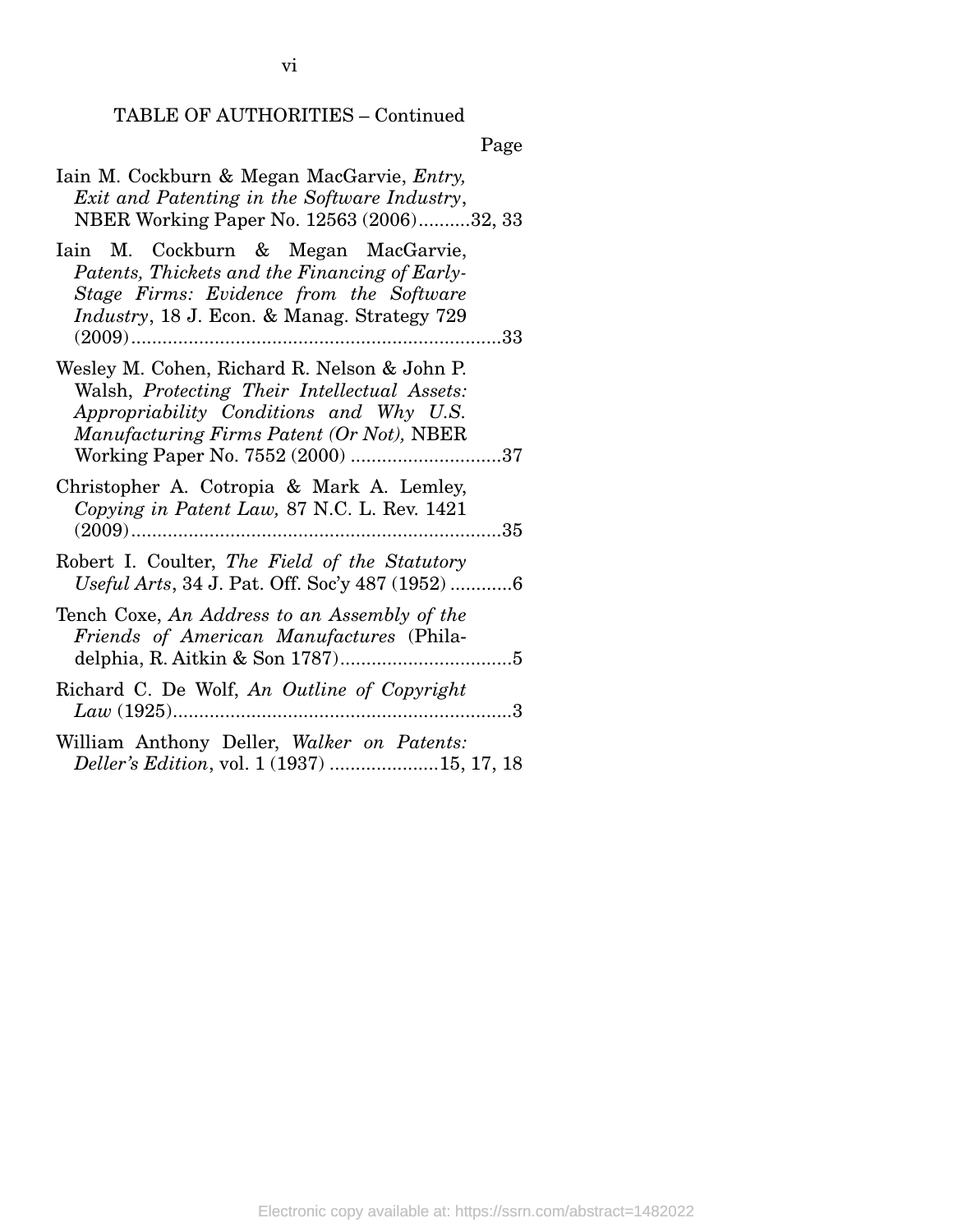vii

#### TABLE OF AUTHORITIES – Continued

#### Page

| Joseph A. DiMasi, Ronald W. Hansen & Henry<br>G. Grabowski, The Price of Innovation: New<br><i>Estimates of Drug Development Costs, 22 J.</i>                                                                                    |
|----------------------------------------------------------------------------------------------------------------------------------------------------------------------------------------------------------------------------------|
| William T. Ellis & Aaron Chatterjee, "State<br>Street" Sets Seismic Precedent, Nat'l L.J.,                                                                                                                                       |
| Joseph Farrell & Carl Shapiro, How Strong are<br>Weak Patents?, 98 Amer. Econ. Rev. 1347                                                                                                                                         |
| Federal Trade Commission, To Promote Inno-<br>vation: The Proper Balance of Competition<br>and Patent Law and Policy (2003) 31, 37                                                                                               |
|                                                                                                                                                                                                                                  |
|                                                                                                                                                                                                                                  |
| P.J. Federico, Commentary on the New Patent<br>Act, 35 U.S.C.A. (1954), reprinted in 75 J.<br>Pat. & Trademark Off. Soc'y 161 (1993)  10, 13, 14                                                                                 |
| Stuart J.H. Graham, et al., <i>High Technology</i><br>Entrepreneurs and the Patent System: Re-<br>sults of the 2008 Berkeley Patent Survey,<br>August 25, 2009, http://papers.ssrn.com/sol3/<br>papers.cfm?abstract_id=142904937 |
| Bronwyn Hall, Business and Financial Method                                                                                                                                                                                      |
| Patents, Innovation, and Policy, NBER<br>Working Paper No. 14868 (2009) 36                                                                                                                                                       |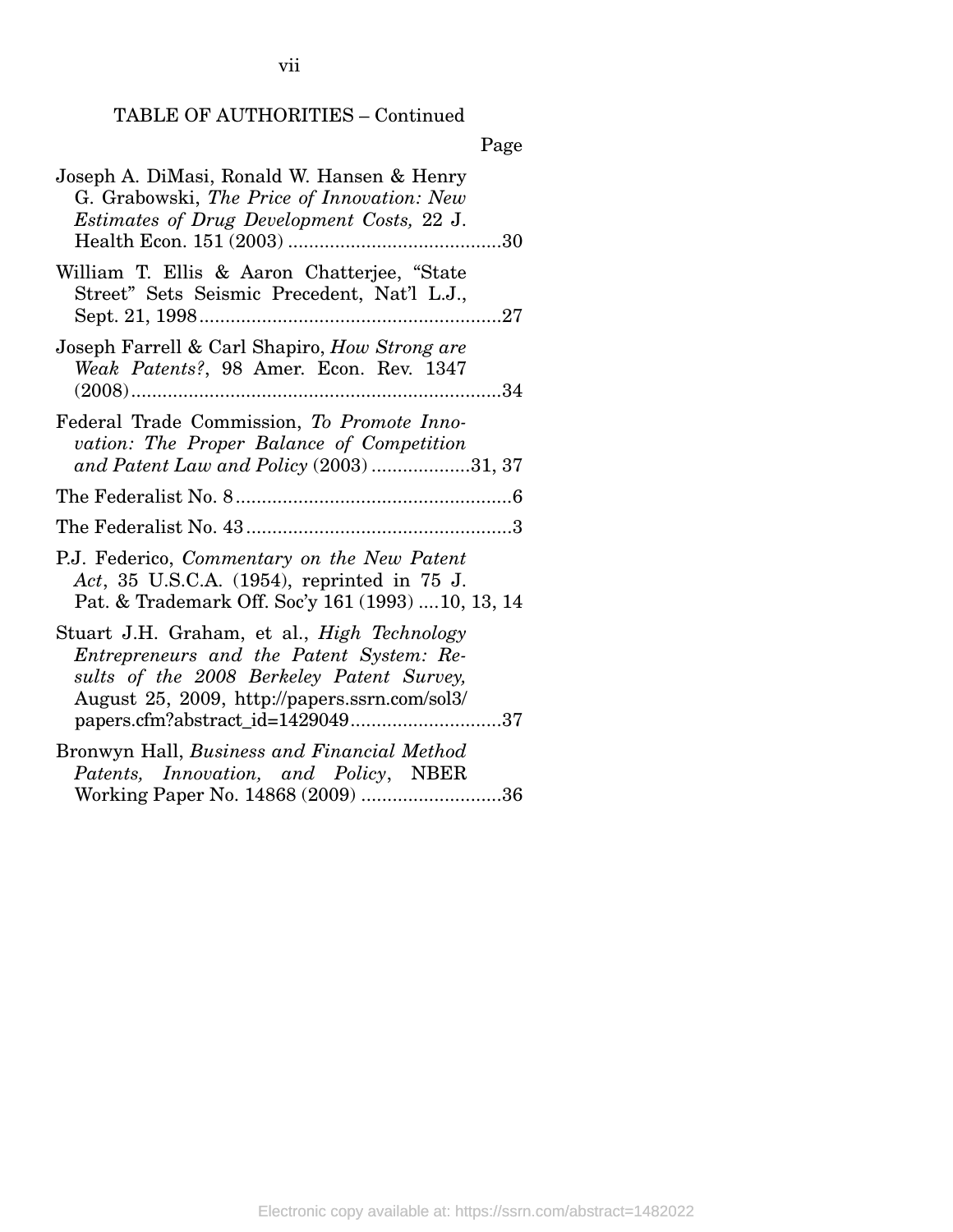viii

#### TABLE OF AUTHORITIES – Continued

|                                                                                                                                        | Page         |
|----------------------------------------------------------------------------------------------------------------------------------------|--------------|
| Alexander Hamilton, The Reports of Alexander<br>Hamilton: Report on Manufactures (Dec. 5,<br>$1791)$<br>. 6                            |              |
| Samuel Howard, Microsoft Exits Dispute Over<br>Online Ad Patent, Law360, June 2, 2009,<br>http://www.law360.com/articles/10933934      |              |
|                                                                                                                                        |              |
| Robert M. Hunt, Business Method Patents and<br>U.S. Financial Services, Working Paper No.<br>08-10, Philadelphia Federal Reserve Bank, |              |
| Samuel Johnson, <i>Dictionary</i> of the English                                                                                       |              |
| W. Kenrick, An Address to the Artists and<br>Manufacturers of Great Britain (1774)6                                                    |              |
| Robert M. Kunstadt, Opening Pandora's Box,                                                                                             | 28           |
| Mark A. Lemley, <i>Ignoring Patents</i> , 2008 Mich.                                                                                   |              |
| Josh Lerner, The Litigation of Financial Pat-<br>ents, Harv. Bus. School Working Paper 09-                                             |              |
| Richard C. Levin et al., Appropriating the<br>Returns from Industrial R&D, 3 Brookings<br>Papers on Econ. Activity 783 (1987)37        |              |
| 1 Ernest Bainbridge Lipscomb III, Walker on                                                                                            | $\dots 3, 4$ |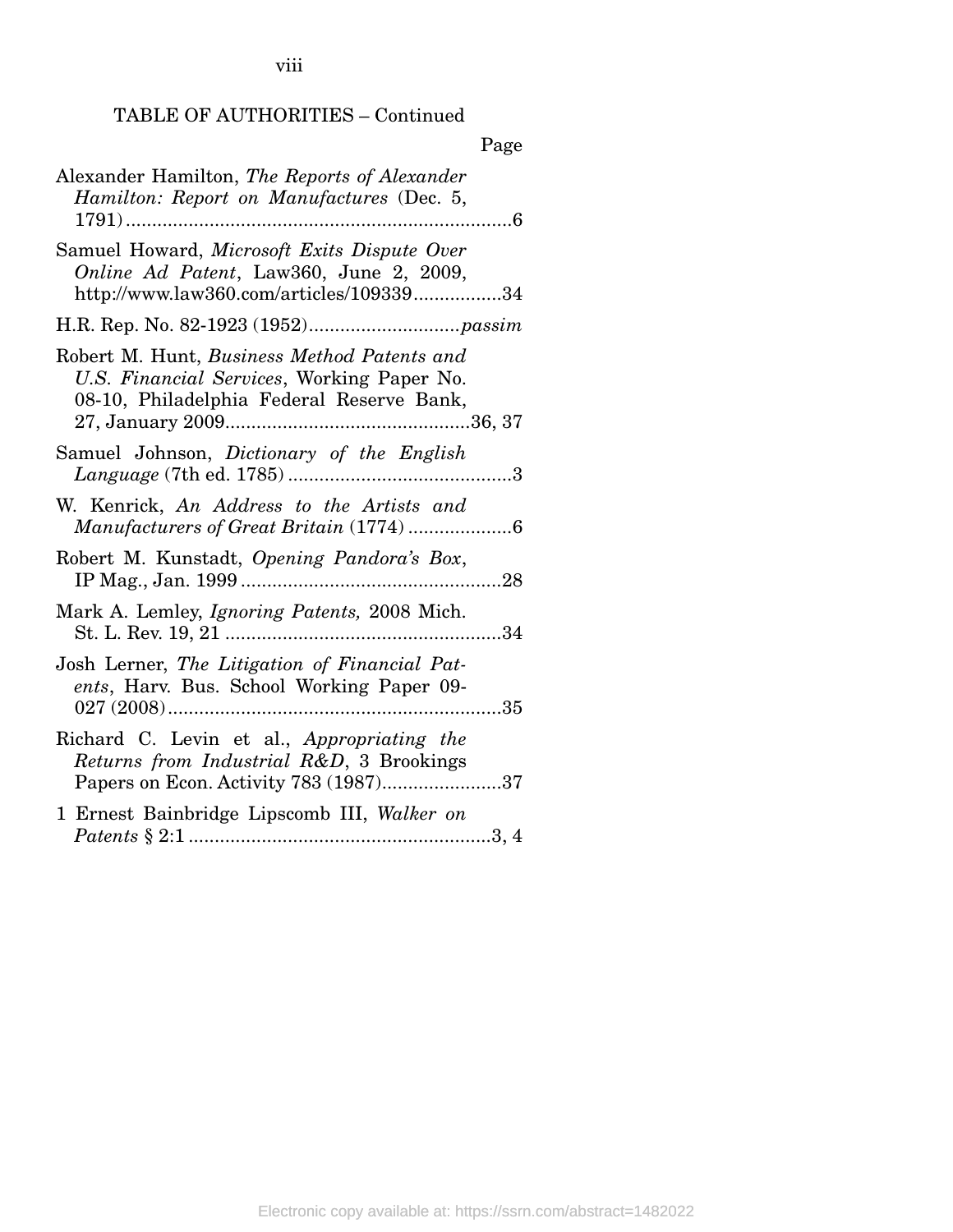ix

### Page

| Karl B. Lutz, Patents and Science: A<br>Clarification of the Patent Clause of the U.S.<br>Constitution, 32 J. Pat. Off. Soc'y 83 (1950) 6                                        |
|----------------------------------------------------------------------------------------------------------------------------------------------------------------------------------|
| Edwin Mansfield, Mark Schwartz & Samuel<br>Wagner, Imitation Costs and Patents: An<br><i>Empirical Study</i> , 91 Econ. J. 907 (1981)31                                          |
| Josh McHugh, Barbed Wire on the Internet,                                                                                                                                        |
| Peter S. Menell & Suzanne Scotchmer, Intellec-<br>tual Property Law, in Handbook of Law and<br>Economics 1479-1524 (A. Mitchell Polinsky<br>and Steven Shavell, eds. 2007)30, 32 |
| Michael J. Meurer, Controlling Opportunistic<br>and Anti-Competitive Intellectual Property<br>Litigation, 44 B. C. L. Rev. 509 (2003) 34                                         |
| <i>Moy's Walker on Patents</i> (4th ed. 2008) 17, 18                                                                                                                             |
| Malla Pollack, The Multiple Unconstitution-<br>ality of Business Method Patents, 28 Rutgers                                                                                      |
| Giles S. Rich, The Principles of Patentability,<br>28 George Washington Univ. L. Rev. 393                                                                                        |
| Benjamin N. Roin, Unpatentable Drugs and the<br>Standards of Patentability, 87 Texas L. Rev.                                                                                     |
| Jaret Seidberg, Ruling Threatens Banks With<br>Patent Lawsuits, Am. Banker, Sept. 2, 1998,                                                                                       |
|                                                                                                                                                                                  |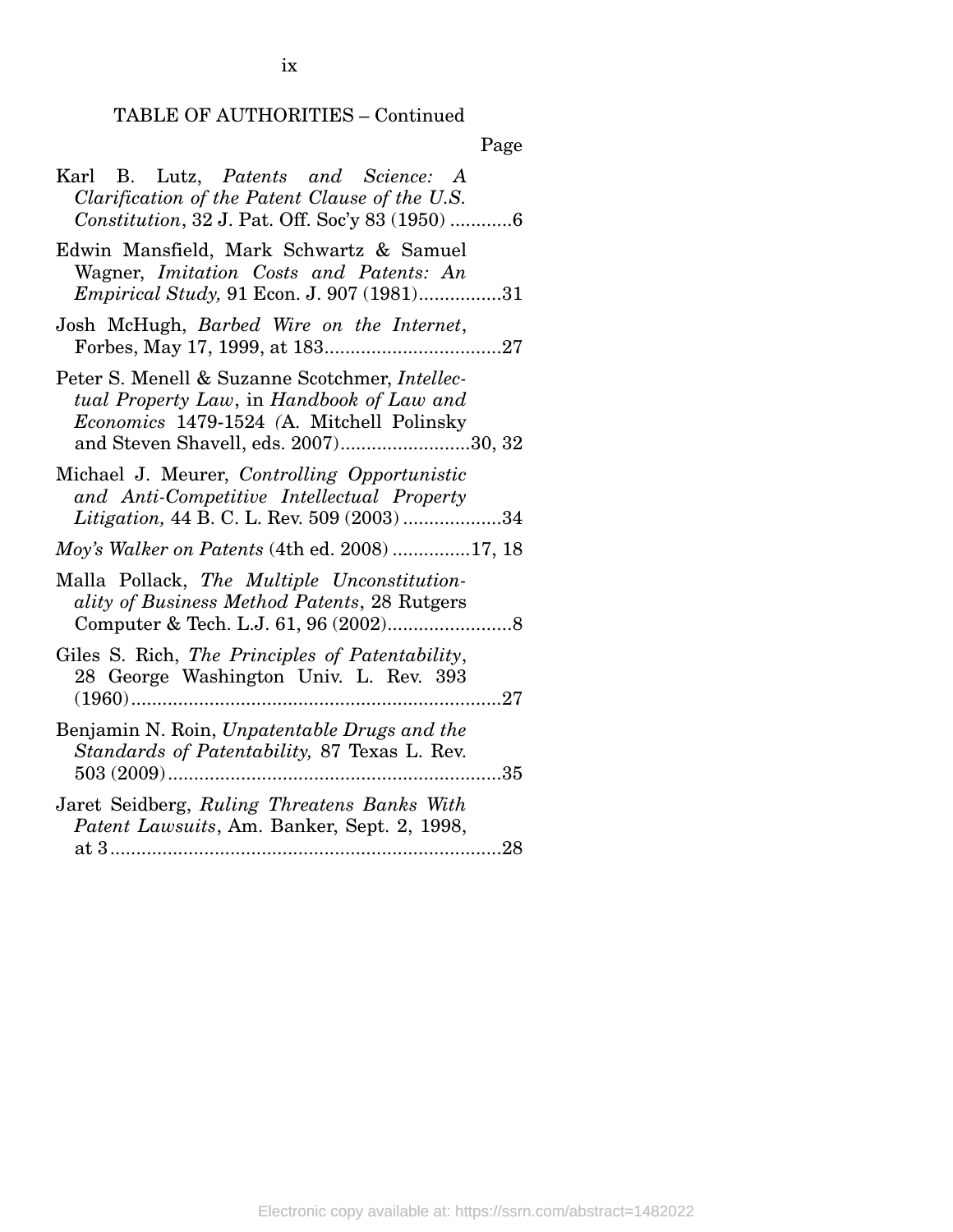x

#### TABLE OF AUTHORITIES – Continued

Page

| Arthur H. Seidel, The Constitution and a |                                            |  |  |  |  |
|------------------------------------------|--------------------------------------------|--|--|--|--|
|                                          | Standard of Patentability, 48 J. Pat. Off. |  |  |  |  |
|                                          |                                            |  |  |  |  |

John R. Thomas, *The Patenting of the Liberal Professions*, 40 B.C. L. Rev. 1139 (1999) .................. 6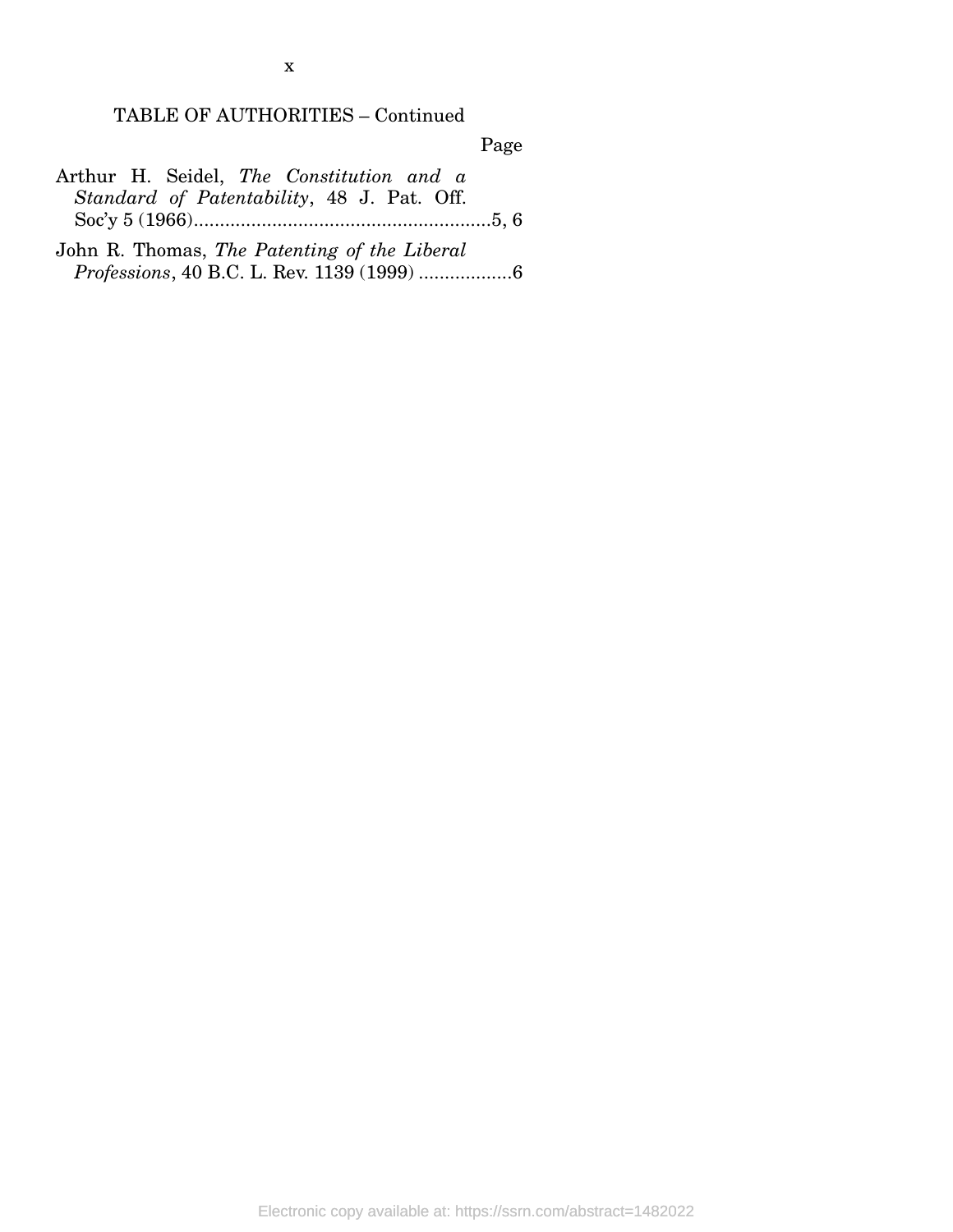#### **INTEREST OF** *AMICI CURIAE*<sup>1</sup>

 The authors of this brief hold law degrees and doctorate degrees in economics. They are law professors who research and teach about intellectual property law and its economic effects. They file this brief solely as individuals and not on behalf of the institutions with which they are affiliated. Amici represent neither party in this action, and offer the following views on this matter.



#### **SUMMARY OF ARGUMENT**

 The Intellectual Property Clause of the U.S. Constitution authorizes Congress "[t]o promote the Progress of . . . the useful Arts, by securing for limited Times to . . . Inventors the exclusive Right to their . . . Discoveries." At the time of ratification, "useful Arts" related to trades utilizing what we would today call "technology." Courts and the Patent Office long recognized this limitation, denying patent protection for business methods.

<sup>1</sup> Pursuant to Sup. Ct. R. 37.6, amici note that no counsel for a party authored this brief in whole or in part, and no counsel or party made a monetary contribution intended to fund the preparation or submission of this brief. No person other than amici curiae made a monetary contribution to its preparation or submission. Petitioners and Respondents have consented to the filing of this brief through blanket consent letters filed with the Clerk's Office.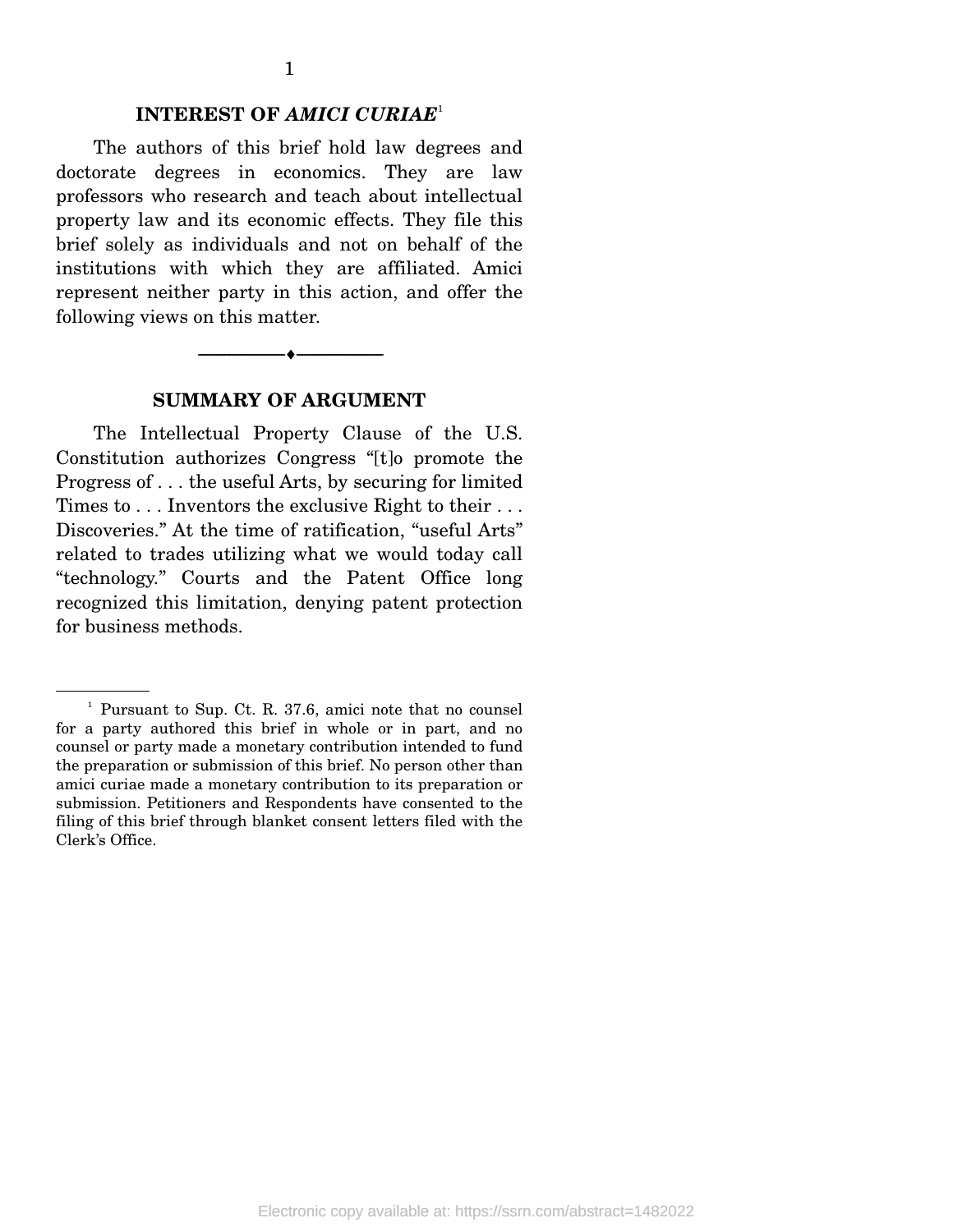Beyond this constitutional limitation on the scope of patentable subject matter, Congress has not extended patent protection to business methods. The subject matter provision of the 1952 Patent Act merely codified existing subject matter categories and limitations, including the exclusion of business methods. The First Inventor Defense Act of 1999 did not amend § 101. It merely created a prior user defense. To read that provision to override more than two centuries of jurisprudence as well as § 101 without an express statement to that effect would be unwarranted and unwise.

 Warnings that upholding the business method exclusion would hamper innovation have little if any bearing on the interpretation of the Constitution and the Patent Act in this case. Regardless, economic research indicates that restoring the business method exclusion could well promote progress, innovation, and competition.

#### **ARGUMENT**

--------------------------------- ♦ ---------------------------------

#### **I. The Intellectual Property Clause of the U.S. Constitution Precludes Congress from Authorizing Patent Protection for Business Methods and Other Subject Matters Outside of the "useful Arts"**

 As a threshold matter, this case implicates the scope of Congress's constitutional power to enact patent protection. This inquiry should be guided by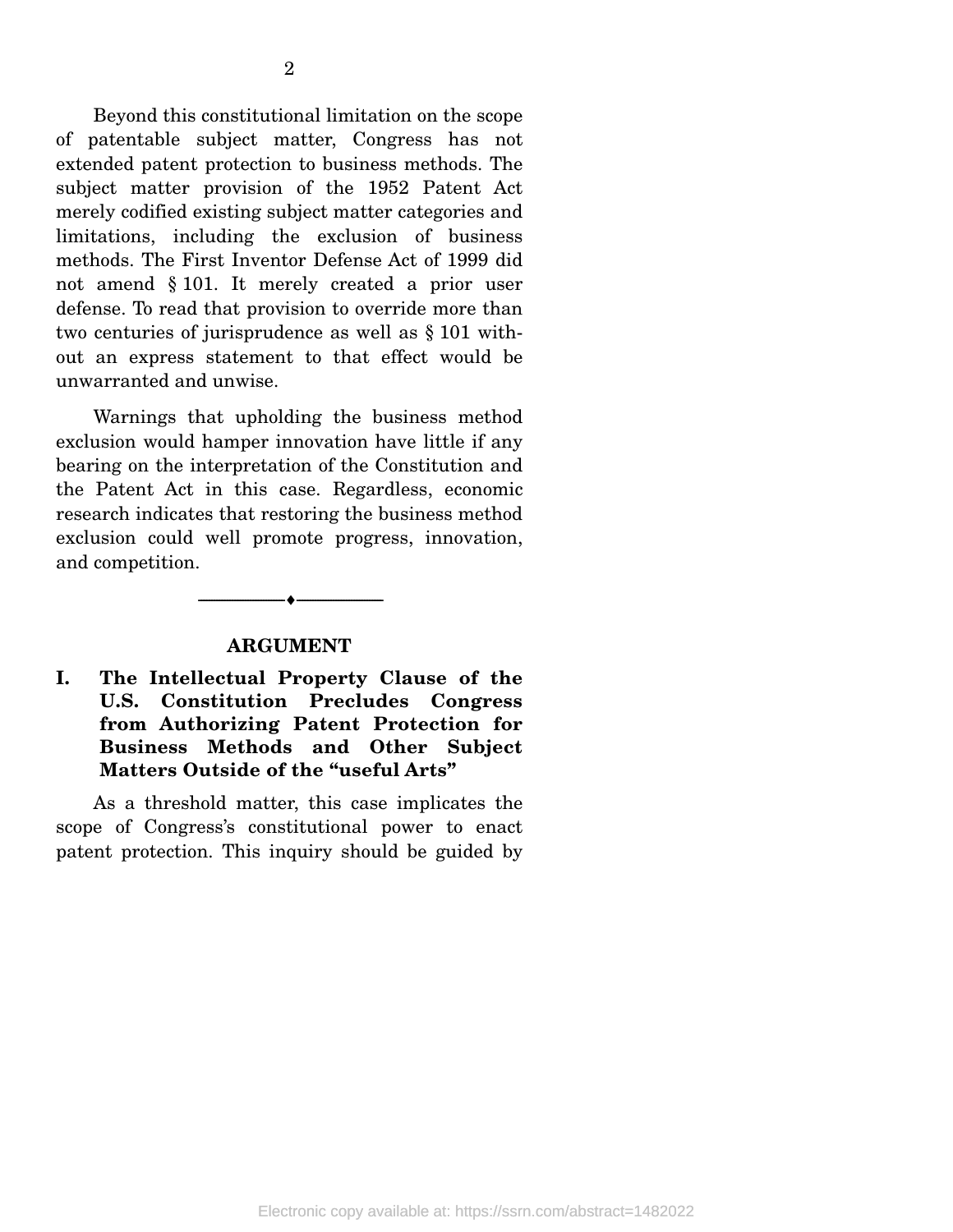the text of the Intellectual Property Clause and the understanding of that text at the time of ratification. This section demonstrates that the Constitution limits patent monopolies to the "useful Arts," a term originally understood to exclude business methods.

 Congress's authority to enact patent protection flows from the power "[t]o promote the Progress of . . . the useful Arts, by securing for limited Times to . . . Inventors the exclusive Right to their ... Discoveries." *See Graham v. John Deere Co.*, 383 U.S. 1, 5 (1966) (quoting U.S. Const. art. I,  $\S 8$ , cl.  $8$ );<sup>2</sup> 1 Ernest Bainbridge Lipscomb III, *Walker on Patents* § 2:1, at 70-87 (3d ed. 1984) (discussing scholarship on interpretation of art. I,  $\S 8$ , cl. 8). The original understanding of the Intellectual Property Clause demonstrates that protection for inventions was limited to the "*useful* Arts," while protection for writings could extend to all general knowledge or "Science." *See* Lipscomb, *supra* § 2:1, at 71-73 (describing Pickney's and Madison's likely roles in drafting the clause); The Federalist No. 43 (James Madison) ("The copyright of authors has been solemnly adjudged, in Great Britain, to be a right of common law. The right to *useful* inventions seems

<sup>&</sup>lt;sup>2</sup> The omitted terms – "Science", "Authors", and "Writings" – confer power to enact copyright protection. *See* Richard C. De Wolf, *An Outline of Copyright Law* 15 (1925). During colonial times, the word "science" connoted knowledge in any field. Samuel Johnson, *Dictionary of the English Language* (7th ed. 1785).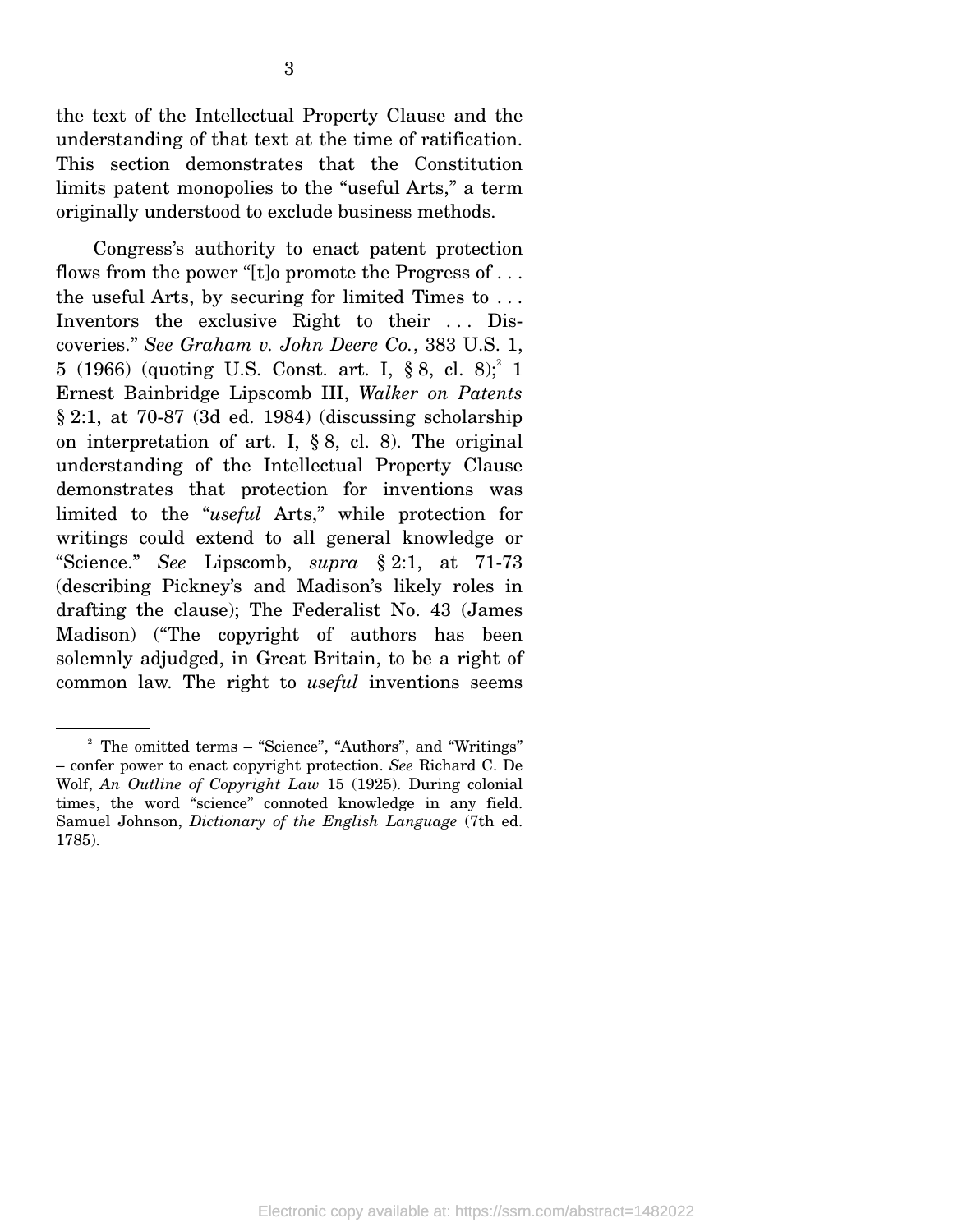with equal reason to belong to the inventors.") (emphasis added). The First Congress entitled the initial patent act, "An Act to promote the progress of *useful* Arts." Ch. 7, 1 Stat. 109, 110 (1790) (emphasis added). After the initial act, Congress passed fourteen successive patent acts with titles directed to promoting "useful arts," "useful discoveries," or "useful inventions." *See* Lipscomb, *supra* § 2.1, at 83-84. Only the Patent Act of 1837 referred to the promotion of "science," but that reference was corrected in the Patent Act of 1839. *Id.* at 84. Thus, Congress's patent power was originally understood as limited to "useful Arts."

 Because the Intellectual Property Clause constrains Congress's authority to grant intellectual property rights,<sup>3</sup> Congress cannot grant patents extending beyond the "useful arts." *See Graham*, 383 U.S. at 5 (observing that the patent power is a "qualified authority . . . [which] is limited to the promotion of advances in the 'useful arts' "). To determine the contours of this constraint on Congressional patent power, the Court must consider the meaning of the phrase at the time of ratification.

<sup>3</sup>  *See Eldred v. Ashcroft*, 537 U.S. 186 (2003) (viewing the "limited Times" language as a constraint on congressional power, although not violated by the Copyright Term Extension Act); *Trade-Mark Cases*, 100 U.S. 82, 93-94 (1879) (holding that the clause precludes granting exclusive rights absent "invention," "discovery," or "originality").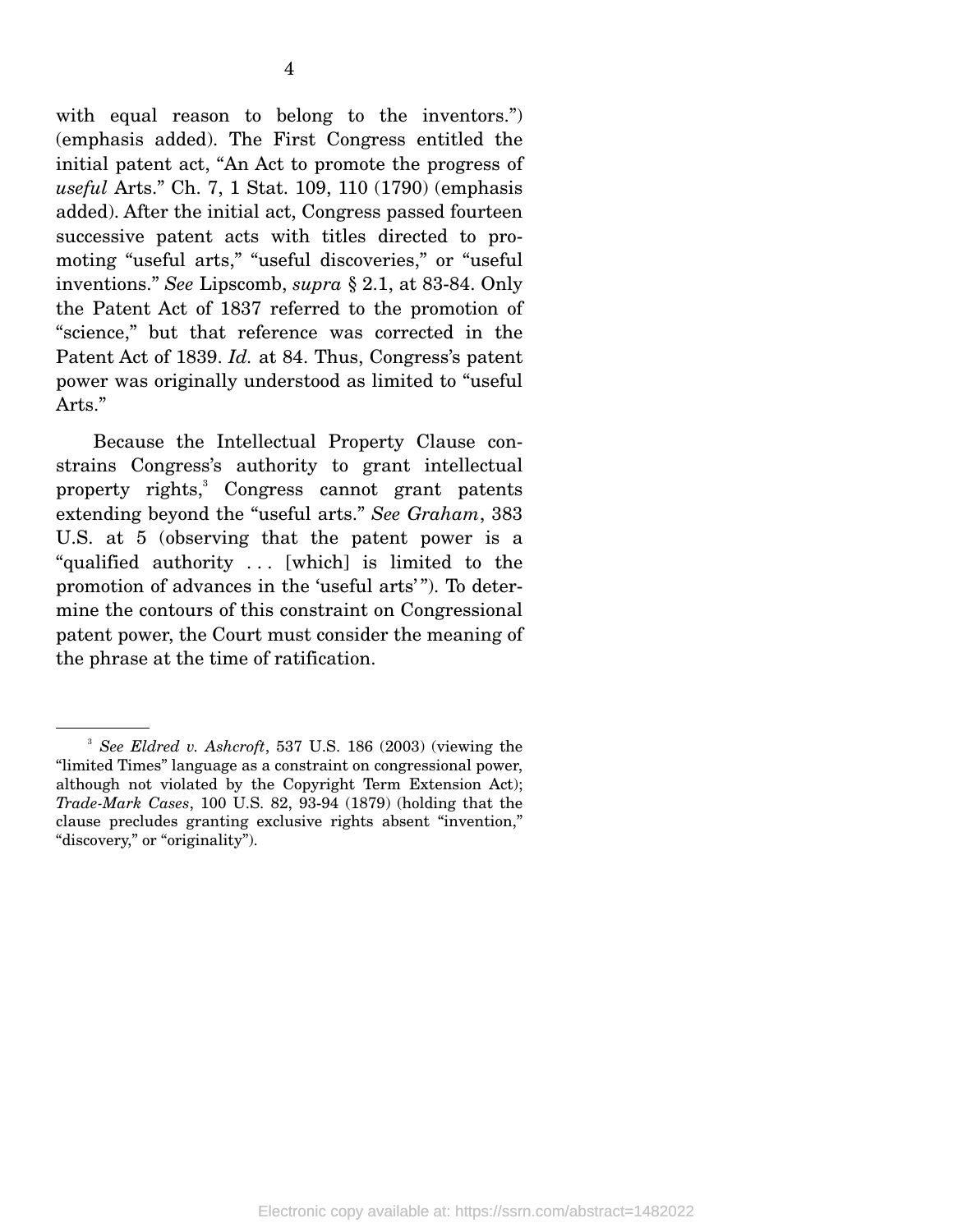Under all the disadvantages which have attended manufactures and the useful arts, it must afford the most comfortable reflection to every patriotic mind to observe their progress in the United States and particularly in Pennsylvania. . . . Permit me however to mention them under their general heads: meal of all kinds, ships and boats, malt and distilled liquors, potash, gunpowder, cordage, loaf-sugar, pasteboard, cards and paper of every kind, books in various languages, snuff, tobacco, starch, cannon, musquets, anchors, nails, and very many other articles of iron, bricks, tiles, potters ware, millstones, and other stone work, cabinet work, trunks and Windsor chairs, carriages and harness of all kinds. . . .

Tench Coxe, *An Address to an Assembly of the Friends of American Manufactures*, 17-18 (Philadelphia, R. Aitkin & Son 1787). Alexander Hamilton praised the patent system as a way of encouraging "[inventions]

<sup>4</sup>  *See* Arthur H. Seidel, *The Constitution and a Standard of Patentability*, 48 J. Pat. Off. Soc'y 5, 10 (1966) (observing that "[n]o historical writings or events have been found analyzing the [Intellectual Property Clause])".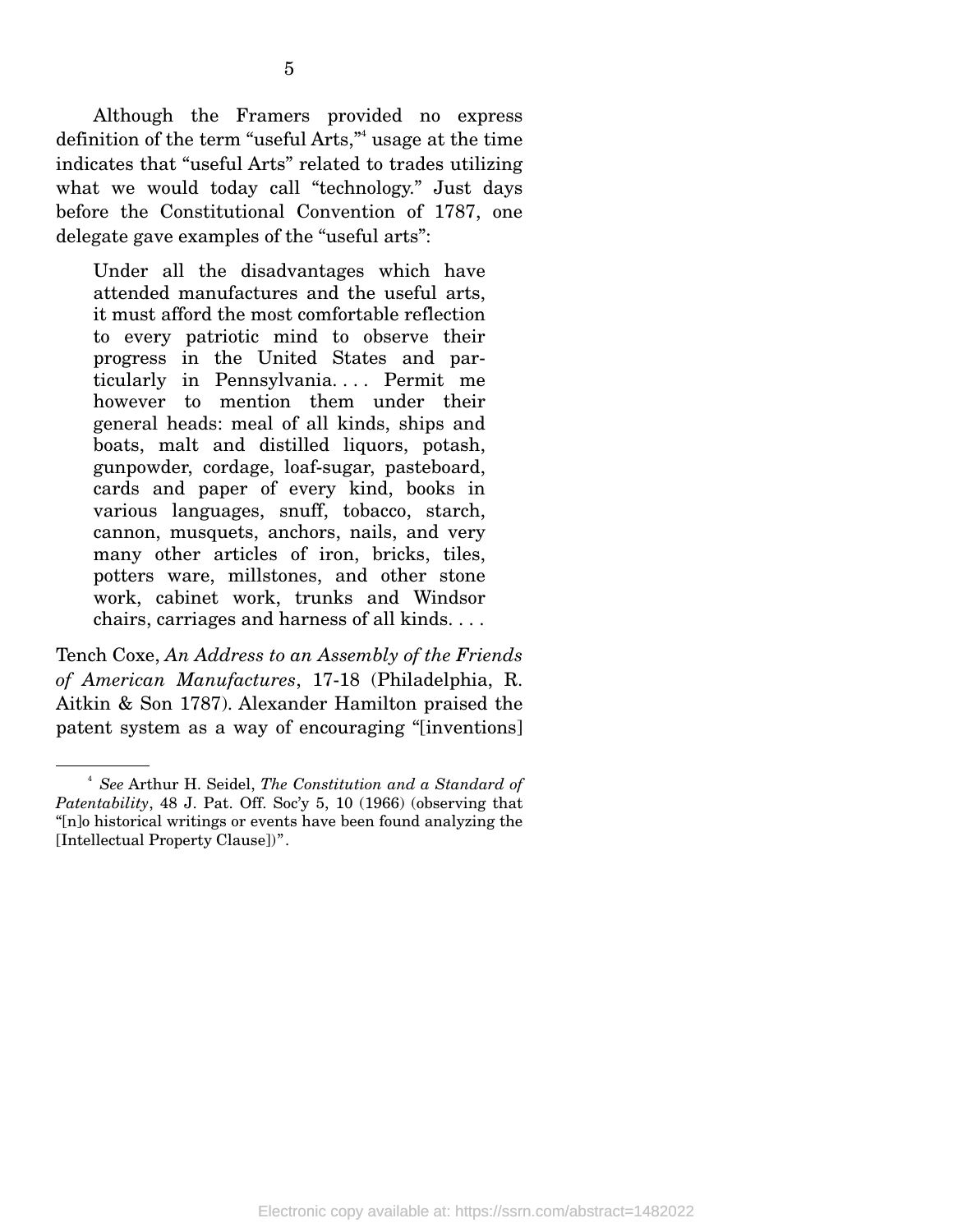which relate to machinery" in the United States. *See* Alexander Hamilton, *The Reports of Alexander Hamilton: Report on Manufactures* (Dec. 5, 1791) 115- 16, 175-76 (Jacob E. Cooke ed., Harper & Row 1964); *see also* The Federalist No. 8, at 69 (Alexander Hamilton) (Clinton Rossiter ed., 1961) (distinguishing between "the arts of industry, and the science of finance"). These sources support the textual inference that "useful Arts" concerned craft, trade, industrial, and technological activities.

 Historians and patent scholars concur that the phrase "useful Arts", as used and understood circa 1787, related to *trades* utilizing what we would today call "technology."<sup>5</sup> The phrase "useful Arts" should be understood in contradistinction to the 18th century terms "polite," "liberal," and "fine" arts – which related to aesthetic and philosophical pursuits.<sup>6</sup> Just

<sup>&</sup>lt;sup>5</sup> See Seidel, *supra* note 4, at 10 (suggesting that "useful Arts" in 1787 connoted useful or helpful trades); Robert I. Coulter, *The Field of the Statutory Useful Arts*, 34 J. Pat. Off. Soc'y 487, 496 (1952) (noting that "[i]t seems clear that 'useful arts' (as a unitary technical term) embraced the so-called industrial, mechanical and manual arts of the 18th century"); Karl B. Lutz, *Patents and Science: A Clarification of the Patent Clause of the U.S. Constitution*, 32 J. Pat. Off. Soc'y 83, 86 (1950) (explaining that "'useful arts' meant what we now call 'technology,' or 'applied science'").

<sup>6</sup>  *See* W. Kenrick, *An Address to the Artists and Manufacturers of Great Britain* 21-38 (1774) (contrasting "useful arts" with "polite arts"); John R. Thomas, *The Patenting of the Liberal Professions*, 40 B.C. L. Rev. 1139, 1156-57 (1999); Coulter, *supra*, at 494-96.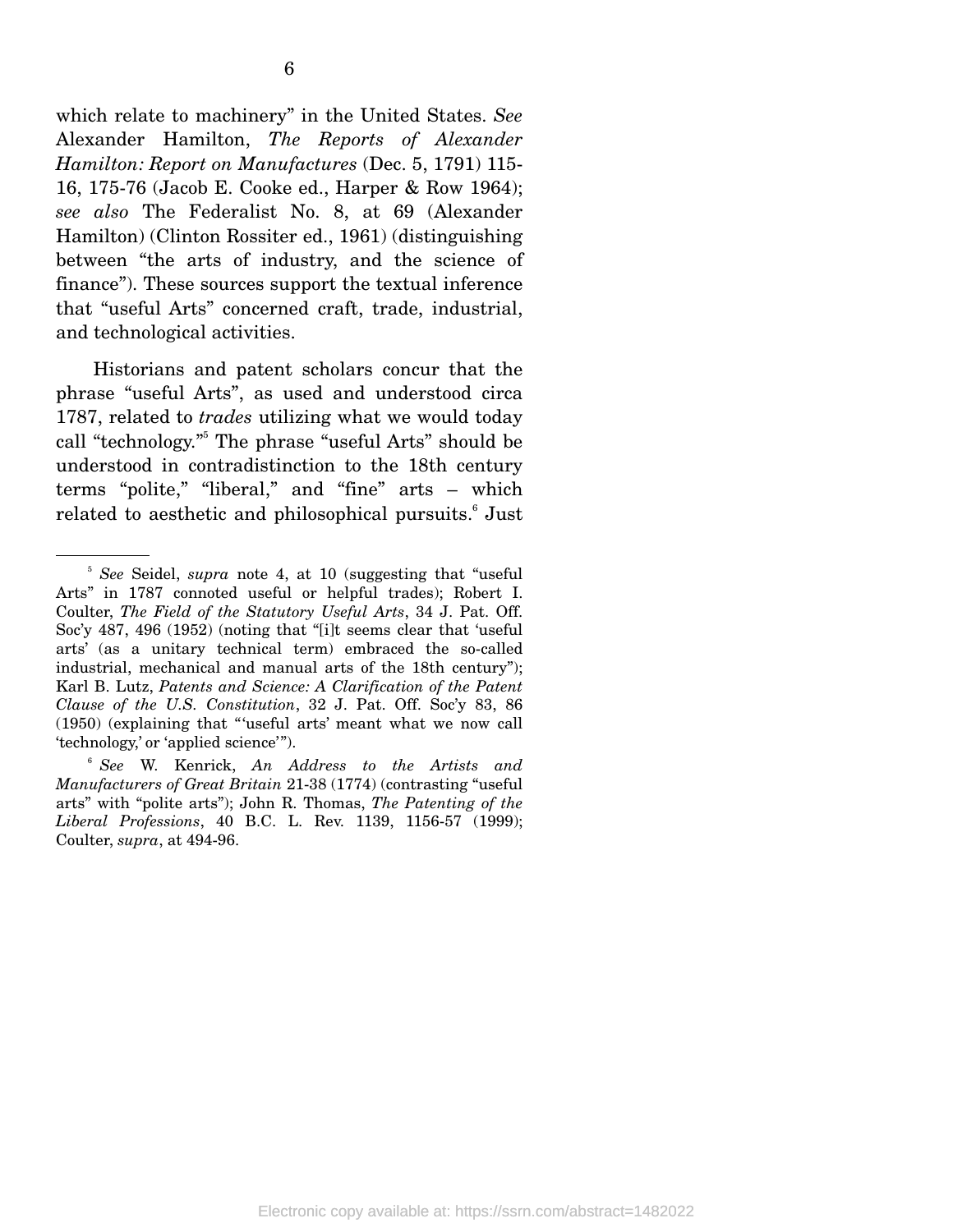Furthermore, the model for early U.S. patent law as well as the economic underpinnings of the American Revolution reinforce that the Founders conceived of patent protection as limited to technical advances and not commercial systems. The English Statute of Monopolies of 1623, which provided a model for the U.S. patent system,<sup>7</sup> provided an exception to the general prohibition against monopolies by granting a "privilege for the term of fourteen years or under [for] the sole working or making any manner of new manufactures ... to the ... inventor. . . ." Statute of Monopolies, 1623, 21 Jac. 1, c.3 (Eng.). Notably, that Statute eliminated commercial practices from the scope of patentable exclusivity:

[T]hose who formulated the Constitution were familiar with the long struggle over monopolies so prominent in English history, where exclusive rights to engage even in ordinary business activities were granted so frequently by the Crown for the financial

<sup>7</sup>  *See Pennock v. Dialogue*, 27 U.S. 1, 18 (1829) (observing that "many of the provisions of our patent act are derived from the principles and practice which have prevailed in the construction of that of England").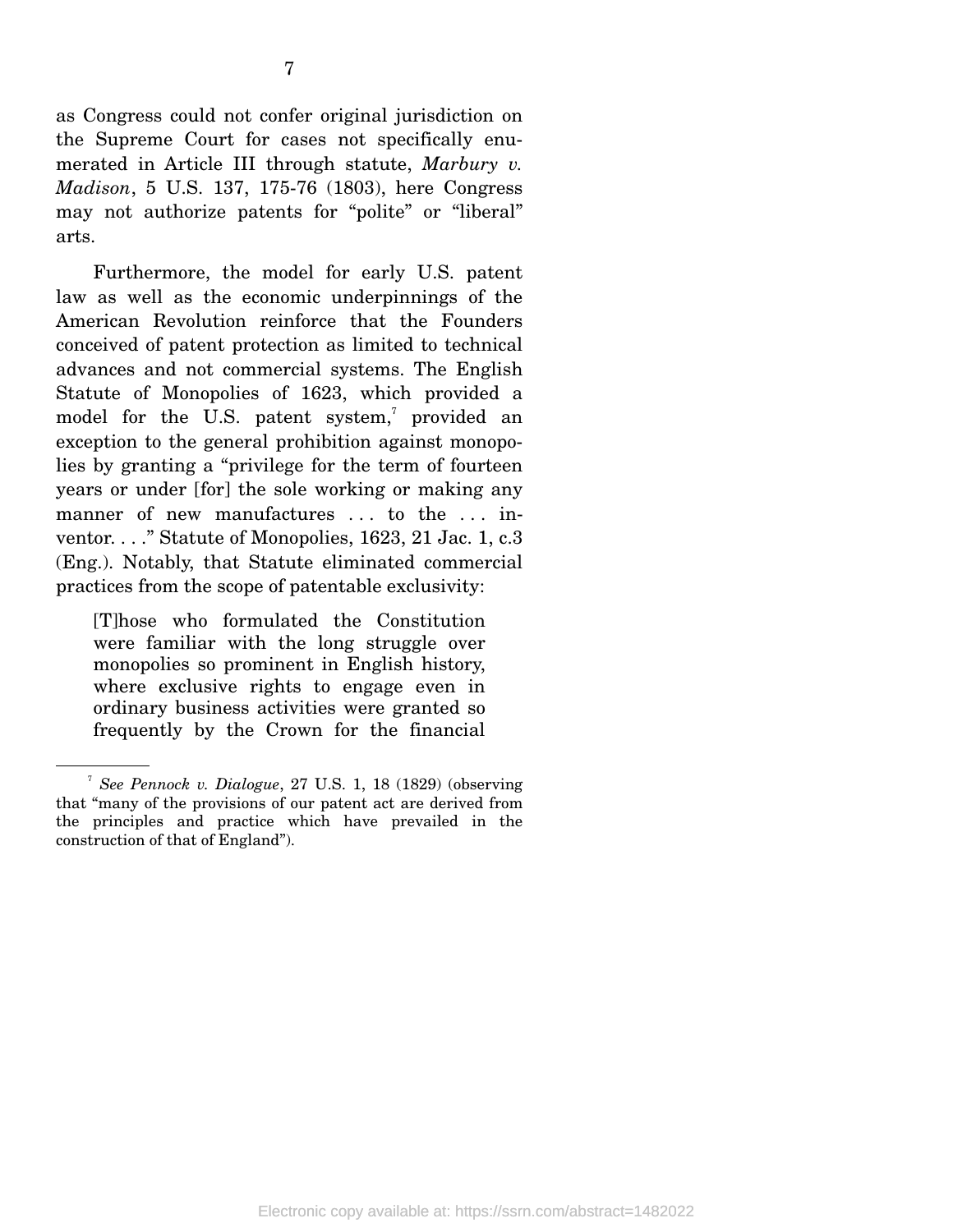benefits accruing to the Crown only. It was desired that in this country any Government grant of a monopoly for even a limited time should be limited to those things which serve in the promotion of science and the useful arts.

#### *In re Yuan, 188 F.2d 377, 380 (CCPA 1951).*<sup>8</sup>

 The first two centuries of federal patent protection reinforce that "useful Arts" was understood to exclude business methods. The unpatentability of business methods was well-settled within the Patent Office by 1869. *See Ex parte Abraham*, 1869 C.D. 59 ("It is contrary to the spirit of the patent law construed by the Office for years, to grant patents for methods or analogous systems of bookkeeping."). As discussed in Part II, *infra*, courts and commentators generally believed business methods to be outside the scope of patent protection throughout this period.

<sup>8</sup>  *See also Graham*, 383 U.S. at 5 (observing that the "useful arts" limitation on patentability in Article I, Section 8, Clause 8 "was written against the backdrop of the [English] practices – eventually curtailed by the Statute of Monopolies – of the Crown in granting monopolies to court favorites in goods or businesses which had long before been enjoyed by the public").

<sup>9</sup>  *Cf.* Malla Pollack, *The Multiple Unconstitutionality of Business Method Patents*, 28 Rutgers Computer & Tech. L.J. 61, 96 (2002) ("The absence of business method patents cannot be explained by an absence of entrepreneurial creativity in Great Britain during the century before the American Revolution. On the contrary, 1720 is widely hailed as the beginning of a new era in English public finance and the beginning of major innovations in business organization." (citing historical sources)).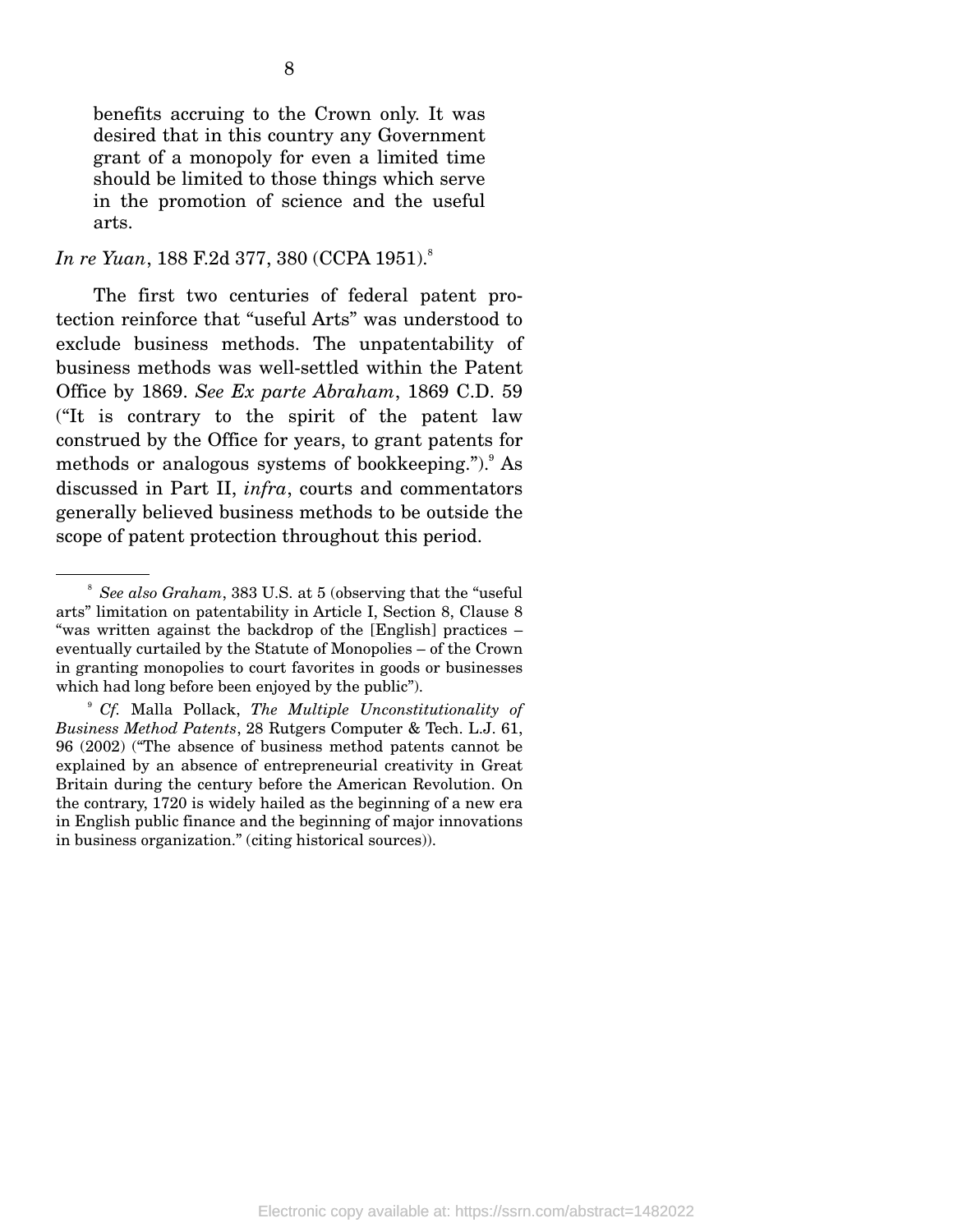Applying plain meaning and the interpretive canon of *expressio unius est exclusio alterius* (the express mention of one thing excludes all others), the Constitutional phrase "useful Arts" most plausibly precludes Congress from granting patents to business methods, methods of practicing law, tax avoidance strategies, plot scripts, sports moves, and other nontechnological subject matters. Such an interpretation would not exclude patentability of technology to implement business methods or other non-technological arts.

#### **II. Neither the 1952 Patent Act Nor the First Inventor Defense Act of 1999 Extended the Scope of Patent Protection to Business Methods**

 If the U.S. Constitution empowers Congress to bring non-technological "discoveries" within the scope of patent protection, then this Court must interpret the scope of § 101 of the Patent Act. The historical record, statutory language, and legislative history relating to the 1952 Patent Act demonstrate that it did not encompass business methods.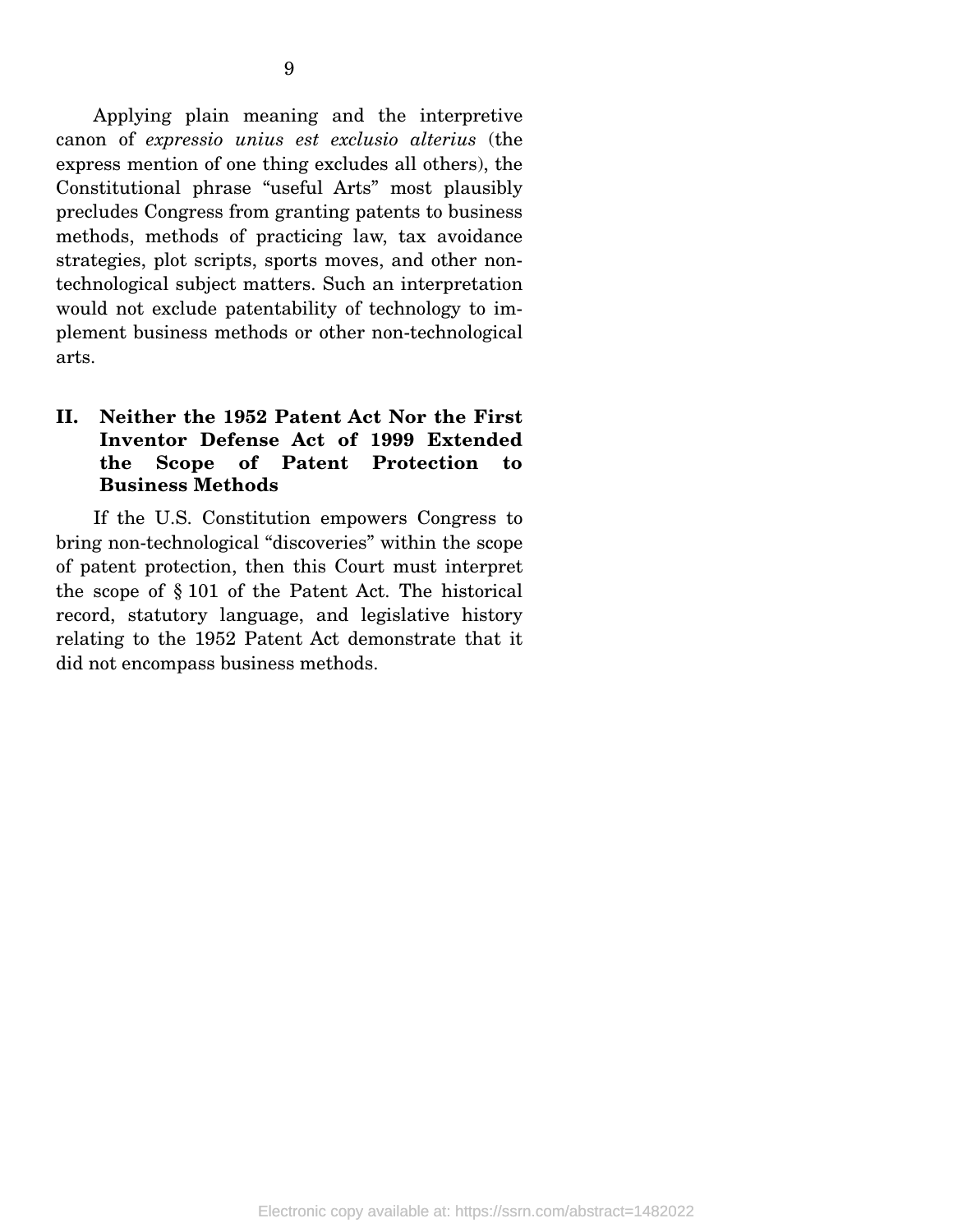#### **A. The 1952 Patent Act Perpetuated Traditional Limitations on Patentable Subject Matter, Including the Exclusion of Business Methods**

#### **1. Historical Context of the 1952 Patent Act**

 The legislation that ultimately became the Patent Act of 1952 began as part of a general codification of the laws of the United States. *See* H.R. Rep. No. 82-1923, at 1 (1952) ("For many years there had been considerable agitation for a complete restatement and codification of all the laws of the United States, inasmuch as the only such codification – the Revised Statutes of 1874 – had become generally outmoded on all subjects."). The impetus for the Patent Act of 1952 was to bring together the numerous sections of the patent law – dating to the Revised Statutes of 1874 and subsequent enactments – into Title 35 of the United States Code. *Id.* at 5.

 The codification task was assigned to the Committee on the Judiciary, which concurrently oversaw substantive revision of the patent law. *Id.* at 2. The Committee held hearings and called upon P.J. Federico, Examiner-in-Chief of the U.S. Patent Office, as well as other government officers, representatives of patent law associations, and members of the Bar.

 The House Report characterized codification as the "principal purpose" of the bill. *Id.* at 5. But the bill also made several substantive changes to the patent law, principally out of concern that Supreme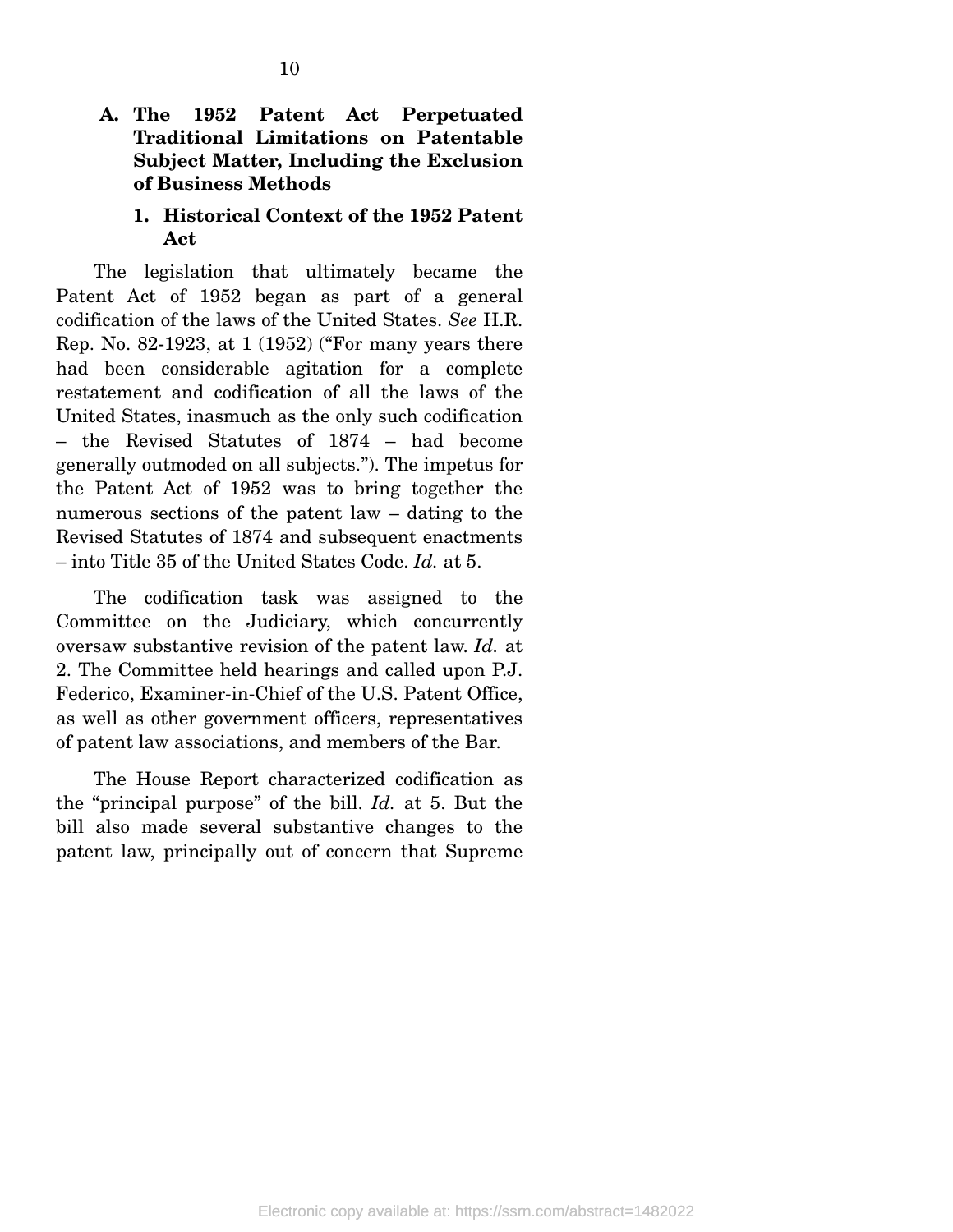Court decisions raised the threshold for inventiveness too high and applied the doctrine of patent misuse too liberally. The House Report noted two "major" substantive changes to the substantive patent law: "incorporating a requirement for invention in § 103 and the judicial doctrine of contributory infringement in § 271." *Id.*

#### **2. The Origins and Meaning of Section 101 of the 1952 Patent Act**

 The nation's first patent law, "An Act to promote the progress of useful arts" (1790), defined the scope of patentable subject matter as "any useful art, manufacture, engine, machine, or device, or any improvement therein not before known or used." Ch. 7, § 1, 1 Stat. 109, 110 (1790). Congress replaced the 1790 Act three years later with another "act to promote the progress of useful arts."

 The Patent Act of 1793 defined the scope of patentable subject matter as:

any new and useful art, machine, manufacture or composition of matter and any new and useful improvement on any art, machine, manufacture or composition of matter.

Act of February 21, 1793, 1 Stat. 318. That language remained until the recodification of patent law in the 1952 Act. Congress preserved the language nearly verbatim. In the 1952 Act, Section 101 provides: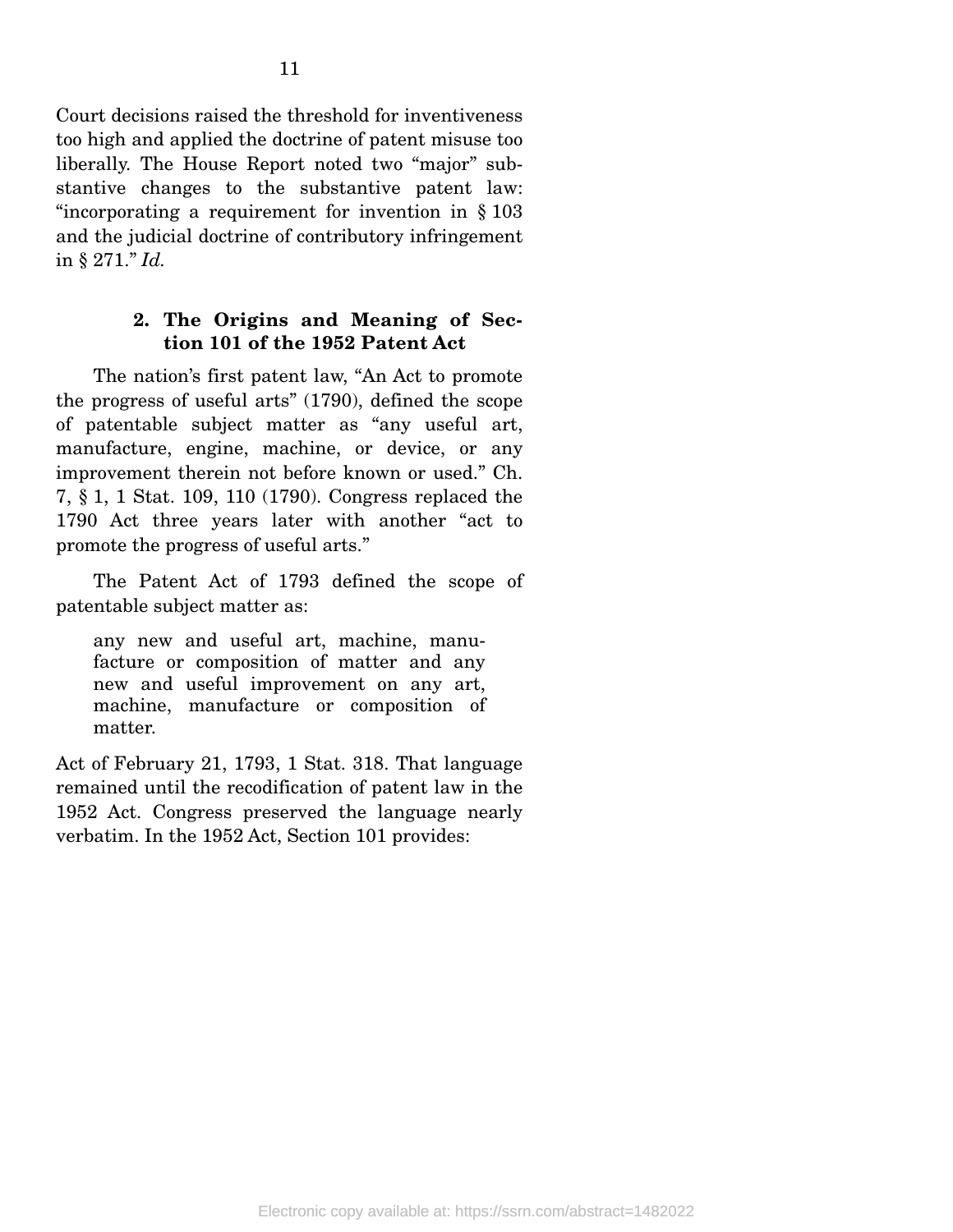any new and useful process, machine, manufacture, or composition of matter, or any new and useful improvement thereof may obtain a patent therefore, subject to the conditions and requirements of this title.

Act July 19, 1952, c. 950, 66 Stat. 792, codified at 35 U.S.C. § 101. The only differences between the sections are the substitution of the word "process" for "art" and the avoidance of repeating the categories following the improvement clause through the use of the term "thereof." The legislative history makes clear that substituting "process" for "art" was not intended to be substantive in nature but rather to avoid confusion with other uses of the word "art":

"Art" in this place in the [prior] statute has a different meaning than the words "useful arts" in the Constitution, and a different meaning than the use of the word "art" in other places in the statutes, and it is interpreted by the courts to be practically synonymous with process or method. The word "process" has been used to avoid the necessity of explanation that the word "art" as used in this place means "process or method," and that it does not mean the same thing as the word "art" in other places.

H.R. Rep. No. 82-1923, at 6.

 To further clarify this substitution, Congress added the following definition:

(b) the term "process" means process, art or method, and includes a new use of a known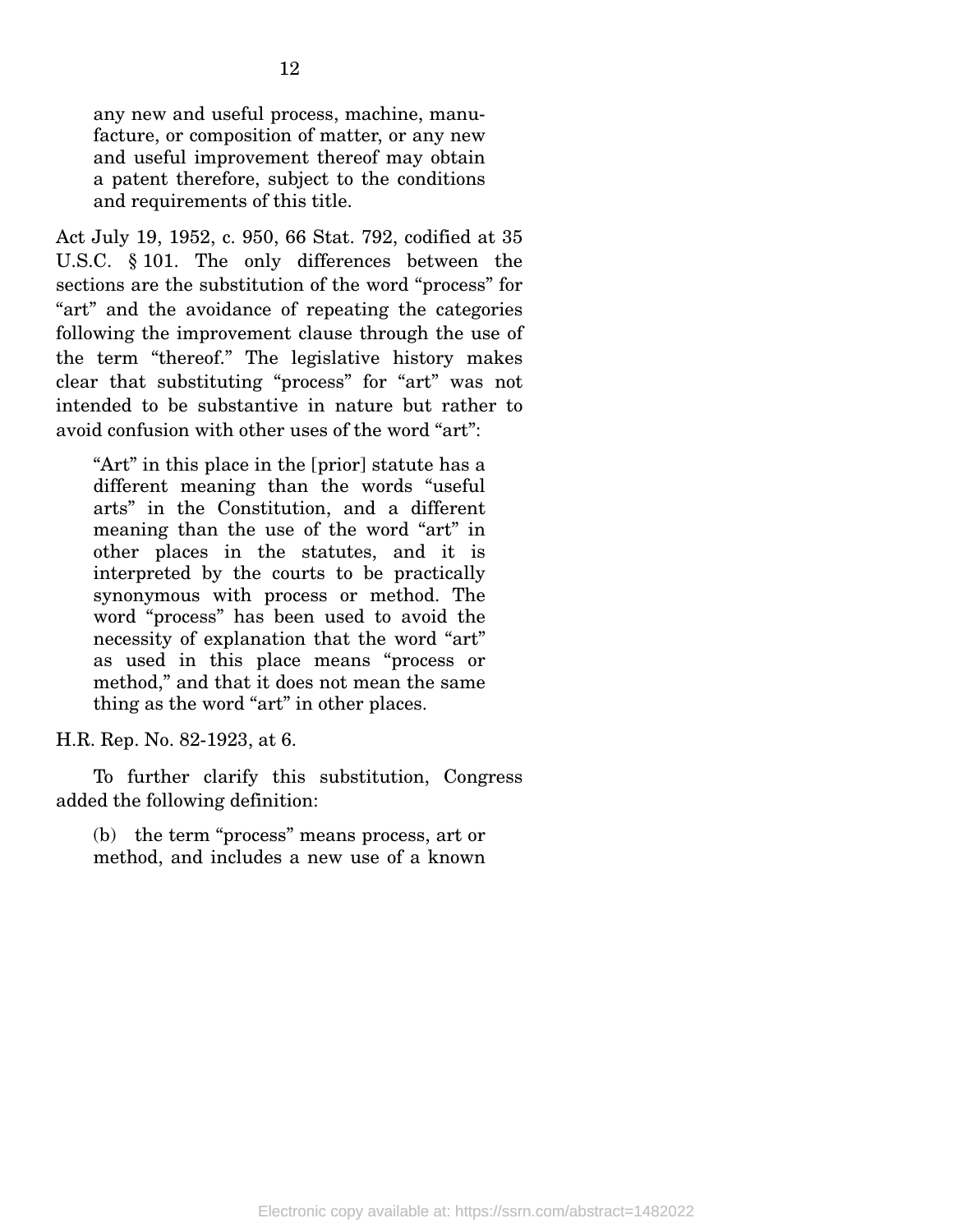process, machine, manufacture, composition of matter, or material.

35 U.S.C. § 100. The legislative history reinforces that Congress did not intend to change the substantive scope of patentable subject matter:

The definition of "process" has been added in section 100 to make it clear that "process or method" is meant, and also to clarify the present law as to the patentability of certain types of processes or methods as to which some insubstantial doubts have been expressed.

H.R. Rep. No. 82-1923, at 6. The latter clause – "certain types of processes or methods as to which some insubstantial doubts have been expressed" – was intended to clarify that dicta in *In re Thuau*, 135 F.2d 344, 347 (CCPA 1943) and some other decisions should not be read to bar patentability of a new use of a known machine, manufacture, or composition of matter. *See* P.J. Federico, *Commentary on the New Patent Act*, 35 U.S.C.A. (1954), reprinted in 75 J. Pat. & Trademark Off. Soc'y 161 (1993) [hereinafter "Federico Commentary"].

 Thus, the language and legislative history show that Congress intended in the 1952 Act to clarify and recodify the existing contours of patentable subject matter. Congress did not intend to effectuate any change in the scope of patentable subject matter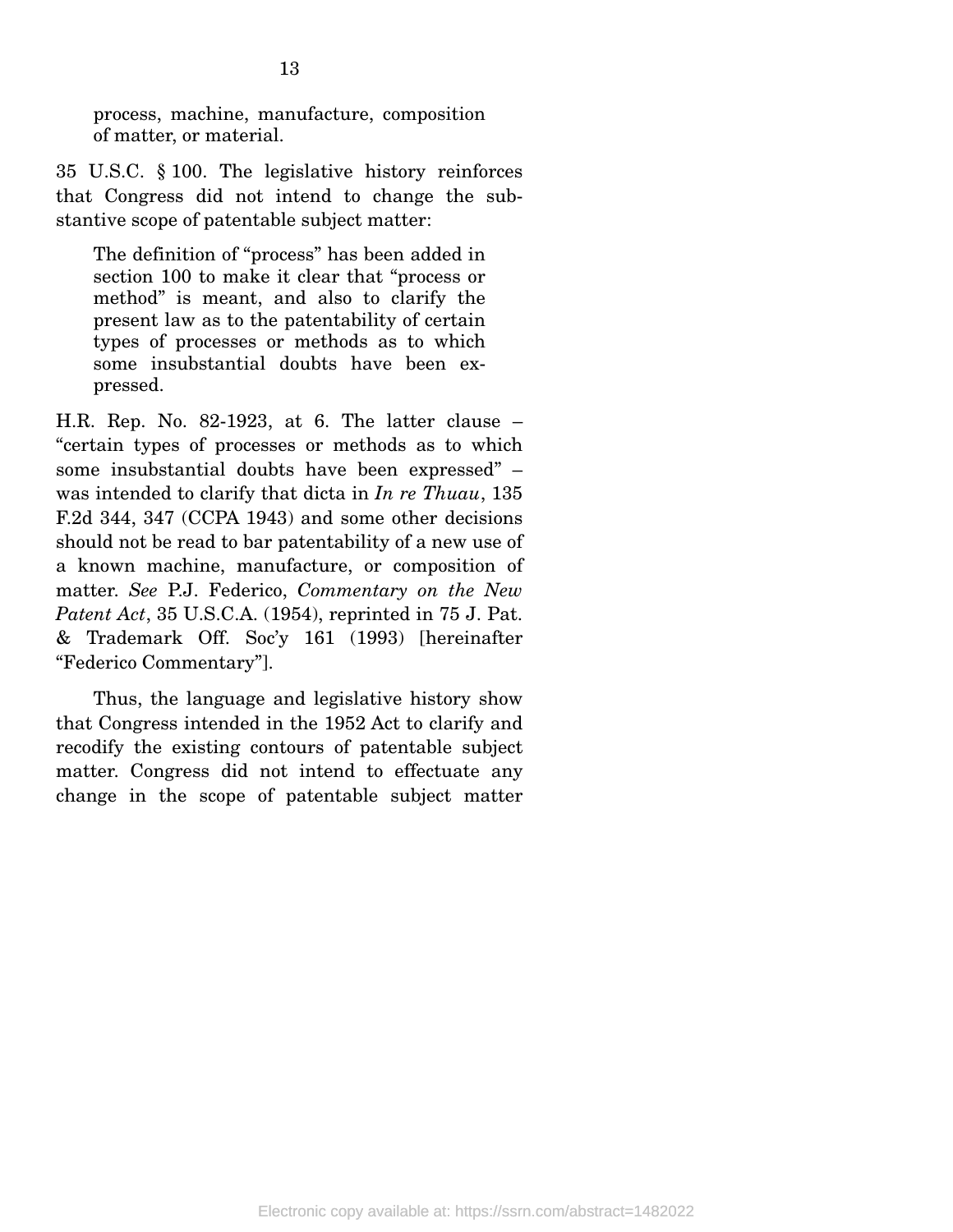(other than the caveat regarding new uses). *See Diamond v. Diehr*, 450 U.S. 175, 184 (1981) ("Analysis of the eligibility of a claim of patent protection for a 'process' did not change with the addition of that term to § 101."). Rather, it perpetuated the existing contours of patentable subject matter as expressed in the statute and recognized in patent jurisprudence. The substitution of "process" for "art" was for linguistic clarity – to avoid confusion with the constitutional phrase "useful Arts" and the concept of "prior art" – and not substantive reasons. This contrasts with the legislative language and intent with regard to §§ 103 and 271, which were substantive in nature. See Federico Commentary, *supra*, ("some modification was intended in the direction of moderating the extreme degrees of strictness exhibited by a number of judicial opinions over the past dozen or more years"). Thus, to interpret the scope of patentable subject matter under the 1952 Act, the Court must delve into the contemporary understanding of the terms in § 101 that would have been available to the members of the legislative body at the time of enactment.

#### **3. As of 1952, Judicial Decisions Considered Business Methods to Be Beyond the Scope of Patentable Subject Matter**

 The most authoritative sources that Congress would have consulted at the time of enacting the 1952 Patent Act – treatises and judicial decisions – agreed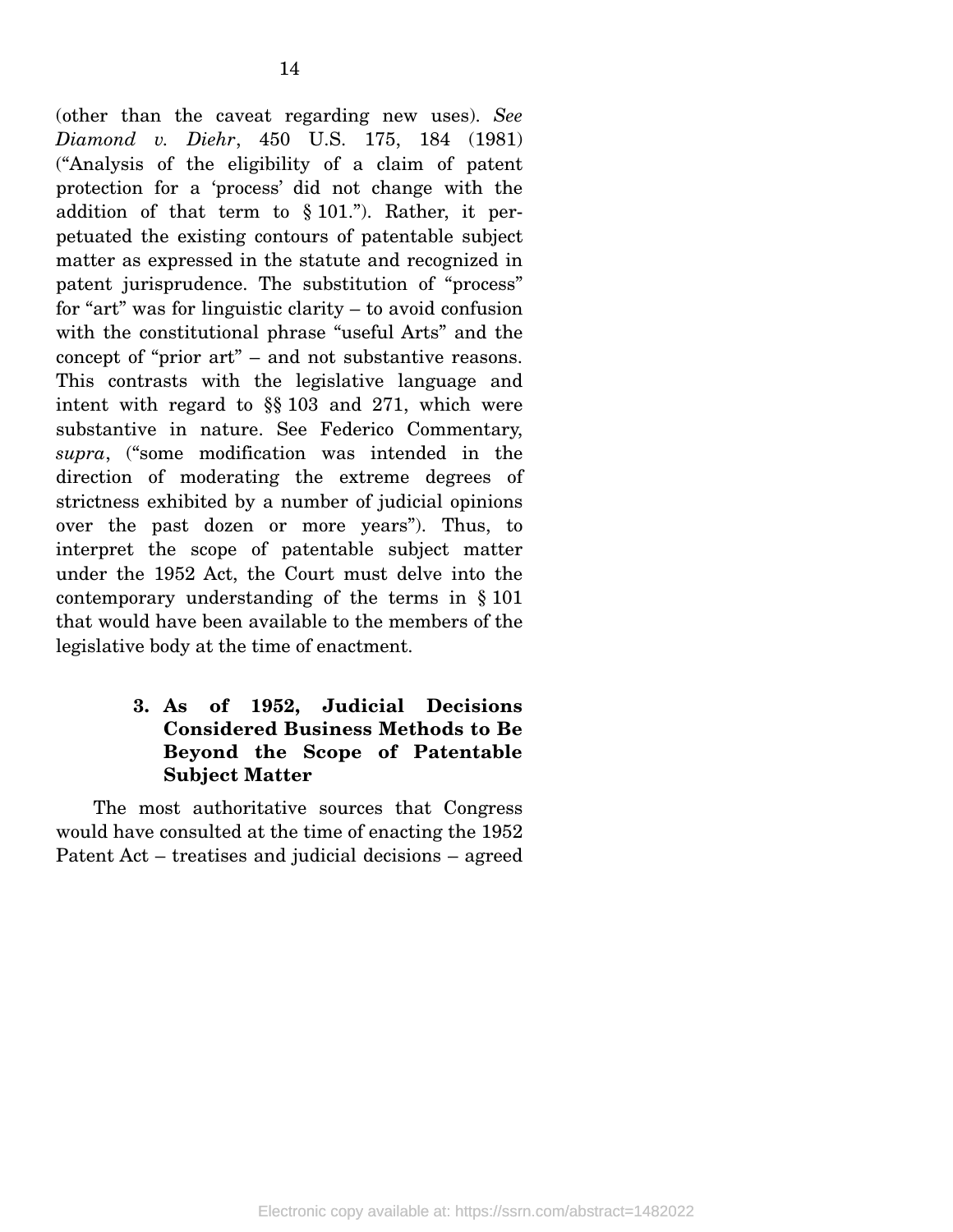that business methods were outside the scope of patentable subject matter. As of 1952, the most authoritative patent treatise was Anthony William Deller's four volume treatise, entitled *Walker on Patents: Deller Edition*, published in 1937. The Deller edition updated Albert Henry Walker's classic patent treatise, first published in 1883.

 Section 18 of the Deller Edition of *Walker on Patents*, entitled "Unpatentable Subjects" states:

In view of the fact that patents are grants authorized by statute, only those classes of inventions which are specified by the patent statutes  $\Box$  can be given patent protection. The statutes particularly specify "any new and useful art, machine, manufacture, or composition of matter, or any new and useful improvements thereof,". . . . It is erroneous to believe that every new idea or principle in and by itself is patentable. Thus, a so-called law of nature or scientific principle may not be the subject of a patent. *Within the classification of unpatentable subjects also fall*, the function, result or effect of a machine, an abstract idea, mental theories, plans of action, and so-called *"systems" of business*. These subjects will be discussed in more detail in the following sections.

William Anthony Deller, *Walker on Patents: Deller's Edition*, vol. 1, p. 62 (1937) [hereinafter *Deller's 1937 Edition*] (emphasis added). This makes clear several critical features of patentable subject matter in the years leading up to 1952: (1) only inventions falling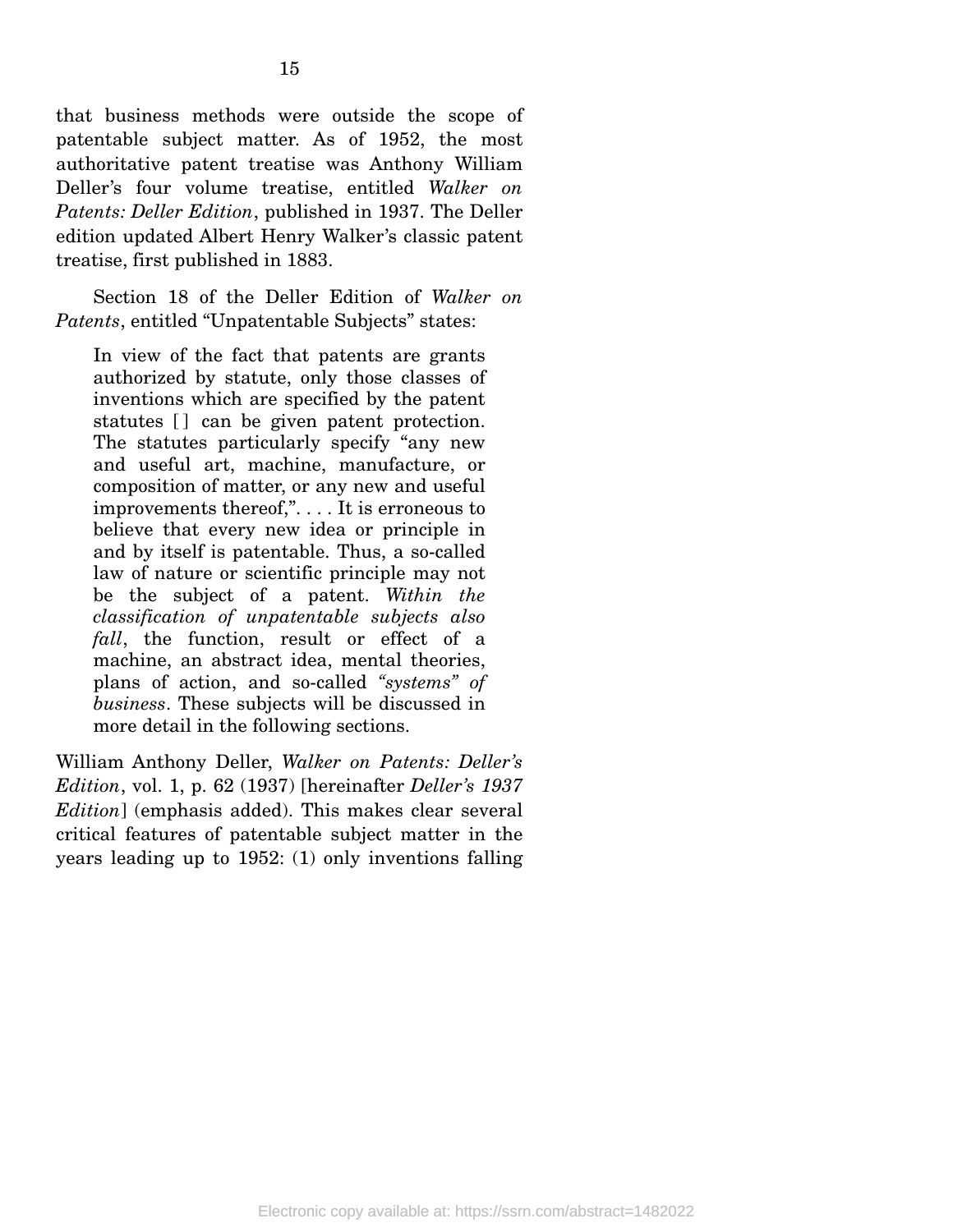within the designated categories of "art, machine, manufacture, or composition of matter" could be patented; (2) "not every new idea or principle in and by itself is patentable"; and (3) courts recognized several categories of unpatentable subject matter – laws of nature or scientific principles; function, result or effect of a machine; abstract ideas; mental theories; plans of action; and systems of business.

 Section 22 of the treatise, entitled "Systems of Business," states:

 As instances of non-patentability of ideas,<sup>[10]</sup> mention may be made of the various systems for doing business, each as modes of bookkeeping, and hotel checking systems. It has been held that a "system" or method of transaction business in neither as "art," nor does it come within any other designation of patentable subject-matter, as for example, a system of cash-registering and checking for hotels apart from the physical means of conducting the system. [*Munson v. Mayor, etc., of New York*, 124 U. S. 601, 31 L. Ed. 586 (1888); *United States Credit System Co. v. American Credit System Co.*, 51 Fed. 751, 754, C. C., N. D. Ill. (1892); *United States* 

<sup>&</sup>lt;sup>10</sup> [Section 22 references the prior section ("Abstract Ideas"), which states "[a]n idea itself, the mere existence of an intellectual notion that a thing could be done, and, if done, might be of practical utility, and mere mental theories or plans of action are not comprehended within the subject matter of patents."]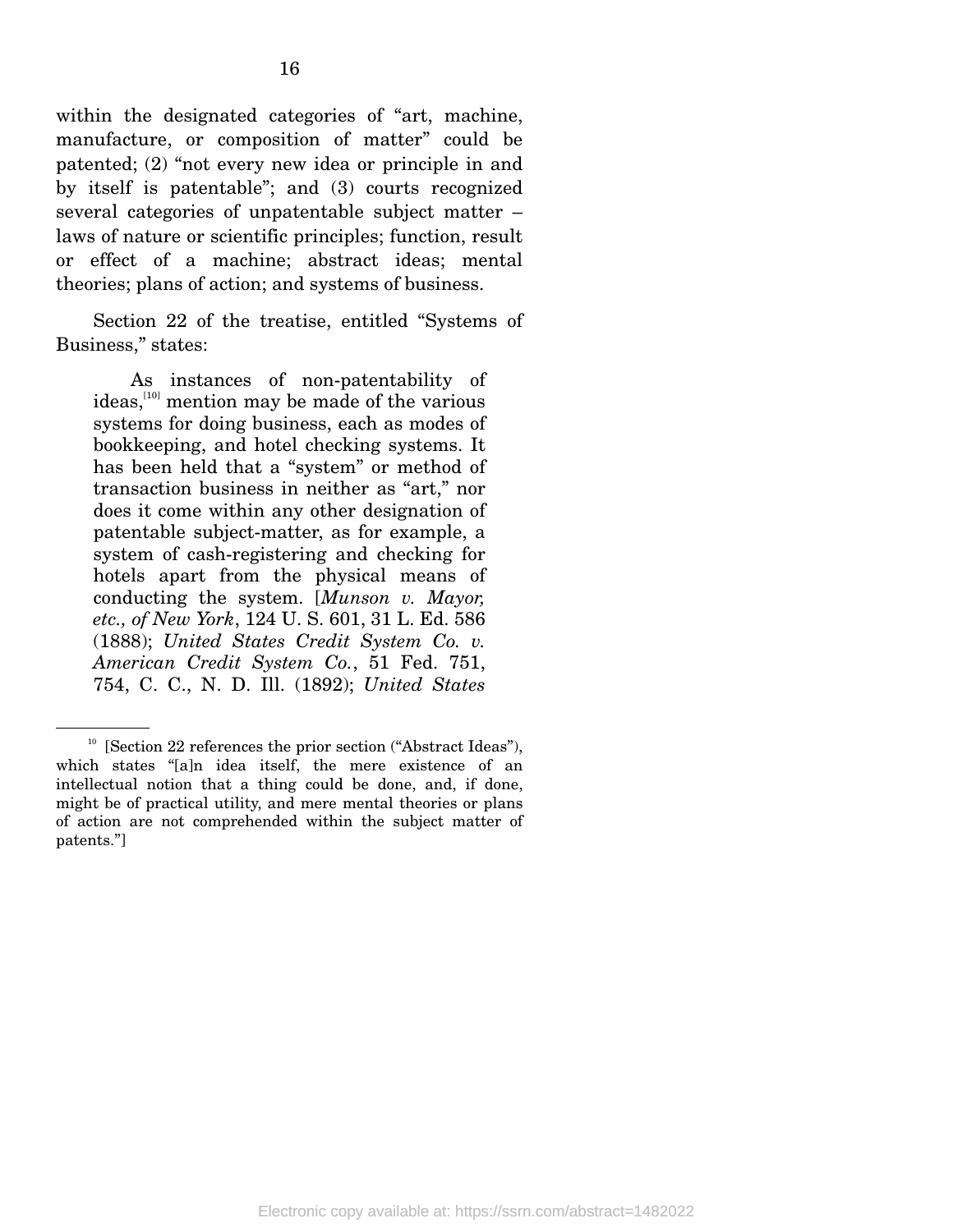*Credit System Co. v. American Credit Indemnity Co.*, 53 Fed. 818; *Hocke v. N. Y. Central & H. R. R. Co.*, 122 Fed. 467, 469, C. C. A. 2 (1903); cert. den. 191 U.S. 569, 48 L. Ed. 306; *Hotel Security Checking Co. v. Lorraine Co.*, 160 Fed. 467, 469, 479, and cases cited, C. C. A. 2 (1908); *Berardini v. Tocci*, 190 Fed. 329, 333 (1911); aff 'd 200 Fed. 1021, C. C. A. 2 (1912); *Guthrie v. Curlett*, 10 F.(2d) 725, 726, C. C. A. 2 (1926).] As to whether or not the means of carrying out the system are patentable, there seems to be no objection in principle or authority. [*Rand McNally & Co. v. Exchange Scrip-Book Co.*, 187 Fed. 984, 986, C. C. A. 7 (1911); *Cincinnati Traction Co. v. Pope*, 210 Fed. 443, 446, C. C. A. 6 (1913).]

#### *Deller's 1937 Edition*, vol. 1, at 69.

 The unpatentability of business methods was also well-settled within the Patent Office and courts as early as 1869. *See Ex parte Abraham*, 1869 C.D. 59. Court decisions from 1893 through the 1952 Act repeatedly declare that methods of doing business were not patentable subject matter. The current author of *Walker on Patents* observes that "[u]ntil recently it had been considered *well established* that [business] methods were non-statutory." *Moy's Walker on Patents* § 5:28 (4th ed. 2008) (emphasis added). Moy further reports that:

Virtually all the prior reference works that mention business methods note that they were not patentable subject matter. See, e.g.,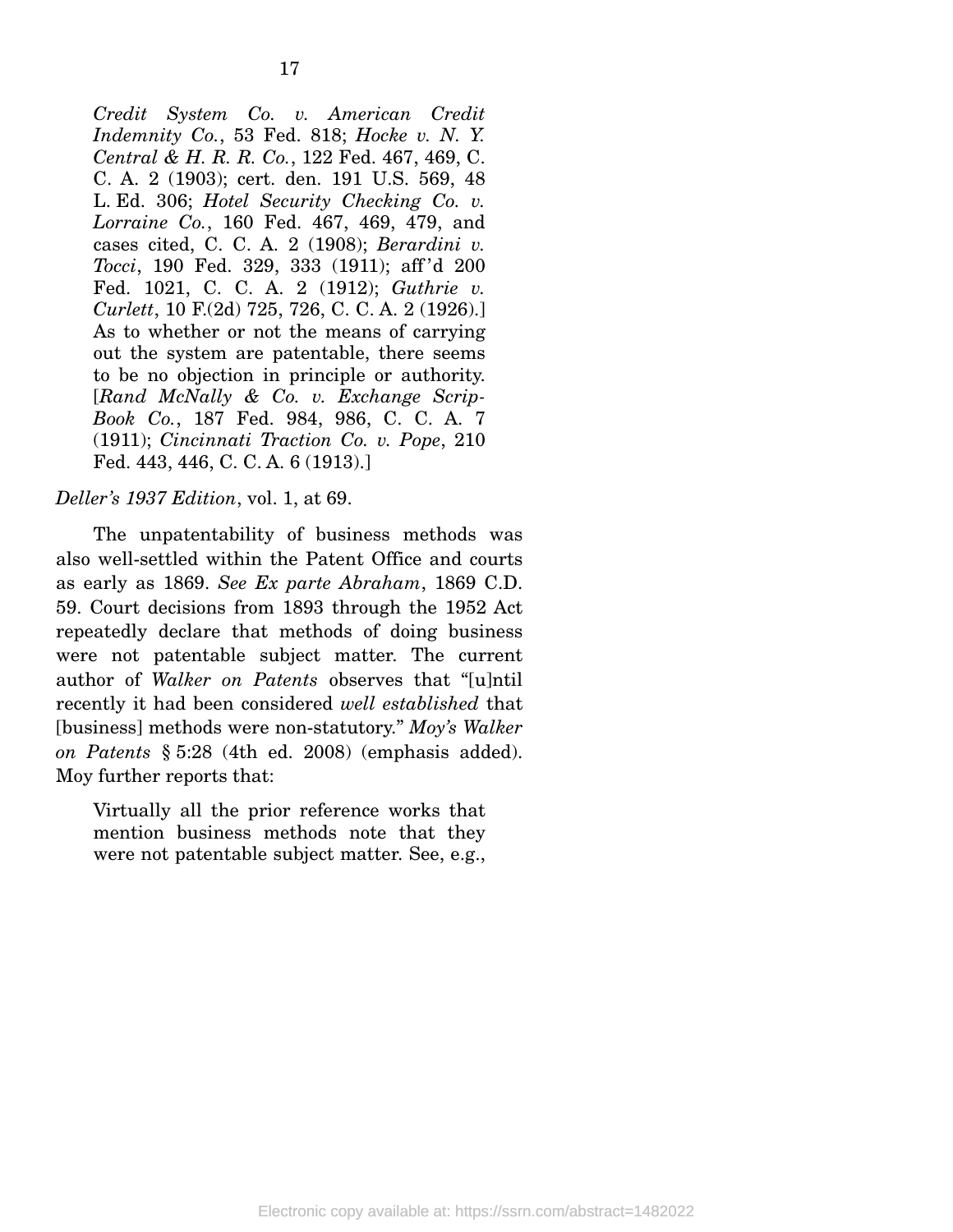Leon H. Amdur, Patent Law and Practice 24- 25 (1935); Anthony William Deller, 1 Walker on Patents 152-53 (1938 ed.); Robert L. Harmon, Patents and the Federal Circuit 41 (3rd ed. 1994). Until only recently the USPTO's own Manual of Patenting Examination Procedure also asserted that business methods were unpatentable.

*Moy's Walker on Patents* § 5:28 n.2 (4th ed. 2008) (citation omitted).

 The long-standing interpretive canon presuming that codification statutes do not alter prior law applies directly here. Because business methods were outside of the scope of patentable subject matter prior to the 1952 Act and Congress intended to perpetuate existing contours of patentable subject matter when it passed the 1952 Act, the inescapable conclusion is that the 1952 Act excluded business methods from the scope of patentable subject matter. This Court stated in *Finley v. United States*, 490 U.S. 545 (1989), *superceded by statute*, Judicial Improvements Act of 1990, Pub. L. No. 101-650, 104 Stat. 5089, that, "[u]nder established canons of statutory construction, 'it will not be inferred that Congress, in revising and consolidating the laws, intended to change their effect unless such intention is *clearly expressed.*" *Id.* at 554 (quoting *Anderson v. Pacific Coast S.S. Co.*, 225 U.S. 187, 199 (1912) (holding that linguistic changes in the 1948 revision of the Judicial Code did not expand the substantive scope of jurisdiction) (emphasis added)). Congress did not clearly express its intent to change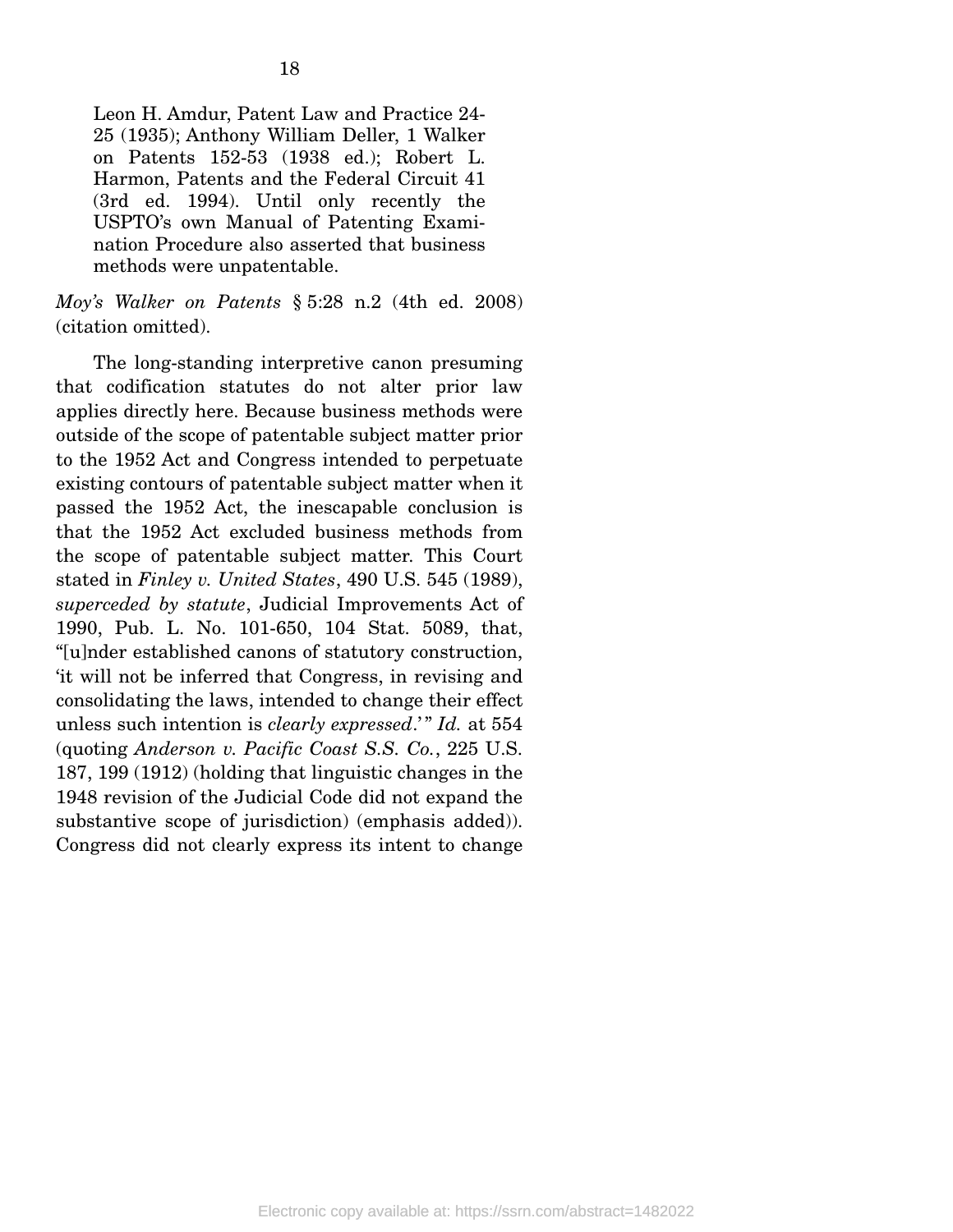the scope of patentable subject matter – in fact, it clearly expressed the opposite – so this Court should find no change in the scope of patentable subject matter of § 101. *Cf. Astoria Fed. Sav. & Loan Ass'n v. Solimino*, 501 U.S. 104, 108 (1991) ("[W]here a common-law principle is well established . . . the courts may take it as given that Congress has legislated with an expectation that the principle will apply except when a statutory purpose to the contrary is evident.") (citations and internal quotation marks omitted); *Isbrandtsen Co. v. Johnson*, 343 U.S. 779, 783 (1952) ("Statutes which invade the common law . . . are to be read with a presumption favoring the retention of long-established and familiar principles, except when a statutory purpose to the contrary is evident.").

#### **B. The Phrase "Anything Under the Sun Made by Man" from the 1952 Act's Legislative History Does Not Indicate Legislative Intent to Expand the Scope of Patentable Subject Matter**

 Some of the confusion surrounding the patentability of business methods stems from a snippet ("anything under the sun made by man") from the legislative history of the 1952 Act. That phrase first surfaced in *Application of Bergy*, 596 F.2d 952, 961 (CCPA 1979). It was then picked up in *Diamond v. Chakrabarty*, 447 U.S. 303, 309 (1980) and *Diamond v. Diehr*, 450 U.S. 175, 182 (1981) without its full context or even ellipses. It was then mischaracterized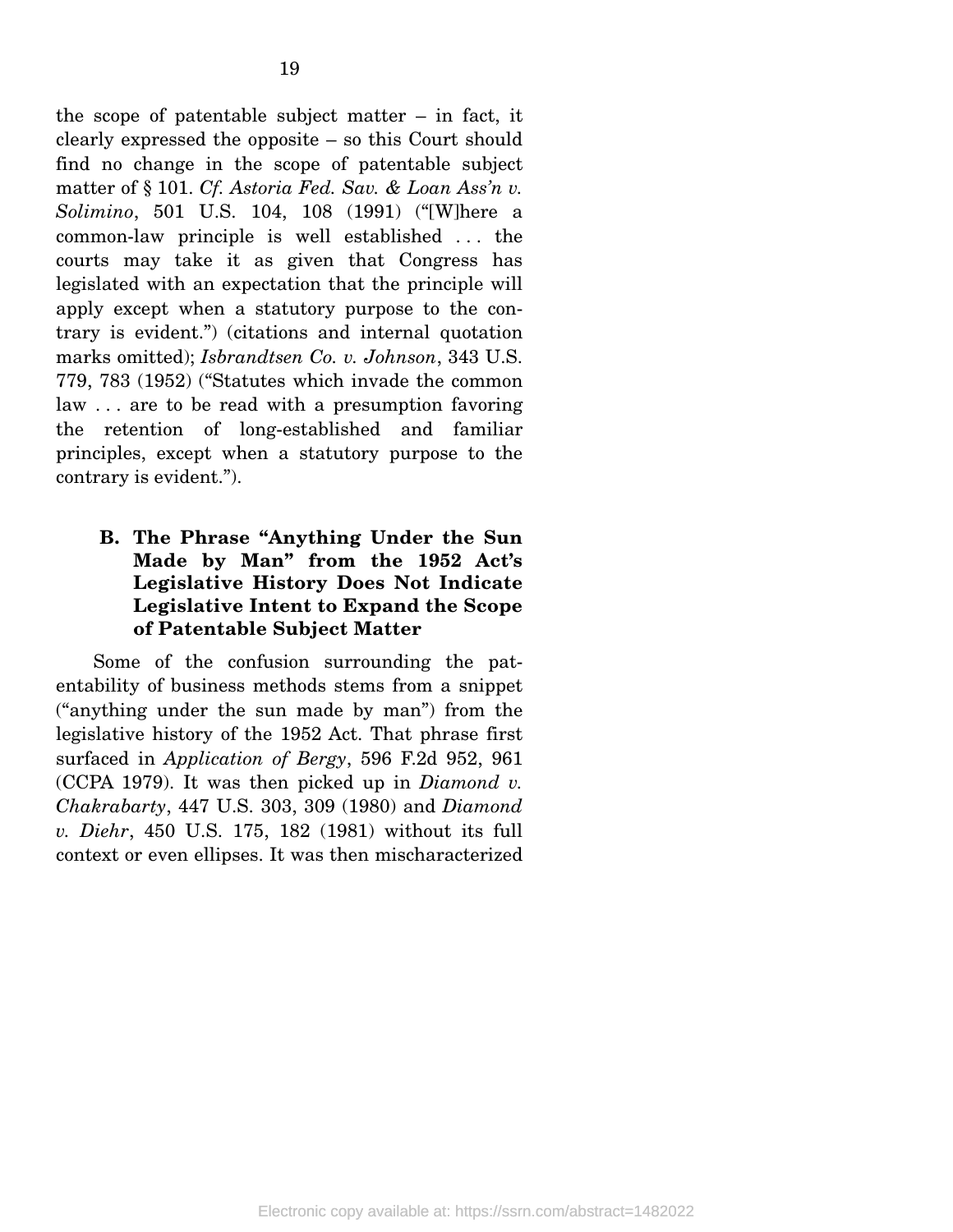in *State Street Bank & Trust Co. v. Signature Fin. Group*, 149 F.3d 1368 (Fed. Cir. 1998), *cert. denied*, 525 U.S. 1093 (1999), to suggest that Congress intended to cover business method patents in the 1952 Act. Analysis of this snippet in context shows that it does not and cannot mean what the *State Street* court concluded.

 The snippet in question arises in the section of the House Report describing "Part II" of Title 35, which "relates to patentability of inventions and the grant of patents." H.R. Rep. No. 82-1923, at 6. This discussion begins with four paragraphs explaining § 101: the first two deal with the subject matter categories; the second two focus on the final clause of § 101.

 The first and longest paragraph begins by stating that § 101 "specifies the type of material that can be the subject matter of a patent." This clearly implies that there are types of material that are not within the scope of patentable subject matter. The report then explains that the 1952 Act covers the same subject matter categories as prior law, with the semantic change of "art" to "process." *See id*.

 The second paragraph explains that the definition of "process" was added in § 100 "to make it clear that 'process or method' is meant, and also to clarify the present law as to the patentability of certain types of processes or methods as to which some insubstantial doubts have been expressed." *See id*. This clearly refers to the overruling of dicta in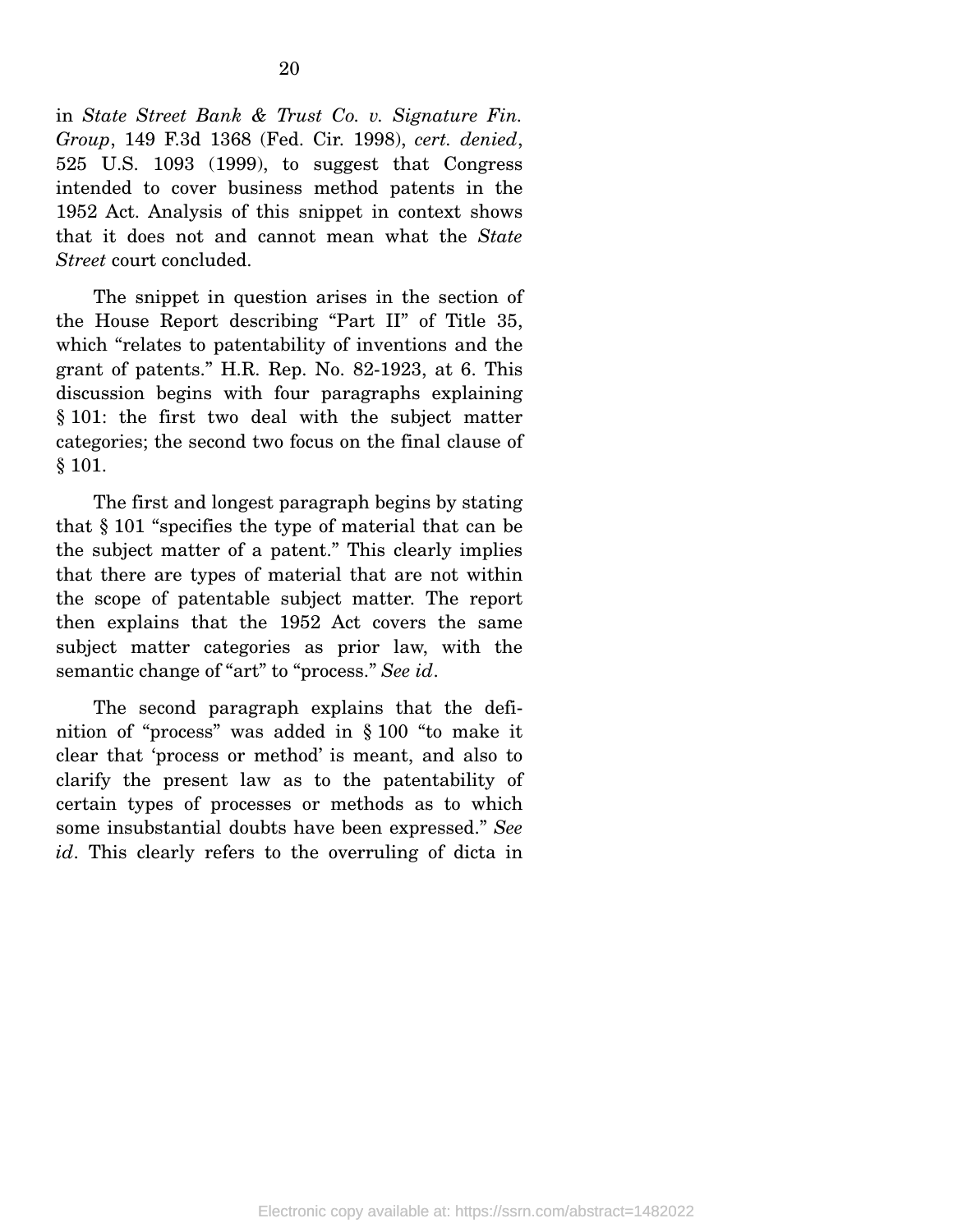*In re Thuau*, 135 F.2d 344 (CCPA 1943). *See* Part  $II(A)(2)$ , *supra*.

The third paragraph states in its entirety:

Section 101 sets forth the subject matter that can be patented, "subject to the conditions and requirements of this title." The conditions under which a patent may be obtained follow, and section 102 covers the conditions relating to novelty.

H.R. Rep. No. 82-1923, at 6. At this point in the discussion, the report has moved past the subject matter categories of  $\S 101$  to the final clause – it is a transition to the additional (non-subject matter) requirements for patentability.

 The fourth and final paragraph, which includes the snippet in question, then states in its entirety:

A person may have "invented" a machine or a manufacture, which may include anything under the sun that is made by man, but it is not necessarily patentable under section 101 unless the conditions of the title are fulfilled.

H.R. Rep. No. 82-1923, at 6. Given the order of paragraphs as well as the transition, this sentence augments and reinforces the preceding paragraph – which is focused on the final clause of § 101: noting that the test of patentability includes novelty and other requirements. Furthermore, the prefatory clause clearly limits the dependent clause ("which may include anything under the sun that is made by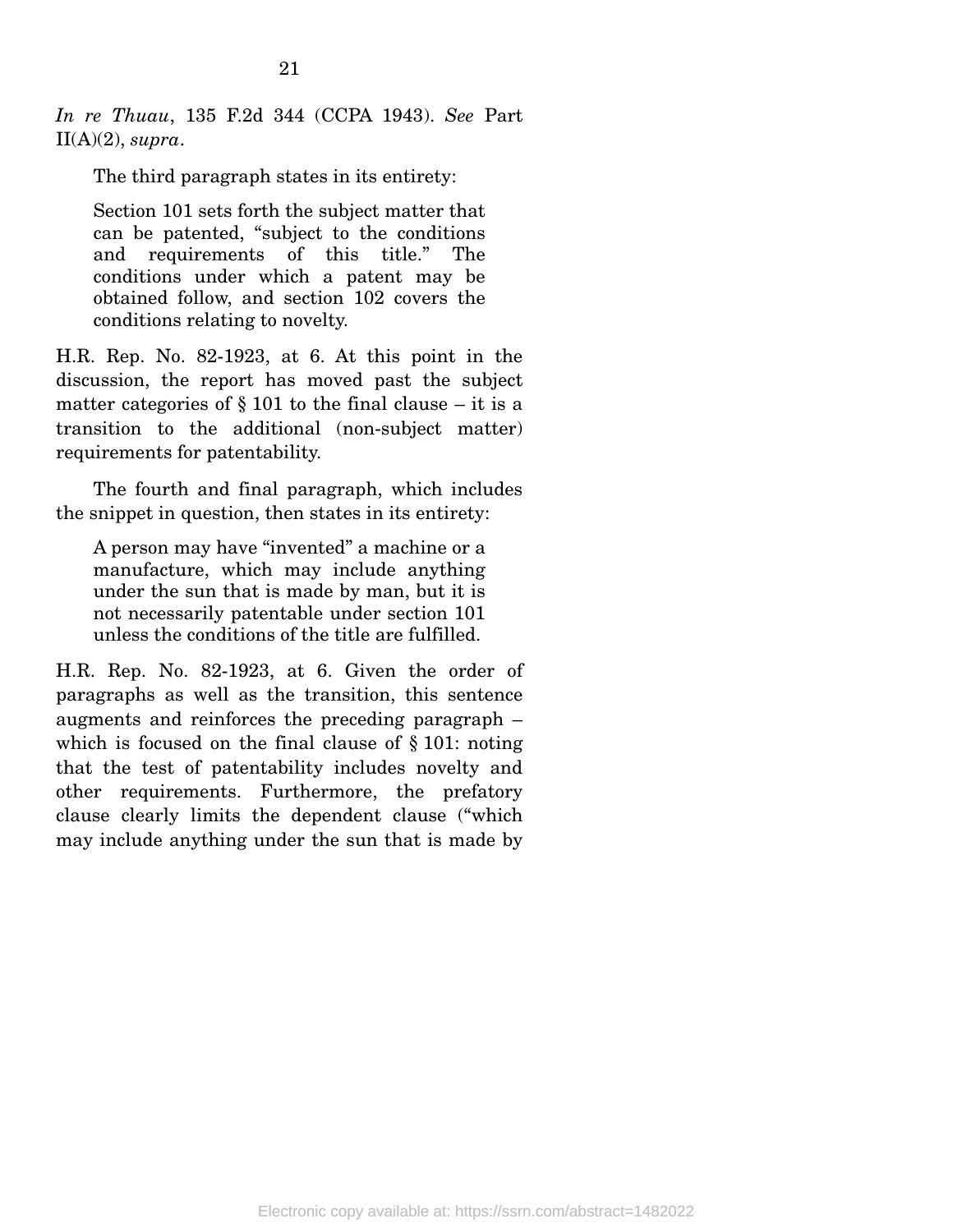man") to the statutory classes of "machine" or "manufacture." These categories plainly fall within the ambit of "useful Arts." Note that the prefatory clause does not include the other statutory categories: "process" and "composition of matter." Nor does this sentence call for maximal subject matter. Rather, it emphasizes the importance of meeting additional requirements for patentability.

 Thus, read in context, the "anything under the sun" snippet does not stand for the proposition that Congress intended the broadest possible scope of patentable subject matter. Furthermore, it cannot properly be the basis for finding that Congress intended to override long-standing limitations on the scope of patentable subject matter – such as the exclusion of business method patents – reflected in jurisprudence and practice. *See Finley,* 490 U.S. at 554; *cf. Solimino*, 501 U.S. at 108; *Isbrandtsen*, 343 U.S. at 783.

#### **C. The First Inventor Defense Act of 1999 Did Not Expand the Scope of Patentable Subject Matter**

 Several briefs contend that the First Inventor Defense Act of 1999, Pub. L. No. 106-113, app. A, 113 Stat. 1501, 552, 555, codified at 35 U.S.C. § 273, indicates congressional intent to afford patent protection for business methods. These arguments overlook the statutory text, legislative history, and circumstances leading to the establishment of the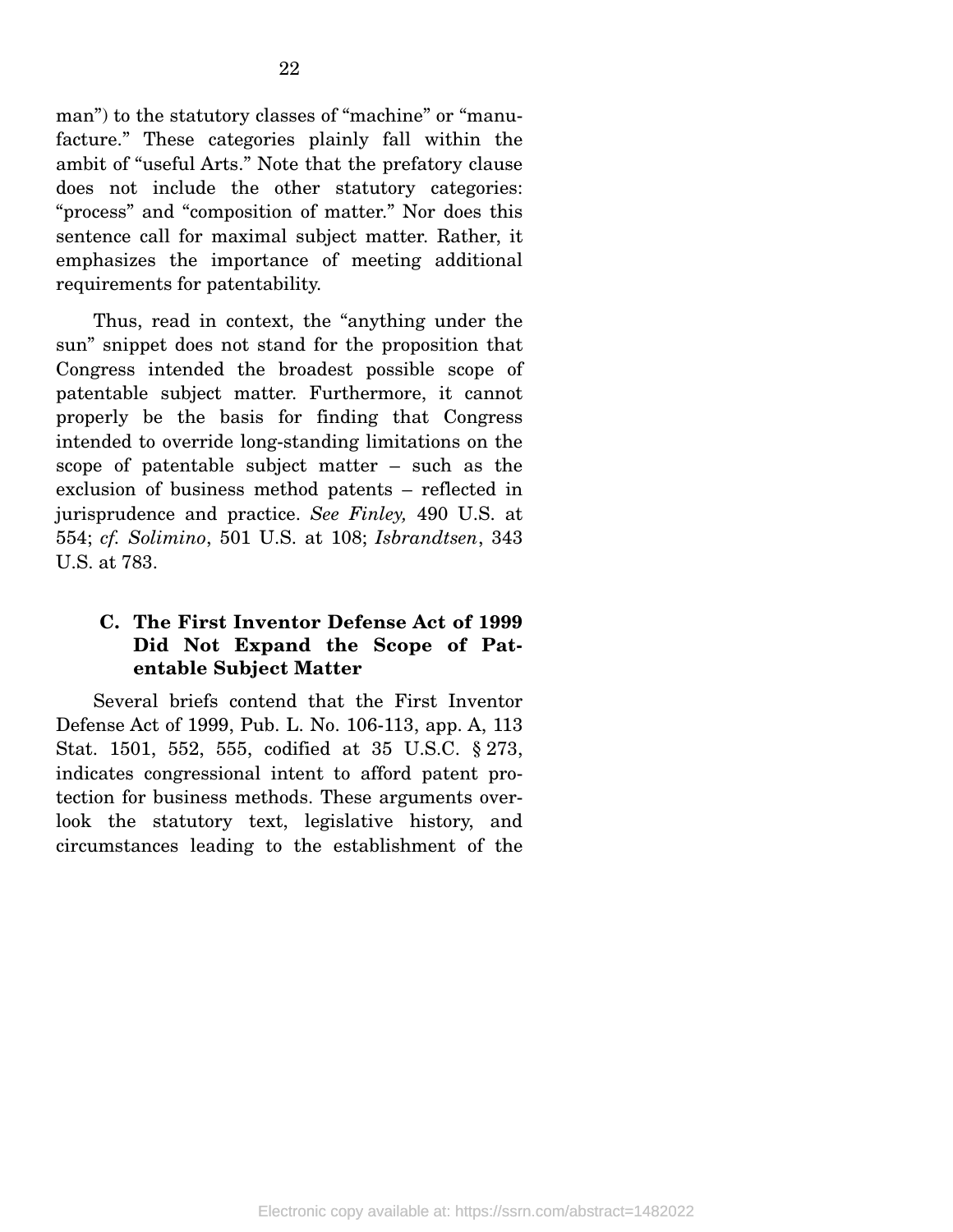§ 273 prior user right, which demonstrate that Congress's intent was far less ambitious.

 First and foremost, the text of the statute demonstrates that Congress did not expand the scope of patentable subject matter. The 1999 legislation does not amend § 101, which governs the scope of patentable subject matter. Arguments that the 1999 Amendment overturned the established definition of "process," in essence, require that the amendment repealed the limited scope of § 101 of the 1952 Act by implication. Such interpretations violate the "cardinal rule that repeals by implication are not favored." *Morton v. Mancari*, 417 U.S. 535, 549 (1974); *see also Branch v. Smith*, 538 U.S. 254, 273 (2003); *Whitman v. Am. Trucking Ass'ns*, 531 U.S. 457, 468 (2001) (Congress "does not alter the fundamental details of a regulatory scheme in vague terms or ancillary provisions – it does not, one might say, hide elephants in mouseholes."); *Posadas v. National City Bank*, 296 U.S. 497, 503 (1936). If the adoption of § 273 dramatically expanded the scope of § 101, it did so without Congress expressly acknowledging that effect, and thus would require this Court to endorse an implied repeal of the settled interpretation of § 101 of the 1952 Patent Act.

 Instead, Congress placed § 273 in Part III of Title 35, which addresses enforcement rights. That choice is significant because when Congress originally compiled and codified patent law in the 1952 Patent Act it established a three-part structure intended to guide future developments: "[t]he organization of the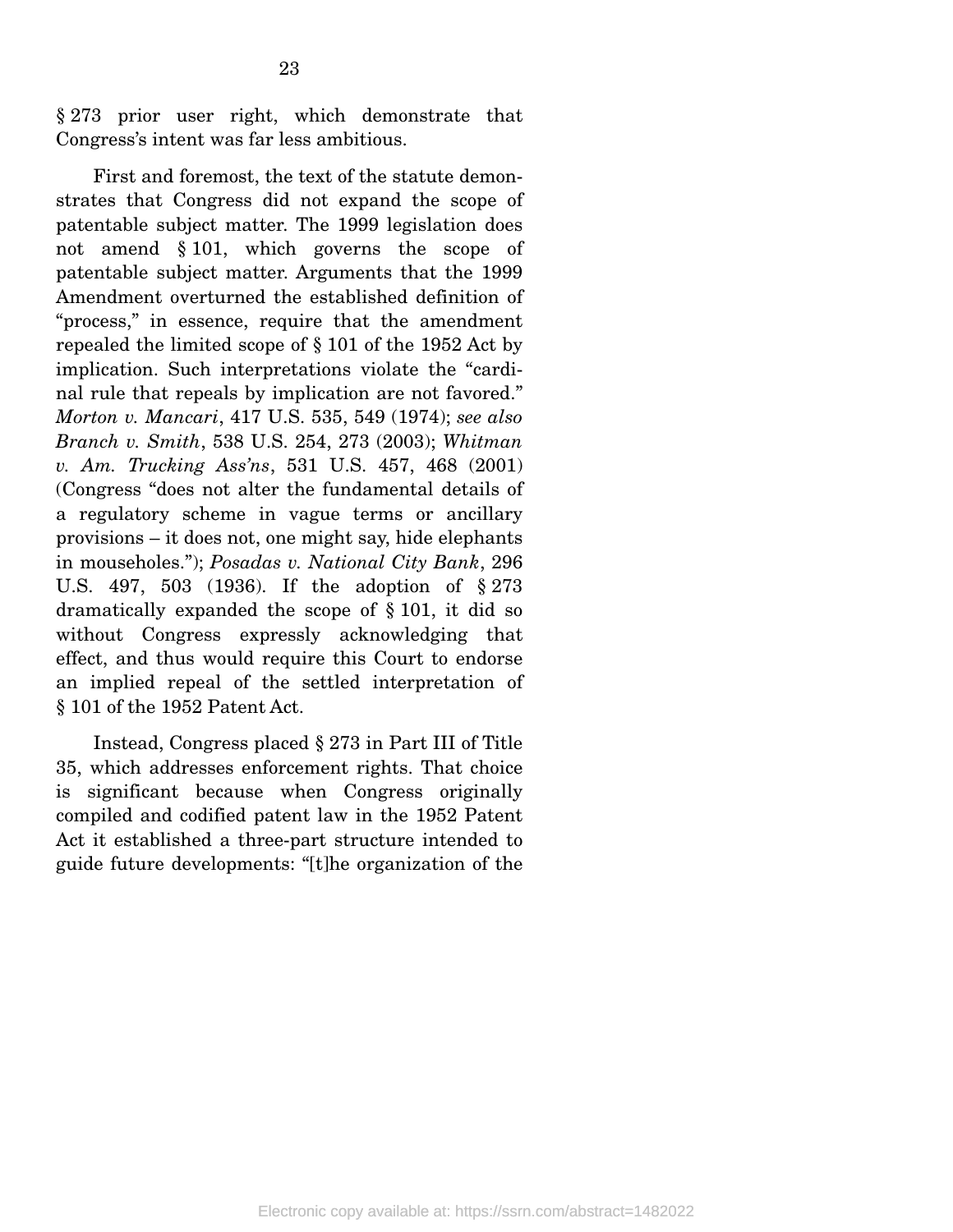bill and the arrangement of the sections are such that new future amendments can readily find their place in the organization."<sup>11</sup> H.R. Rep. No. 82-1923, at 5 (1952). Congress described the differences between sections in detail to aid this organization: "The second part consists of the sections relating to the conditions under which a patent may be obtained. . . . The third part contains the sections relating to the patents themselves and the protections of rights under patents." *Id.* The placement of the First Inventor Defense Act of 1999 in Part III instead of Part II indicates Congress's intent *not* to change the law governing "the conditions under which a patent may be obtained." *Id.* This Court has warned against adopting statutory interpretations that are inconsistent with the structure of the overall statutory scheme. *See Beck v. PACE Int'l Union*, 551 U.S. 96, 108 (2007). Interpreting § 273 as a revision to "the conditions under which a patent may be obtained," H.R. Rep. No. 82-1923, at 5, directly contradicts Congress's established statutory structure of Title 35.

 That § 273 is a stand-alone provision, intended simply to provide a limited defense in the event that business methods were *deemed* patentable, is further demonstrated by the text of § 273. In defining the term "method" for purposes of the prior user defense,

<sup>&</sup>lt;sup>11</sup> Title 35 now also includes a Part IV entitled "Patent Cooperation Treaty" relating to the harmonization of U.S. patent law with international treaty obligations. *See* 35 U.S.C. §§ 351- 76.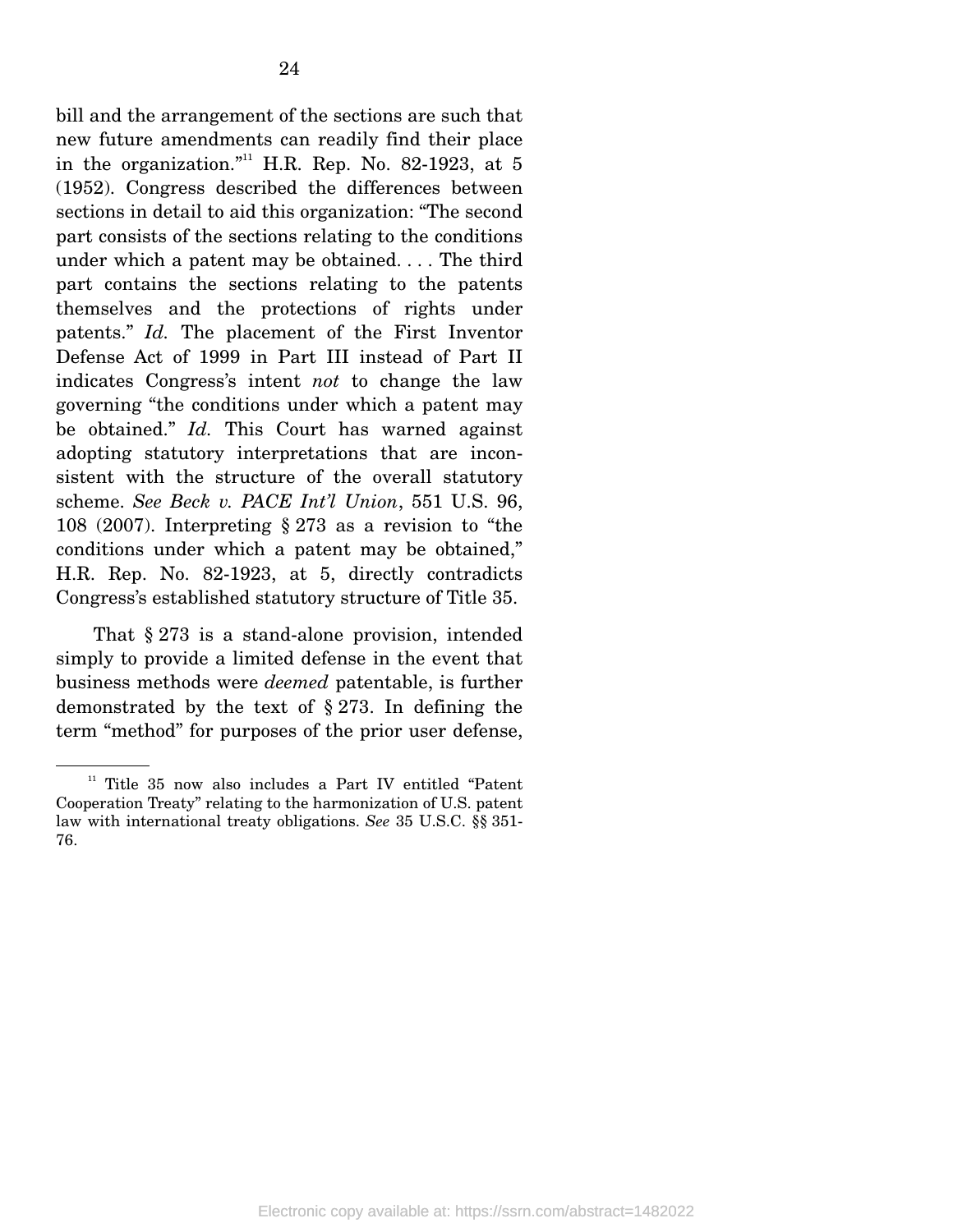Congress avoided altering the definitions governing patentable subject matter in § 100. *See* 35 U.S.C. § 100(a) (providing definitions of terms "[w]hen used in this title"). Instead, Congress included a definition of "method" in § 273(a), "[f]or purposes of *this* section," which deals only with the limited defense. *Id*. (emphasis added). Had Congress intended to endorse the *State Street* definition of "method," it could easily have applied that definition to the entire title, including § 101.

 The legislative history also does not support the contention that Congress intended to amend § 100 or § 101 by the backdoor method of adopting a standalone defense in Part III. Any fair reading of the legislative history reveals ambiguity, but nothing amounts to an express endorsement of *State Street*. At best, the legislative history acknowledges that a court interpreted § 101 in a particular way, H.R. Rep. No. 82-1923 at 47 (observing that "[t]he *State Street*  court came down on the side of a very broad scope of subject matter that qualifies for protection"), and as a result, enactment of a defense is necessary given that business methods until then were not considered patentable. *Id.* at 46 (observing that *State Street* provided protection "for subject matter that previously had been thought to be unpatentable."). Had Congress understood *State Street* as the correct interpretation of what Congress intended in the 1952 Act, it easily could have said that. The better interpretation of the opaque discussion is that Congress was fixing an urgent problem created by a surprising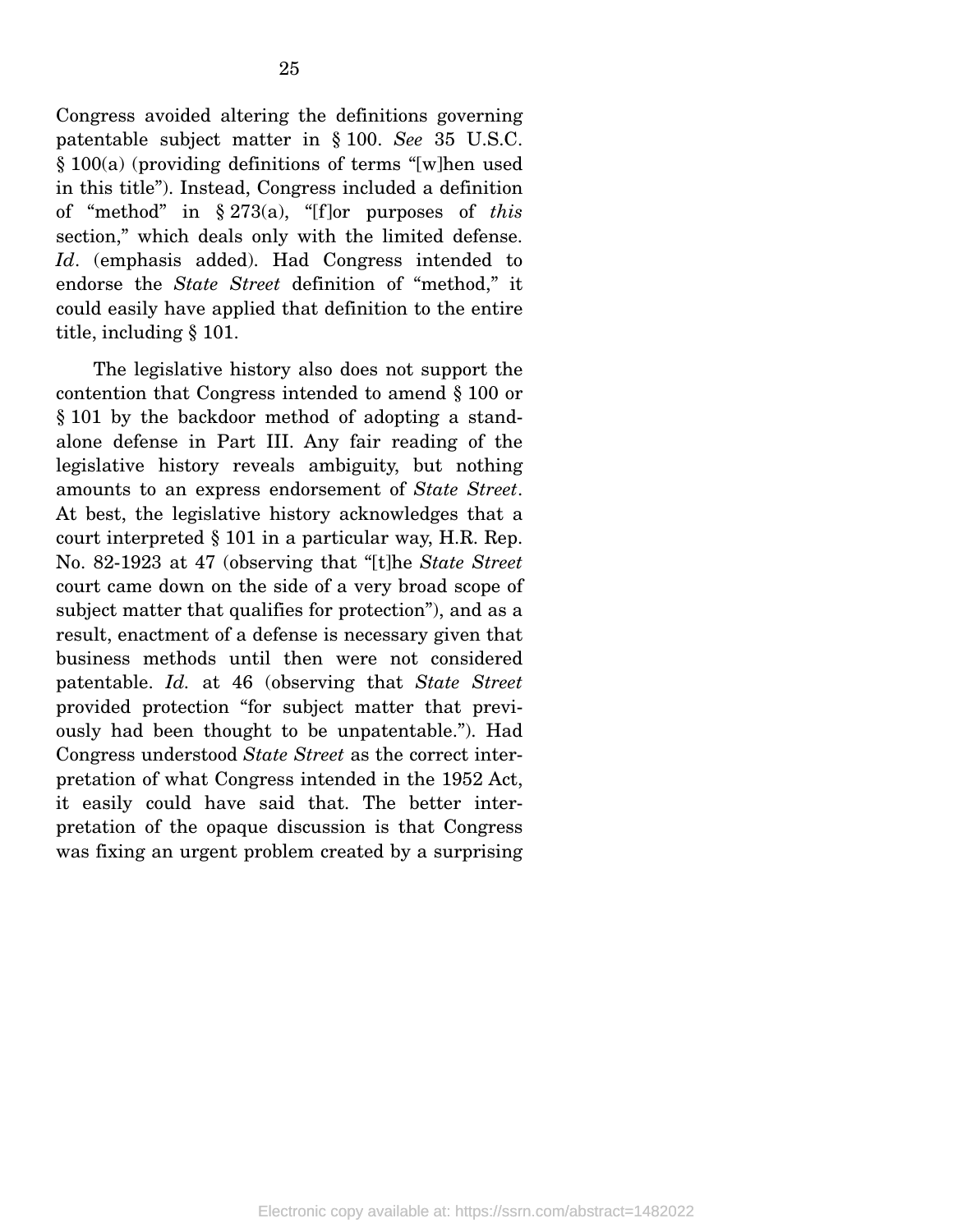decision. The speed with which Congress enacted the fix – the final bill and report were completed in fewer than seven months and the bill was enacted in fewer than eleven months from the denial of certiorari to the Act – further supports that Congress addressed a potentially serious problem without taking on the bigger issue. And while Congress could have overruled *State Street*, that would have required much more extensive reports, hearings, and stakeholder involvement. The § 273 defense was a path of low, if not least, resistance.

 The circumstances surrounding the enactment of a prior user right shows that Congress sought to avoid adverse consequences of the Federal Circuit's interpretation of patentable subject matter in *State Street*, *supra*, not to expand the scope of patentable subject matter or ratify the *State Street* decision. The *State Street* decision boldly swept away more than a century of jurisprudence holding that business methods were unpatentable and ignored the language and legislative history of the 1952 Act.<sup>12</sup> The decision

<sup>&</sup>lt;sup>12</sup> Judge Giles Rich based his broad reading of Section 101 of the 1952 Patent Act in *State Street* on two fundamental misapprehensions: (1) that the use of the word "any" takes precedence over the designation of specific subject matter categories; and (2) that Congress's use of the phrase "anything under the sun that is made by man" in the legislative history could be taken out of its proper context to eviscerate established jurisprudential limitations on patentable subject matter. According to the *State Street* decision, the only limitation on the scope of patentable subject matter is that an invention produce a "useful, concrete, and tangible result." See *State Street*, 149 F.3d (Continued on following page)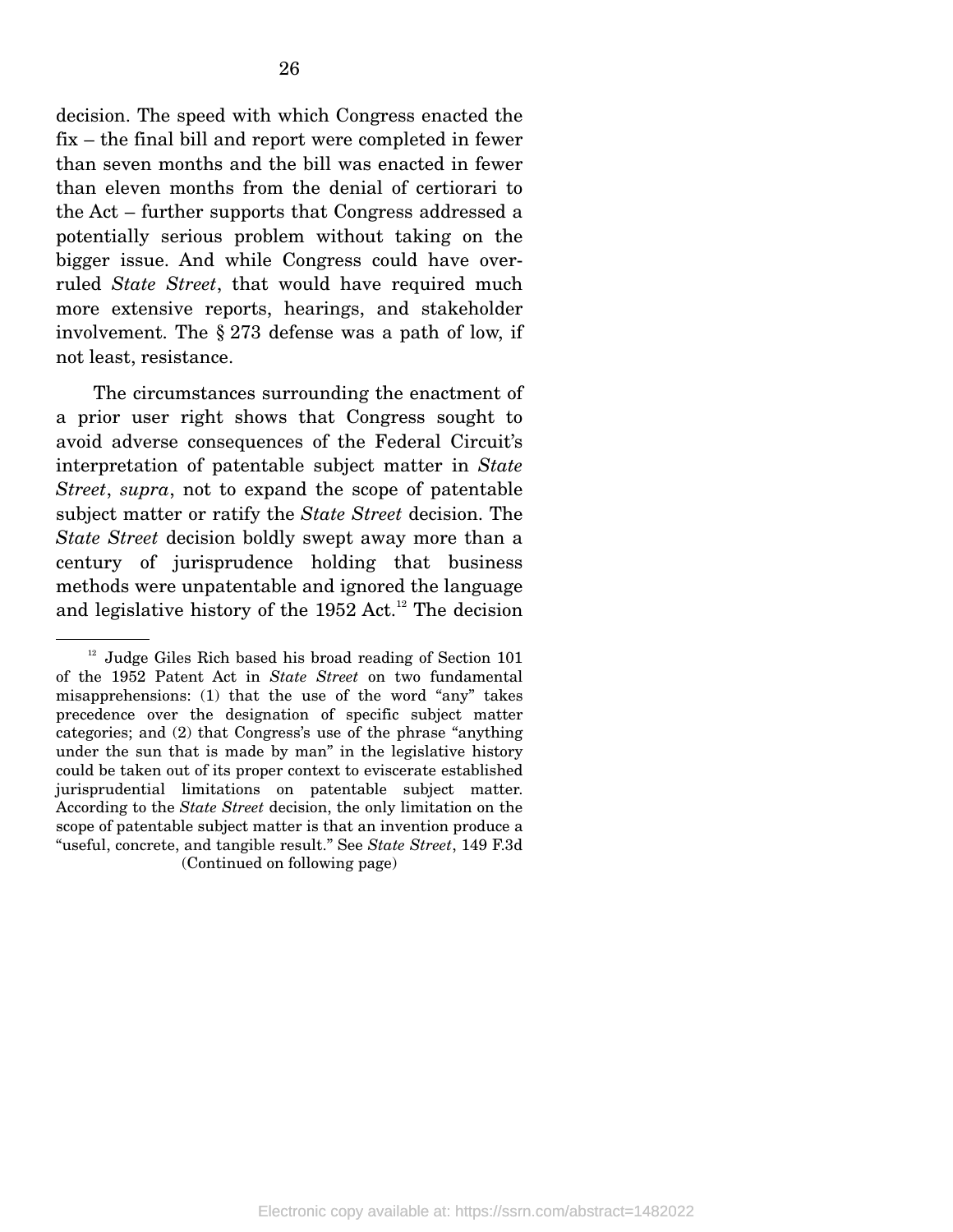27

sent ominous shock waves through the business and financial communities. *See, e.g.*, William T. Ellis & Aaron Chatterjee, "State Street" Sets Seismic Precedent, Nat'l L.J., Sept. 21, 1998, at B13; "Boom" in Business Method Patent Filings Has Followed State Street Ruling, PTO Says, Pat. Trademark & Copr. J. (BNA) 115 (Dec. 10, 1998); Josh McHugh, *Barbed Wire on the Internet*, Forbes, May 17, 1999, at 183 (suggesting that e-commerce magnates may "try to turn patents into the barbed wire of the Internet");

Section 101, entitled 'Inventions patentable,' enumerated the categories of inventions subject to patenting. Of course, not every kind of an invention can be patented. Invaluable though it may be to individuals, the public, and national defense, the invention of a more effective organization of the materials in, and the techniques of teaching a course in physics, chemistry, or Russian is not patentable because it is outside of the enumerated categories of 'process, machine, manufacture, or composition of matter, or any new and useful improvement thereof.' Also outside that group is one of the greatest inventions of our times, the diaper service.

Giles S. Rich, *The Principles of Patentability*, 28 George Washington Univ. L. Rev. 393, 393-94 (1960). Under the test articulated in the *State Street Bank* decision – does the invention produce a "useful, concrete, and tangible result" – it is difficult to see how the first diaper service would not pass muster. Yet, Judge Rich considered it outside of the scope of § 101 in 1960. Congress made no changes to the scope of patentable subject matter in the intervening years.

at 1375 (quoting *In re Alappat*, 33 F.3d 1526, 1544 (Fed. Cir. 1994)). Interestingly, Judge Rich took the opposite view three decades earlier, when his recollection of the 1952 Act would undoubtedly have been fresher: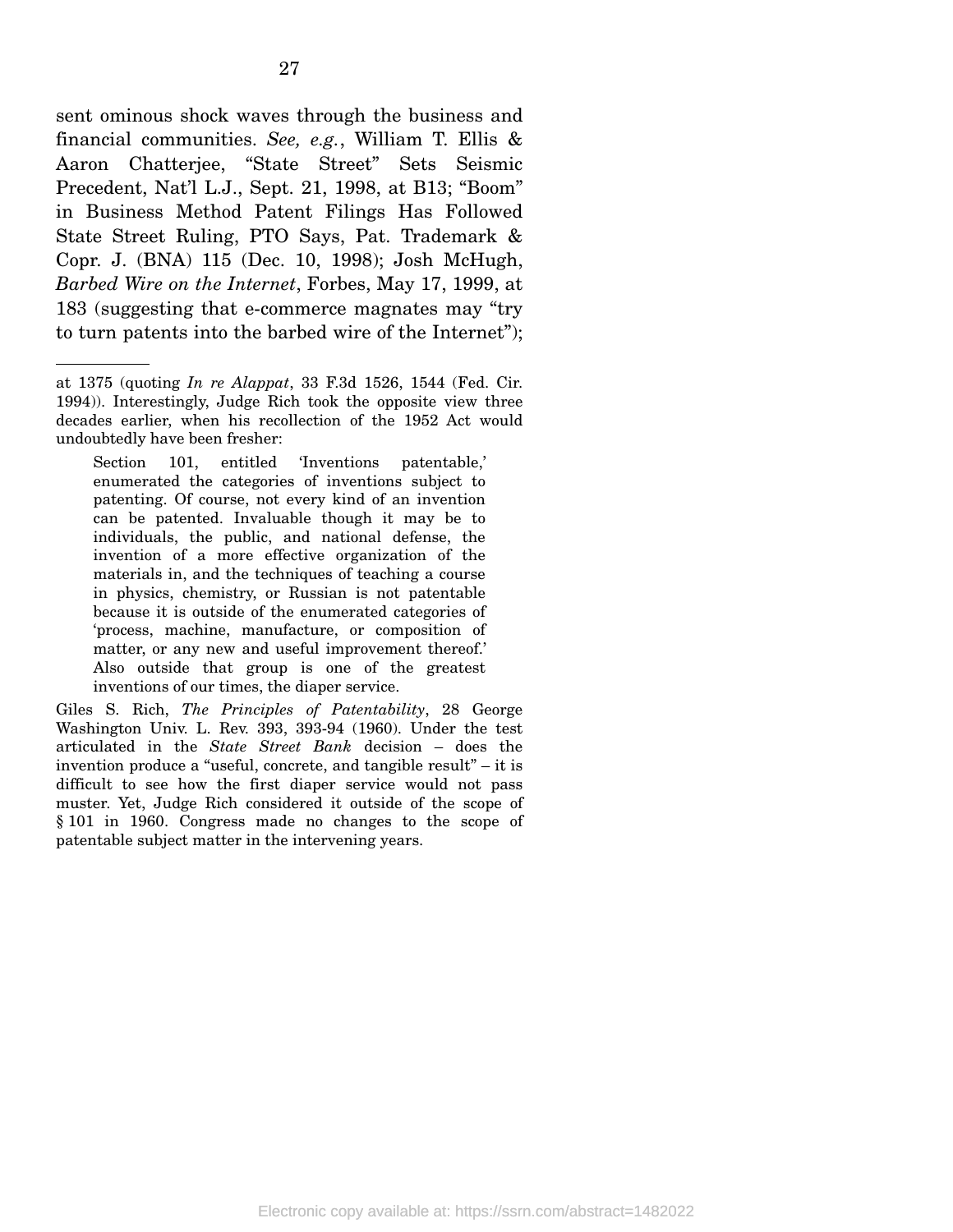Jaret Seidberg, *Ruling Threatens Banks With Patent Lawsuits*, Am. Banker, Sept. 2, 1998, at 3 (asserting that the *State Street* decision "threatens to embroil the financial services industry in hundreds of patent infringement lawsuits," creating possible liability exceeding \$2 billion); Robert M. Kunstadt, *Opening Pandora's Box*, IP Mag., Jan. 1999 (warning that "a firestorm of litigation threatens to engulf corporate America" and predicting "large-scale disruption of U.S. commerce, as sharp operators move to patent business methods and assert patents against the unsuspecting").

 In this atmosphere of harsh criticism of the *State Street* decision and dire predictions about its impacts on the financial sector, Congress's decision to create a safe harbor is most plausibly interpreted as sidestepping the question of patentable subject matter. Congress sought to insulate businesses that were using methods as trade secrets from the *State Street* decision, leaving the scope of § 101 intact. Furthermore, for opponents of business method patents, enacting a business method patent exclusion into law was not necessary in light of the text of § 101 (which limits subject matter to designated categories), Supreme Court jurisprudence, and the legislative history surrounding the 1952 Act. On the other side, some patent holders and members of the patent bar were resistant to Congress tinkering with the core subject matter provision.

 By placing the First Inventor Defense Act of 1999 in Part III of Title 35, Congress avoided the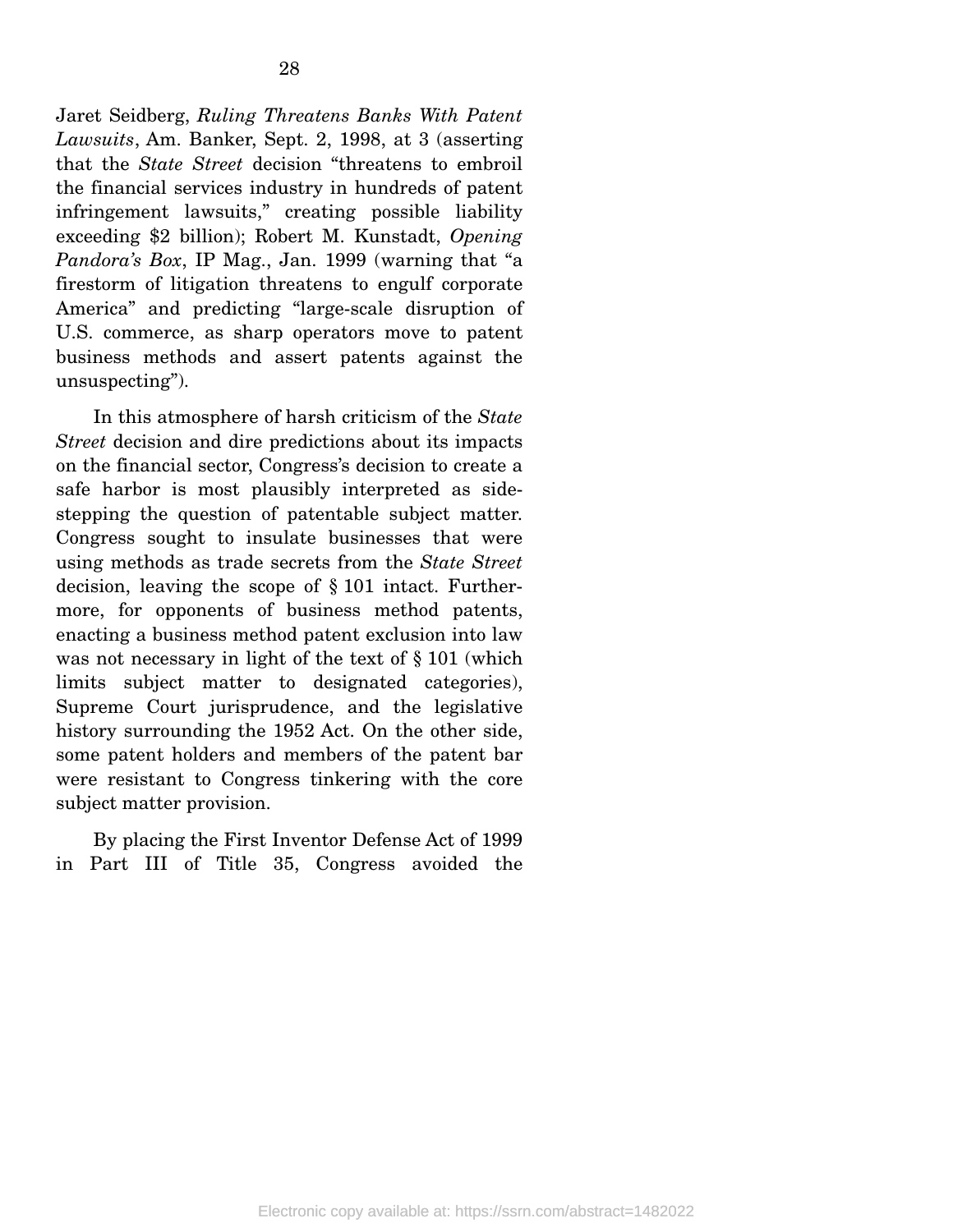patentability debate and confined its amendment to the enforceability of patent rights. For the reasons set forth in Parts I and II(A), *supra*, the 1999 Amendment was passed in response to the judicial error in *State Street*. This Court should not "place on the shoulders of Congress the burden of the Court's own error." *Girouard v. United States*, 328 U.S. 61, 69-70 (1946) (holding that the passage of the Second War Powers Act of 1942 did not constitute Congressional acquiescence to previous decisions incorrectly construing the War Powers Act of 1940). To read that provision to override more than two centuries of jurisprudence as well as § 101 without an express statement to that effect would be unwarranted and unwise.

#### **III. Economic Research Cautions Against Extending Patent Protection to Business Methods**

 Several briefs suggest, without substantiation, that a categorical exclusion of business method patents or some limits on the patentability of computer software would greatly impair innovation and economic activity.13 The relevance of this argument to

<sup>13</sup> *See, e.g.*, Brief *Amici Curiae* of 20 Law and Business Professors, 18 ("Expanding these categorical denials of patentability beyond this well-established core of exceptions would work a harm of unpredictable magnitude on the incentives to innovate in the United States."); Brief for the Business Software Association as *Amicus Curiae*, 7 ("Simple economics suggests that, if patent protection for software were (Continued on following page)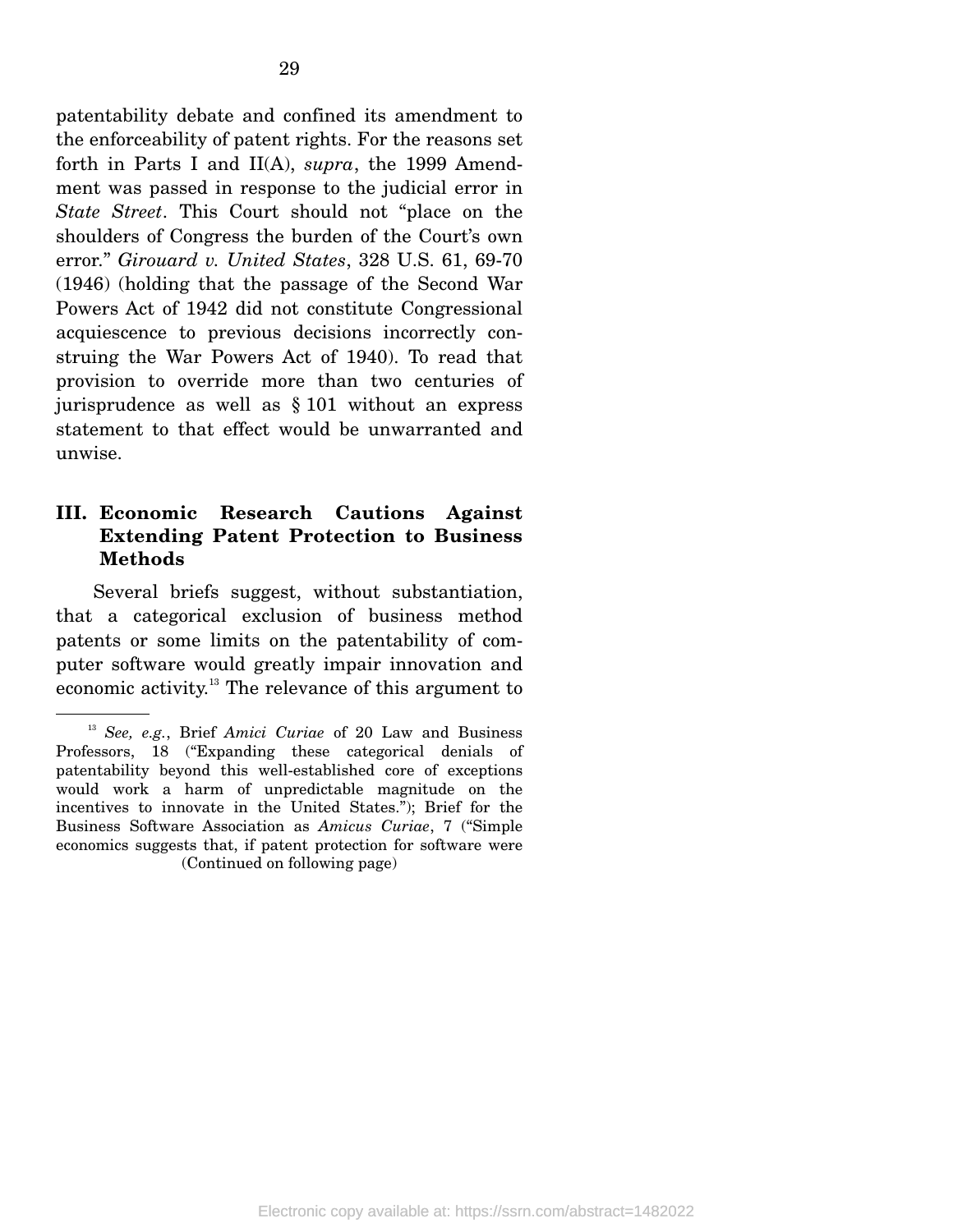constitutional or statutory interpretation in this case is attenuated at best. Nonetheless, we believe that it is important to provide the Court with a more balanced account of the economic effects of extending patent protection to business methods.

 Economic research has shown that the relationship between patent protection and innovation is complex and often diverges from the naive and romantic incentive story being asserted in several briefs supporting the patentability of nontechnological arts. *See generally* Peter S. Menell & Suzanne Scotchmer, *Intellectual Property Law*, in *Handbook of Law and Economics* 1479-1524 *(*A. Mitchell Polinsky and Steven Shavell, eds. 2007). Patent-based incentives are crucial for promoting invention in industries, such as pharmaceuticals, where prospective inventors face high expected research costs and rapid imitation. *See* Joseph A. DiMasi, Ronald W. Hansen & Henry G. Grabowski, *The Price of Innovation: New Estimates of Drug Development Costs,* 22 J. Health Econ. 151 (2003) (estimating that the average cost to develop a new drug, including the costs of research projects that were abandoned, is \$402 million). Absent patents (and regulatory hurdles), generic drug companies could quickly imitate a successful new drug at a small fraction of this development cost.

curtailed, the adverse consequences would be swift and severe. . . . software development would suffer.").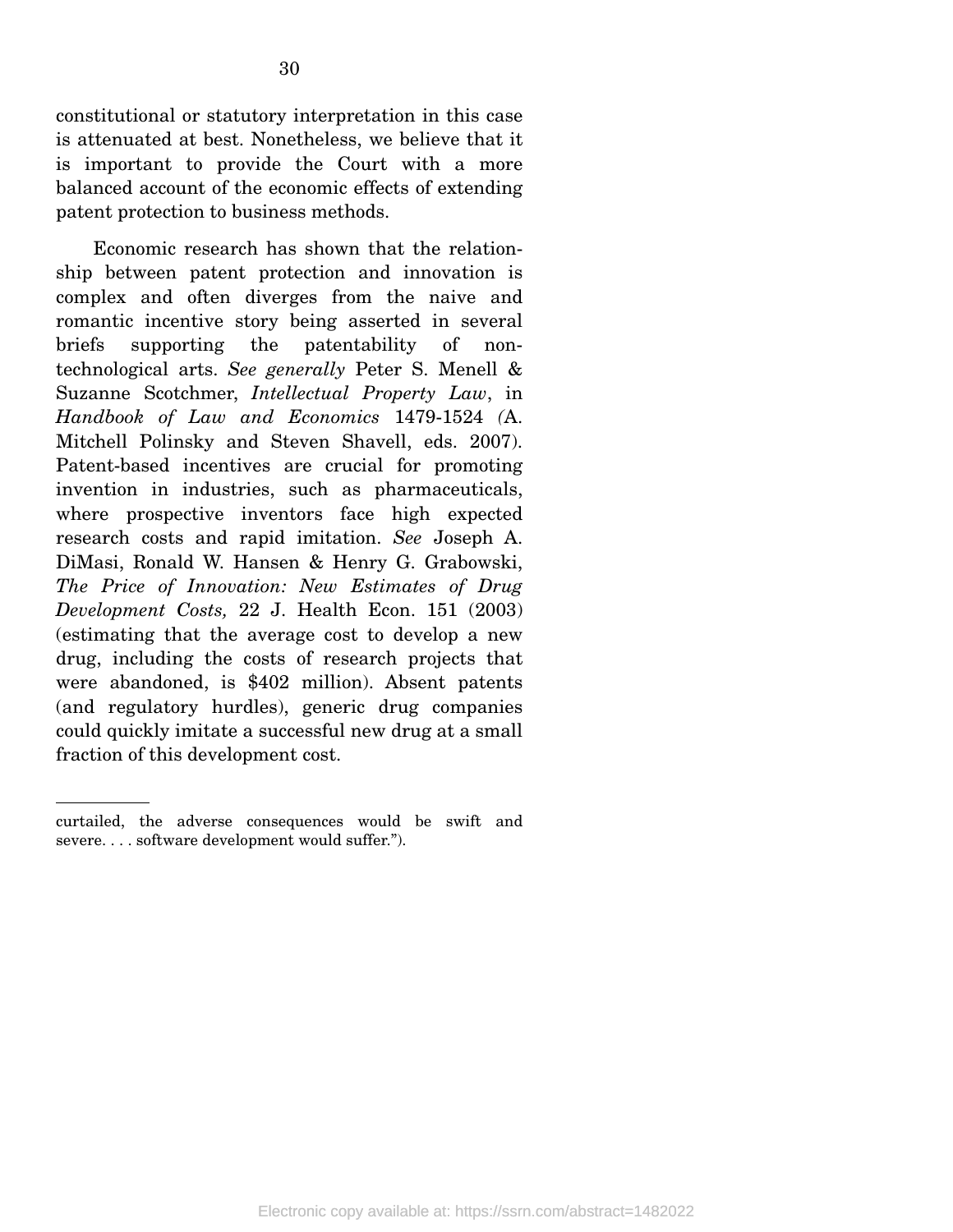But the pharmaceutical industry is not typical. First, few other industries have such a high regulatory burden on initial innovation. Second, imitation is more difficult in most industries. Edwin Mansfield, Mark Schwartz & Samuel Wagner, *Imitation Costs and Patents: An Empirical Study,* 91 Econ. J. 907 (1981), using survey data, find that imitation cost and imitation time are about two-thirds of the original development cost and time on average. Third, pharmaceutical inventions tend to be discrete and pharmaceutical patents tend to feature clear boundaries that make enforcement effective. *See* James Bessen & Michael J. Meurer, *Patent Failure: How Judges, Bureaucrats, and Lawyers Put Innovators at Risk* 107, 153 (2008). The social value of patents tends to be lower in fields, including business method innovations, characterized by cumulative innovation and fuzzy patent boundaries. *See* Federal Trade Commission, *To Promote Innovation: The Proper Balance of Competition and Patent Law and Policy*  (2003).

 Economic evidence indicates that the social costs of business method patents are significant and the social benefits are small compared to those costs.

#### **A. The Social Costs of Business Methods Are Significant**

 Patent grants entail significant social costs – including impeding follow-on research and competition – and hence the net impact on innovation can be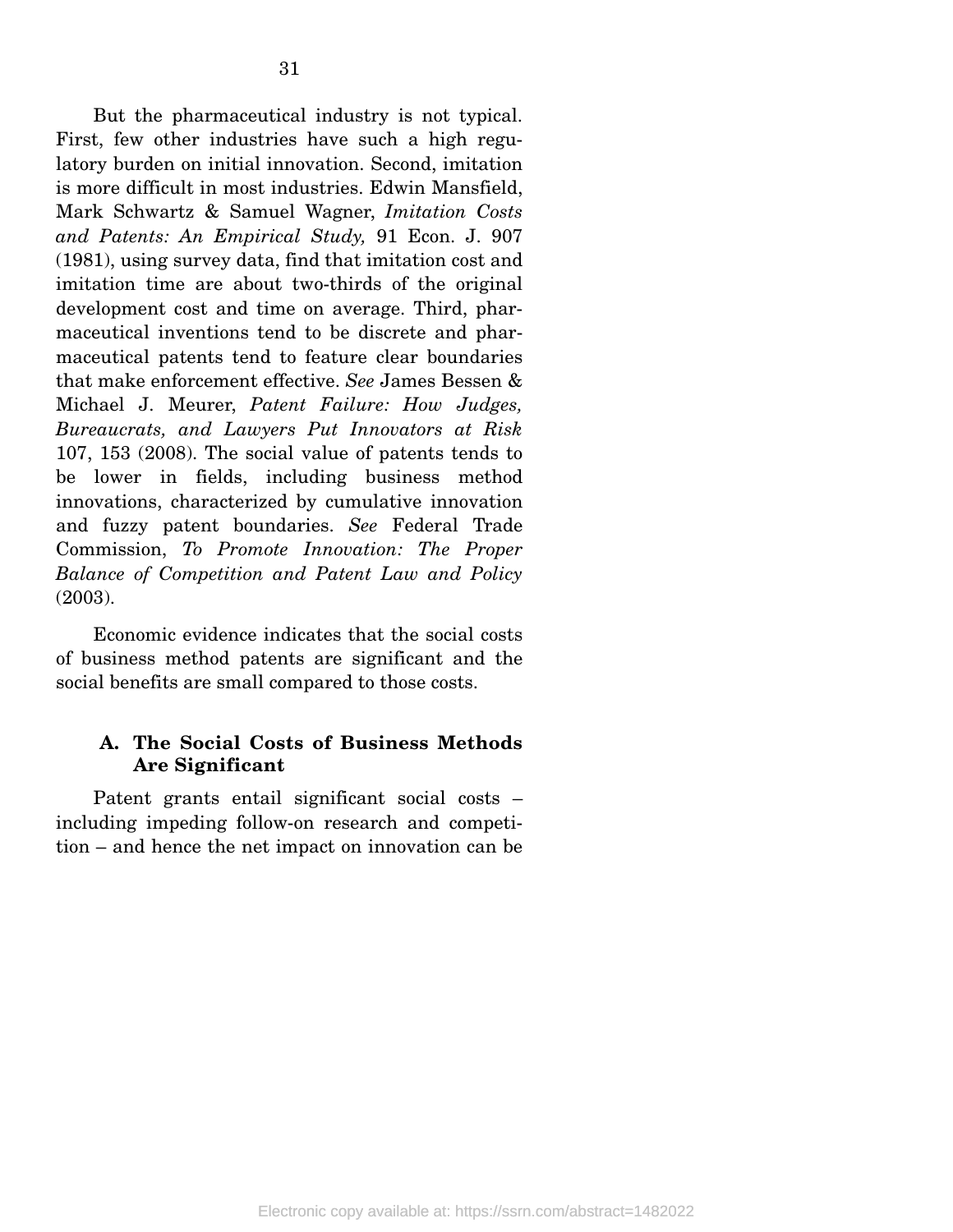complex and ambiguous. When inventors work on different but complementary research lines, they each can benefit from unconstrained access to the inventions of others. "[W]hen innovation is sequential and complementary, standard conclusions about patents and imitation may get turned on their heads. Imitation becomes a spur to innovation, whereas strong patents become an impediment." James Bessen & Eric S. Maskin, *Sequential Innovation, Patents, and Imitation,* 40 RAND J. Econ. 611, 613 (2009).

 The effects of patents on cumulative innovation depend critically on the transaction costs relating to licensing. *See* Menell and Scotchmer, *supra*, at 1499- 1506. Such costs can be particularly high in areas – such as business method patents – where claim scope is vague due to notice problems and attendant litigation uncertainty. *See* Bessen & Meurer, *supra*, at 46-72. Innovators have difficulty clearing rights before making investments or taking steps to avoid infringement. This results in enormous cost from opportunistic lawsuits. Furthermore, patent examiners and courts have difficulty evaluating patents with fuzzy boundaries.

 Empirical evidence reveals both negative and positive effects of patents on the pace of cumulative innovation. A high concentration of software patents in a particular market discourages entry, especially when patent rights are ambiguous and transaction costs are likely to be high. *See* Iain M. Cockburn & Megan MacGarvie, *Entry, Exit and Patenting in the*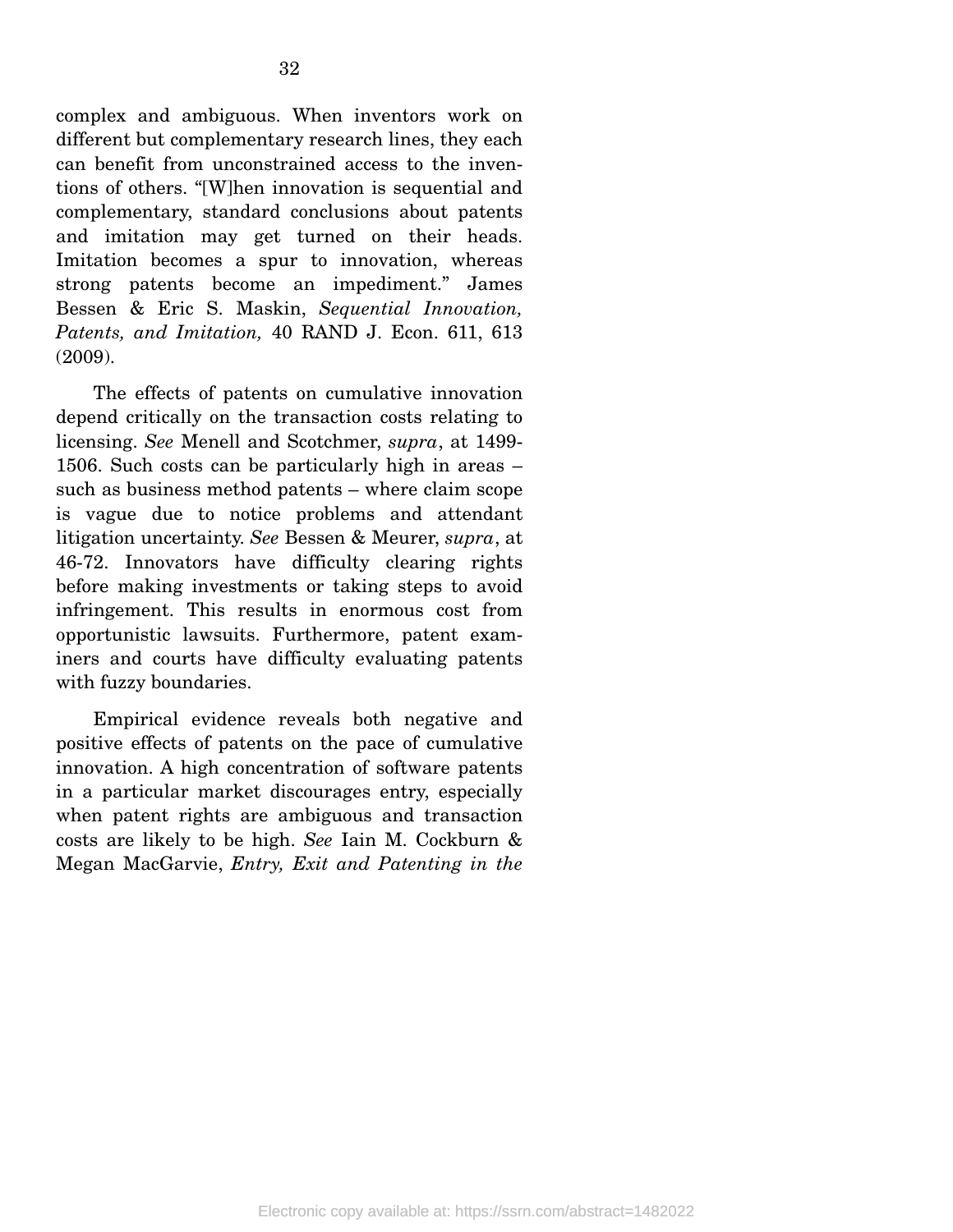*Software Industry*, NBER Working Paper No. 12563 (2006). This deterrent effect is strongest for small, new firms. *Id.* Furthermore, a high concentration of patents delays venture capital funding for new software firms. Iain M. Cockburn & Megan MacGarvie, *Patents, Thickets and the Financing of Early-Stage Firms: Evidence from the Software Industry*, 18 J. Econ. & Manag. Strategy 729 (2009). On the positive side, an entrant's own patents may facilitate financing and entry into markets subject to a high concentration of others' patents. *Id.* 

Consider a business method patent recently asserted against Google, AOL, Microsoft, Yahoo! and others. *Performance Pricing, Inc. v. Google, Inc*., Civil Action No. 2-07cv432, 2009 WL 2497102 (E.D. Tex., August 13, 2009). The patent covers a method of "conducting business transactions over the Internet, allowing buyers to reduce the price of the selected product/service based on the buyer's performance during a collateral activity." *Id.* at \*1. The number and size of the defendants in this lawsuit illustrates the broad potential reach and potential liability exposure of such patents. It appears that the patent has failed as property in one of two ways. Either major Internet firms brazenly pirated patented technology from a small inventor, or they independently created technology and were not able to avoid subsequent patent litigation.

 The patent asserted in *Performance Pricing* contains broad and vague language that might be read to cover Internet ad auctions or other activities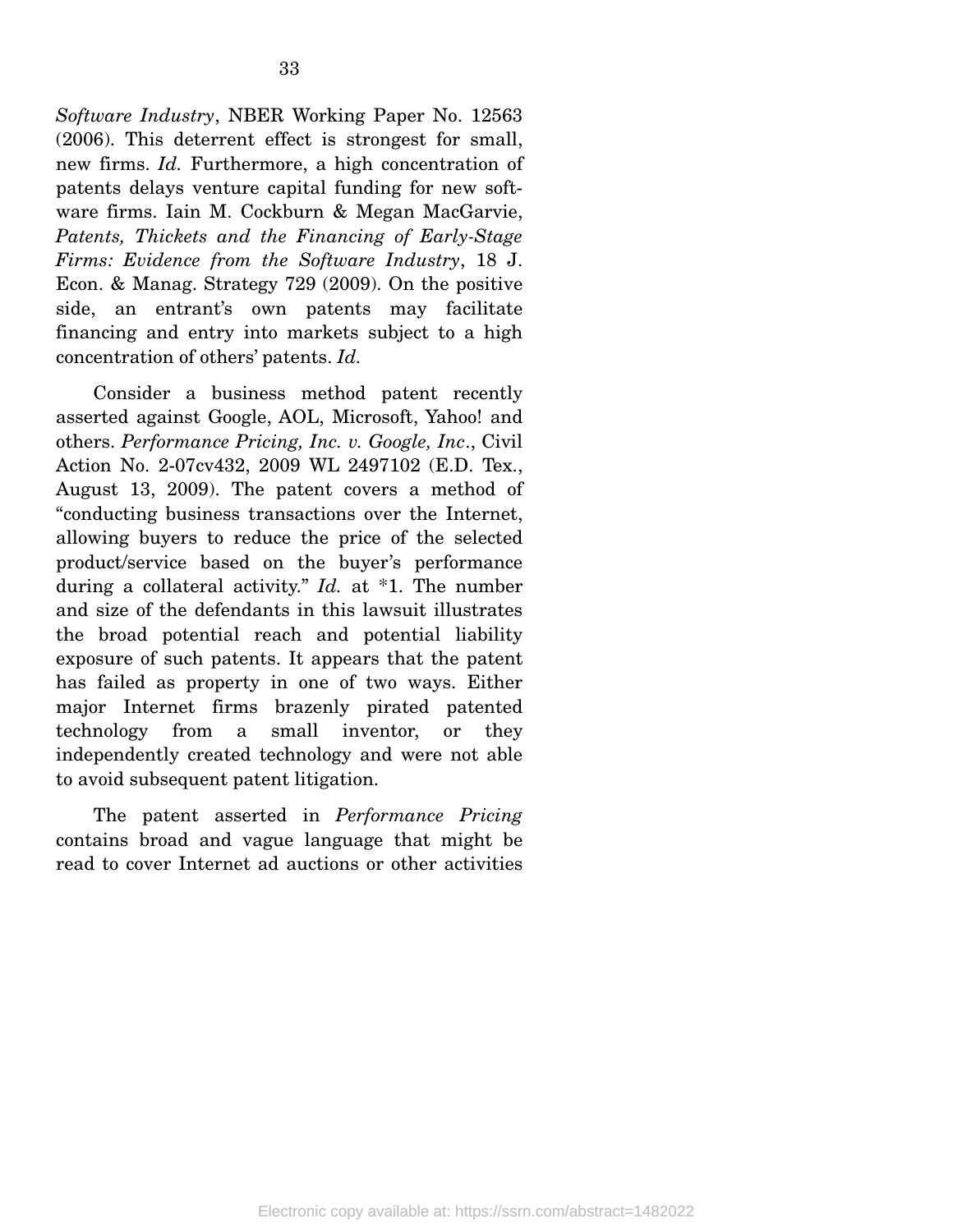by the defendants. Even though the patent discloses nothing about Internet ad auctions, the defendants still must be wary. Microsoft, Yahoo! and others have settled with the patent owner. *See* Samuel Howard, *Microsoft Exits Dispute Over Online Ad Patent*, Law360, June 2, 2009, http://www.law360.com/articles/ 109339. Given the potentially devastating stakes, high cost of discovery and mounting a defense, business disruption of litigation, adverse publicity from being sued, and uncertainty over the outcome, many defendants license patents or settle lawsuits even when they stand a good chance of prevailing. *See*  Michael J. Meurer, *Controlling Opportunistic and Anti-Competitive Intellectual Property Litigation,* 44 B. C. L. Rev. 509 (2003); Joseph Farrell & Carl Shapiro, *How Strong are Weak Patents?*, 98 Amer. Econ. Rev. 1347 (2008). These costs discourage and distort innovation.

 There is little that businesses can do to insure against this risk. Firms in the information, communications, and finance industries find that rights clearance is usually impractical because patent boundaries are too hard to decipher and the number of potentially relevant patents is too great. *See*  Bessen & Meurer, *supra*, at 70 ("According to David M. Martin, CEO of a patent risk-management firm, 'if you're selling online, at the most recent count there are 4,319 patents you could be violating. If you also planned to advertise, receive payments for or plan shipments of your goods, you would need to be concerned with approximately  $11,000."$ ); Mark A.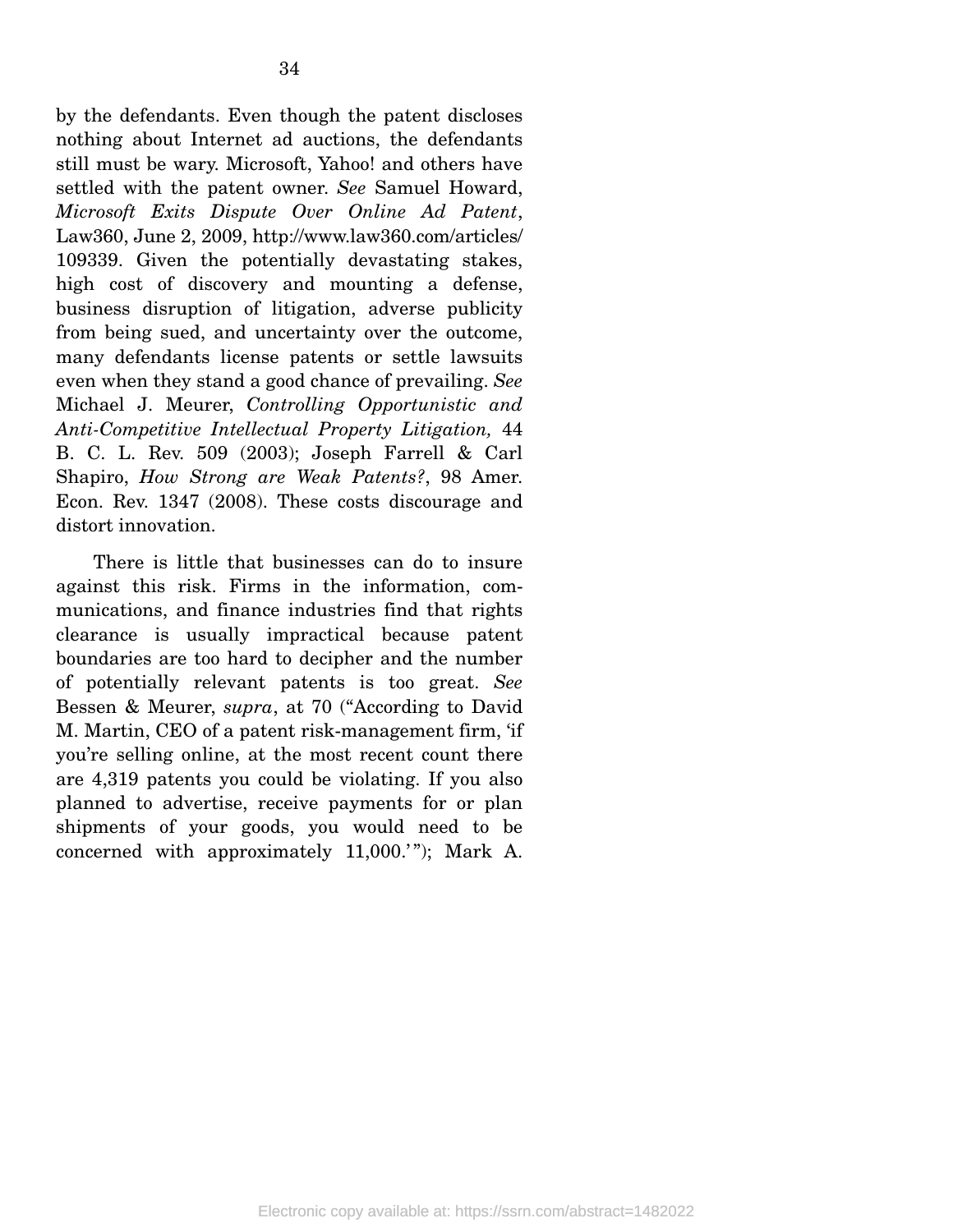Lemley, *Ignoring Patents,* 2008 Mich. St. L. Rev. 19, 21.14 Behavior is radically different in industries where patent boundaries are relatively clear, enabling patents to function like tangible forms of property. Pharmaceutical firms read patents and work hard to license necessary patent rights before investing in drug development. *See* Benjamin N. Roin, *Unpatentable Drugs and the Standards of Patentability,* 87 Texas L. Rev. 503, 545-47 (2009).

 Evidence from patent litigation further illustrates the high costs of business method patents. Such patents are about seven times more likely to be asserted in a lawsuit than the average patent. *See* Bessen & Meurer, *supra* at 153. They are also about seven times more likely to have their claim construction appealed to the Federal Circuit. *Id*. The rate of litigation for finance-related patents is twenty seven to thirty nine times greater than the average patent. *See* Josh Lerner, *The Litigation of Financial Patents*, Harv. Bus. School Working Paper 09-027, 2 (2008).

 $14$  Copying by the defendant in patent cases is relatively rare: less than four percent of the cases tried to judgment (and probably less that two percent of the relevant cases). *See* Bessen & Meurer, *supra,* at 126; Christopher A. Cotropia & Mark A. Lemley, *Copying in Patent Law,* 87 N.C. L. Rev. 1421 (2009). In the overwhelming majority of business method enforcement actions, the defendants implemented the allegedly infringing business methods without knowledge of the patent owner's "invention" or the patent.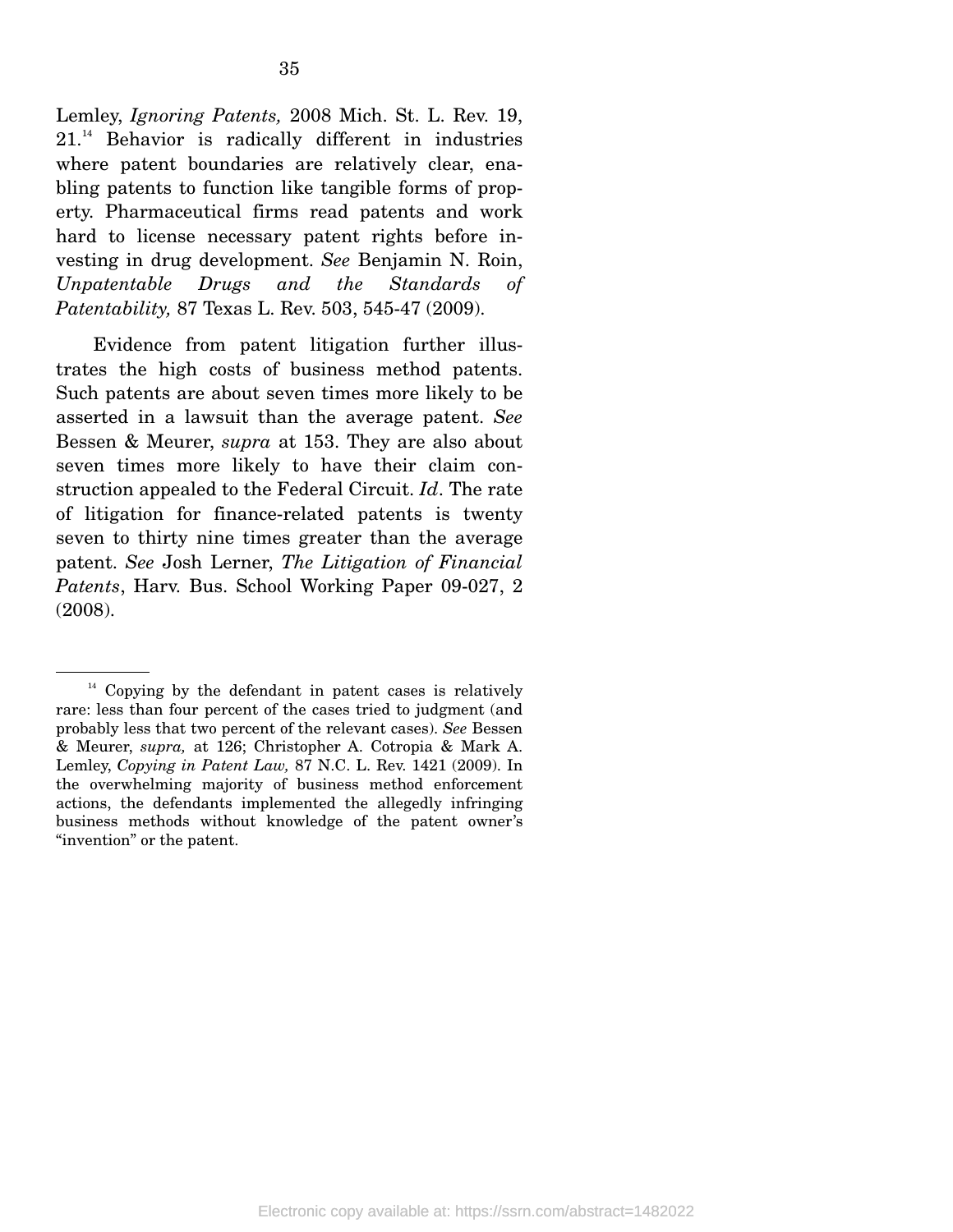#### **B. The Social Benefits of Business Methods Are Small Compared to the Social Costs**

 Economic research casts doubt on whether the social benefits of business method patents outweigh the social costs. In theory, such patents promote innovation by attracting capital for the creation of new business methods and encouraging disclosure of methods that would otherwise be kept secret. "There is at present very little evidence to argue that business method patents have had a significant effect on the R&D investments of financial institutions." Robert M. Hunt, *Business Method Patents and U.S. Financial Services*, Working Paper No. 08-10, Philadelphia Federal Reserve Bank, 27, January 2009. Business and financial methods are more likely to fall into the class of inventions for which the costs of patenting outweigh the benefits due to the impediments to cumulative innovation and the drag of prosecution costs, due diligence, and litigation. *See*  Bronwyn Hall, *Business and Financial Method Patents, Innovation, and Policy*, NBER Working Paper No. 14868, 18 (2009).

 Business method innovation will continue in the absence of patent protection because there are many other means for appropriating rewards from this type of innovation. Staying ahead of competitors is the most basic and most important incentive. *See generally* Phillipe Aghion, et al., *Competition and Innovation: An Inverted-U Relationship,* 120 Q. J. Econ. 701 (2005); Bessen & Maskin, *supra*. "Panelists [at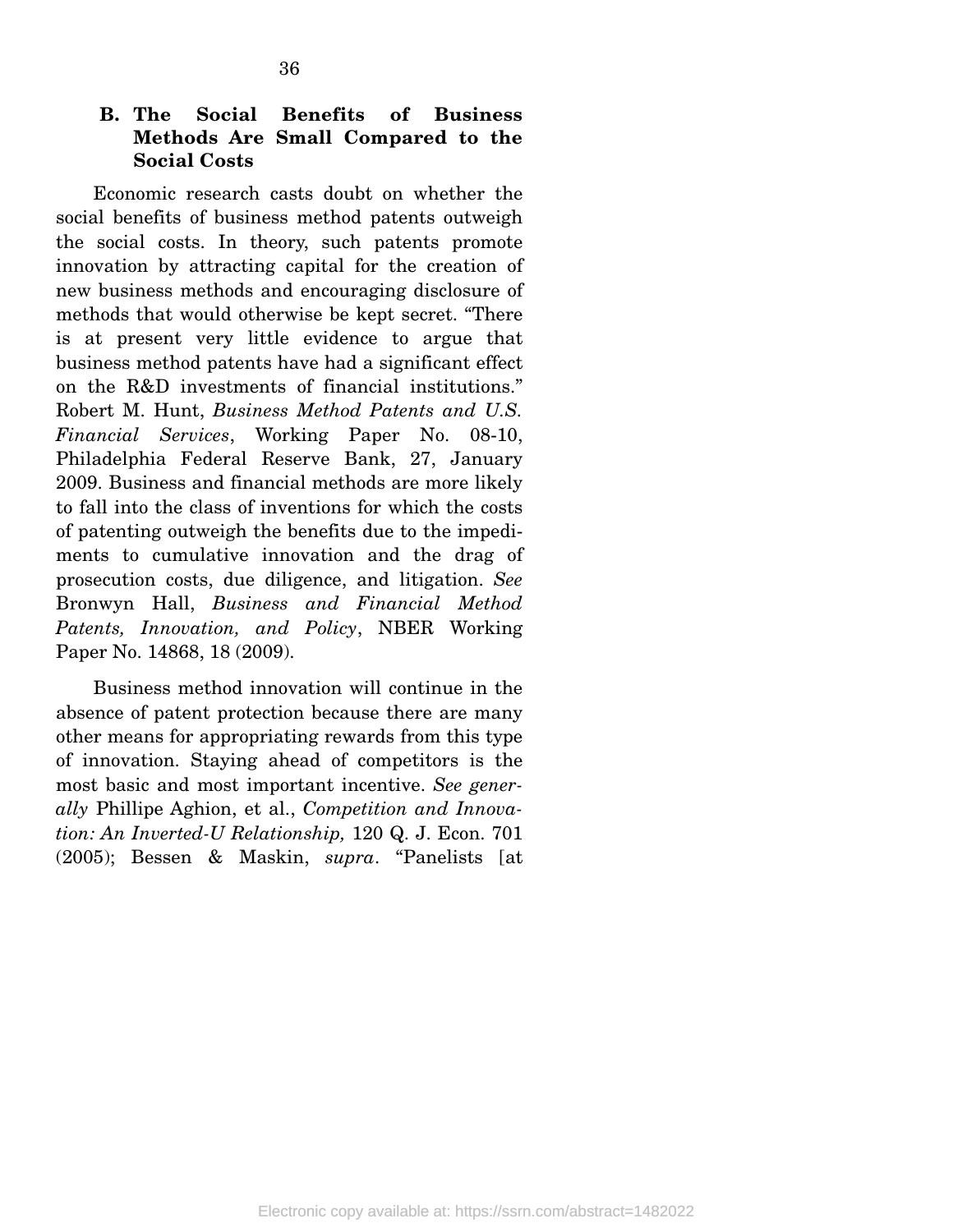hearings held by the FTC] consistently stated that competition drives innovation in [software and internet] industries." *See* Federal Trade Commission, *supra* at Ch. 3, p. 44. In addition to lead-time, the sale of complementary goods and services, reputation, tax incentives, research contracts, government grants, trademark protection, and copyright protection play significant roles in supporting innovation. *Cf.* Richard C. Levin et al., *Appropriating the Returns from Industrial R&D*, 3 Brookings Papers on Econ. Activity 783 (1987); Wesley M. Cohen, Richard R. Nelson & John P. Walsh, *Protecting Their Intellectual Assets: Appropriability Conditions and Why U.S. Manufacturing Firms Patent (Or Not),* NBER Working Paper No. 7552 (2000).

 Although these surveys do not address business method innovation directly, their results for software are relevant because many business method patents have software implementations. *See* Hunt, *supra* at 1. A recent survey of small, new firms confirms the results in the early surveys which focused mostly on larger firms. "In software, patenting is rated the least important among all the appropriability strategies." *See* Stuart J.H. Graham, et al., *High Technology Entrepreneurs and the Patent System: Results of the 2008 Berkeley Patent Survey,* 28, August 25, 2009, http://papers.ssrn.com/sol3/papers.cfm?abstract\_id= 1429049. Empirical studies indicate that software patents have not stimulated software research. Even though the number of software patents has grown dramatically, there is no associated evidence of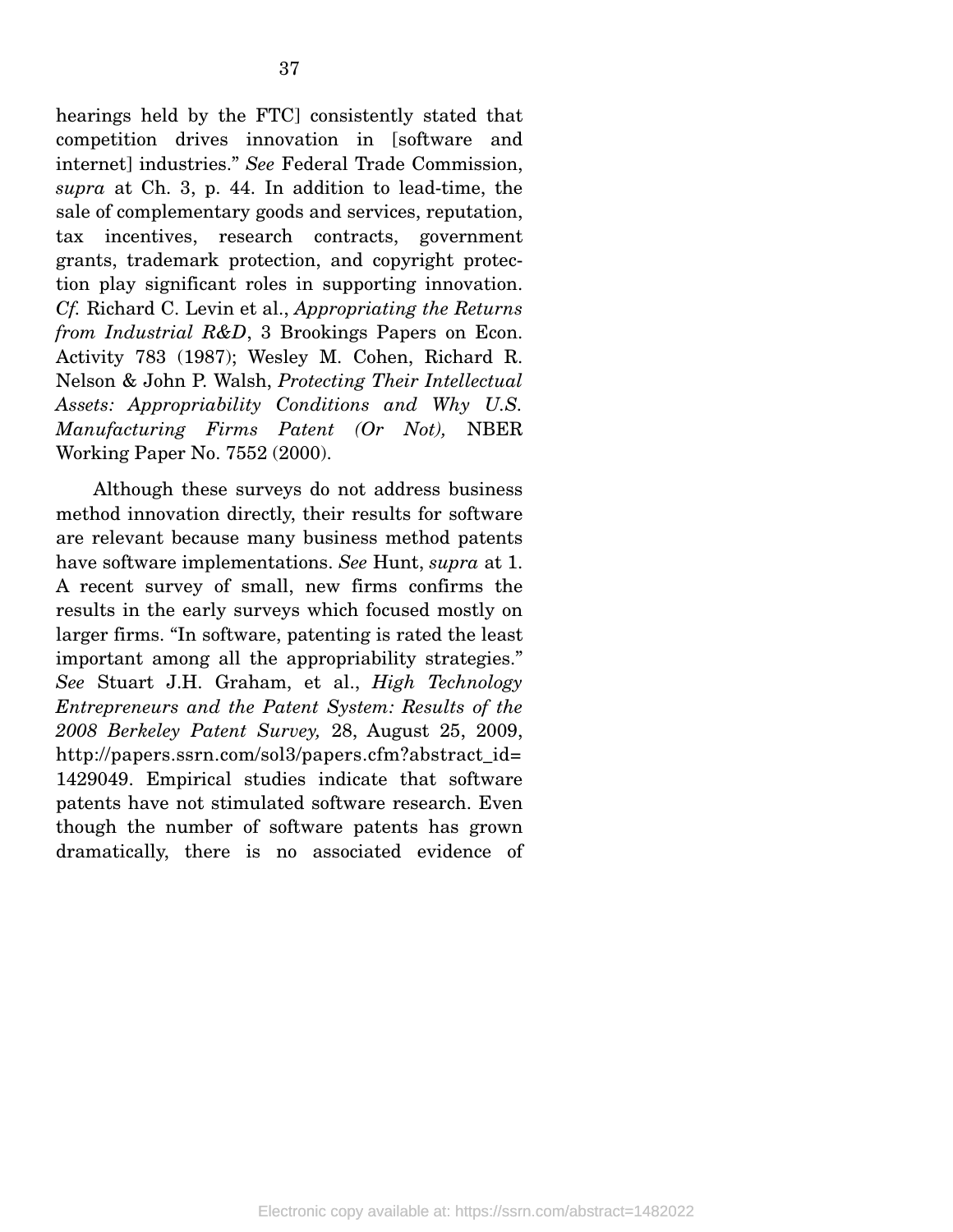growth in software research and development. *See* James Bessen & Robert M. Hunt, *An Empirical Look at Software Patents,* 16 J. Econ. & Manag. Strategy 157 (2007).

 Some commentators argue that business method patents induce firms to disclose inventions that would otherwise be kept secret. There is little evidence that this putative benefit is significant (or even exists). Survey evidence suggests that few innovators read patents for their disclosures because the quality of the disclosure is low. *See* Bessen & Meurer, *supra,* at 233. Regardless of disclosure quality, the incentive to patent is undercut by the failure of most countries to permit patents on business methods. There is a strong incentive to maintain secrecy because American patents are of limited value in global financial markets.

 In summary, to paraphrase Mark Twain, warnings of "harm of unpredictable magnitude on the incentives to innovate" and "swift and severe" "adverse consequences" from the exclusion of business method patents have been greatly exaggerated. To the contrary, economic research indicates that restoring this well-established limitation on the scope of patentable subject matter could well promote progress, innovation, and competition. Although we doubt that these considerations bear significantly if at all on the interpretive questions before the Court, they should certainly not be weighed on the side of extending patent protection to business methods.

--------------------------------- ♦ ---------------------------------